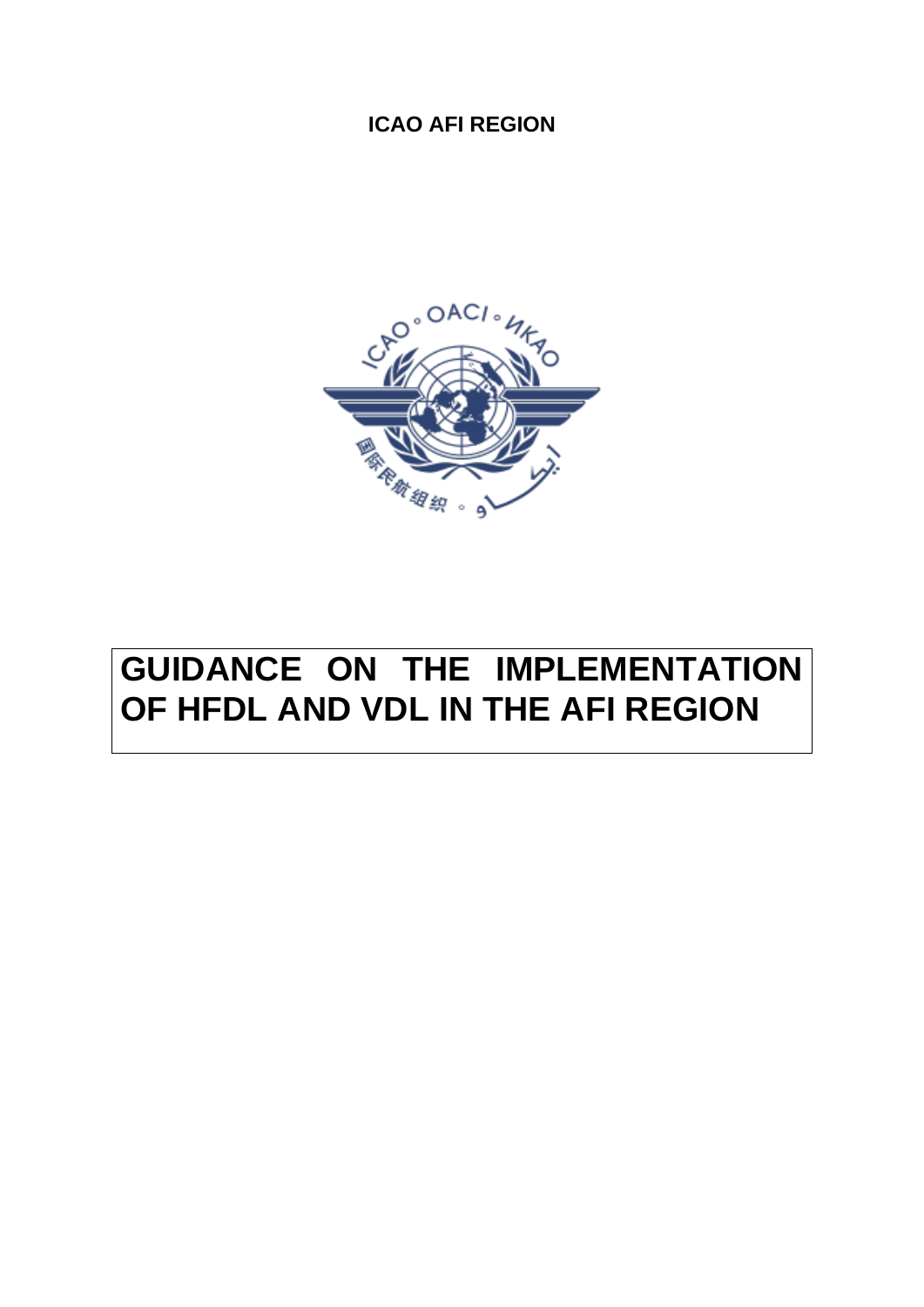**July 2021**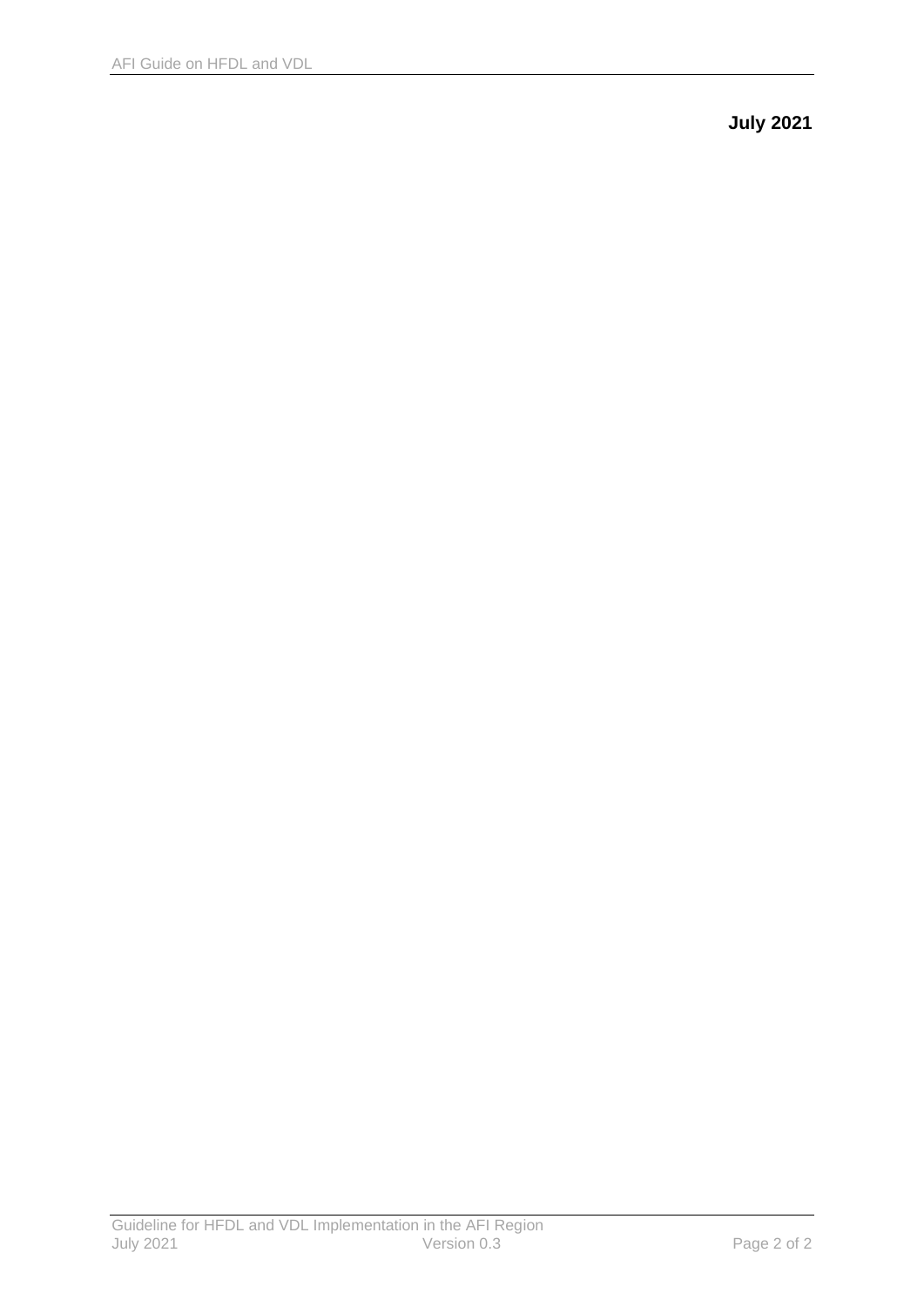# <span id="page-2-0"></span>**CURRENT APPROVED DOCUMENT**

| <b>AFI HFDL and VDL Manual</b> |                                         |  |
|--------------------------------|-----------------------------------------|--|
| Document Reference:            |                                         |  |
| Author:                        | <b>IIM COM 3</b>                        |  |
|                                | SubTask Leads: Makhosini Nkosi – email: |  |
|                                | MakhosiniN@atns.co.za                   |  |
|                                | Daniel Doe - email: ddoe@caa.com.gh     |  |
| <b>Revision Number:</b>        |                                         |  |
| Date:                          |                                         |  |
| Filename:                      |                                         |  |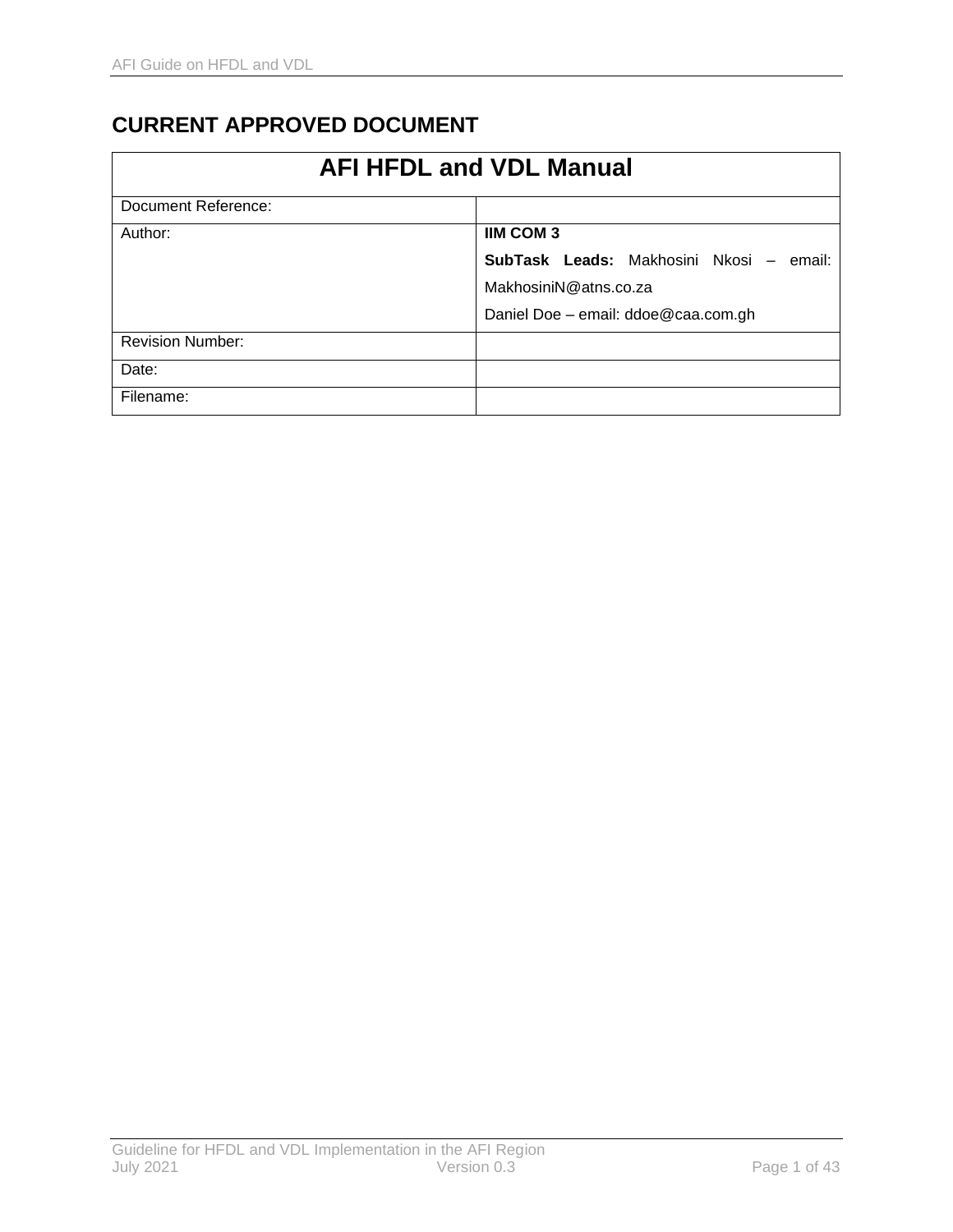# <span id="page-3-0"></span>**DOCUMENT CONTROL LOG**

| <b>Edition</b> | <b>Date</b> | <b>Comments</b>              | <b>Section/Pages</b><br>affected |
|----------------|-------------|------------------------------|----------------------------------|
| 0.1            | 31/03/2021  | Initial Document             | All                              |
| 0.2            | 30/06/2021  | <b>Updated HFDL sections</b> | All                              |
| 0.3            | 08/07/2021  | <b>Updated Appendix A</b>    | All                              |
|                |             |                              |                                  |
|                |             |                              |                                  |
|                |             |                              |                                  |
|                |             |                              |                                  |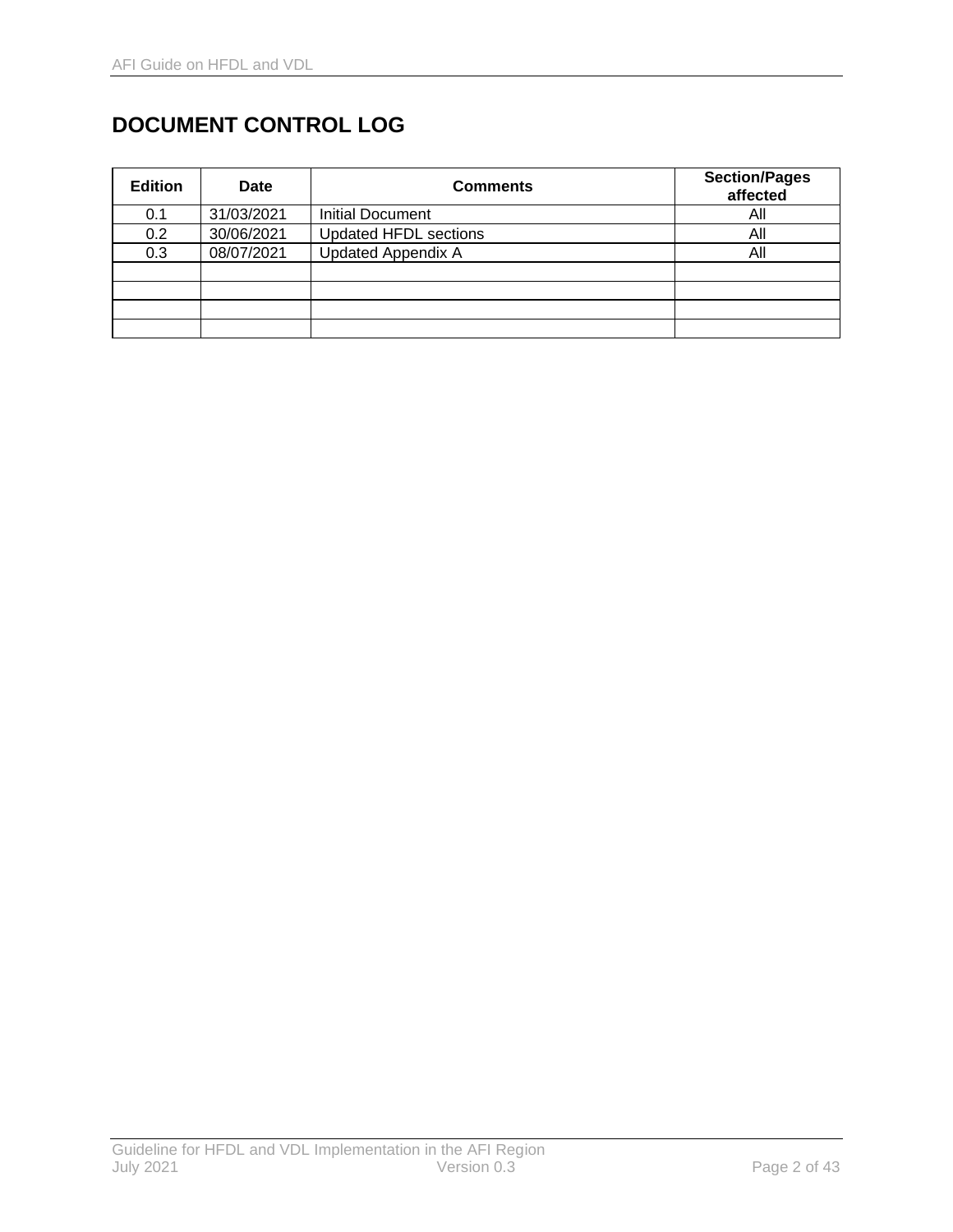# <span id="page-4-0"></span>**SCOPE OF THE DOCUMENT**

This document has been developed by the ICAO AFI IIM COM3 Project team to present a comprehensive collection of information pertaining to the implementation of HFDL and VDL in the ICAO AFI Region. It is intended that the document will evolve into an AFI ICAO Document containing guidance material on AFI HFDL and VDL implementation.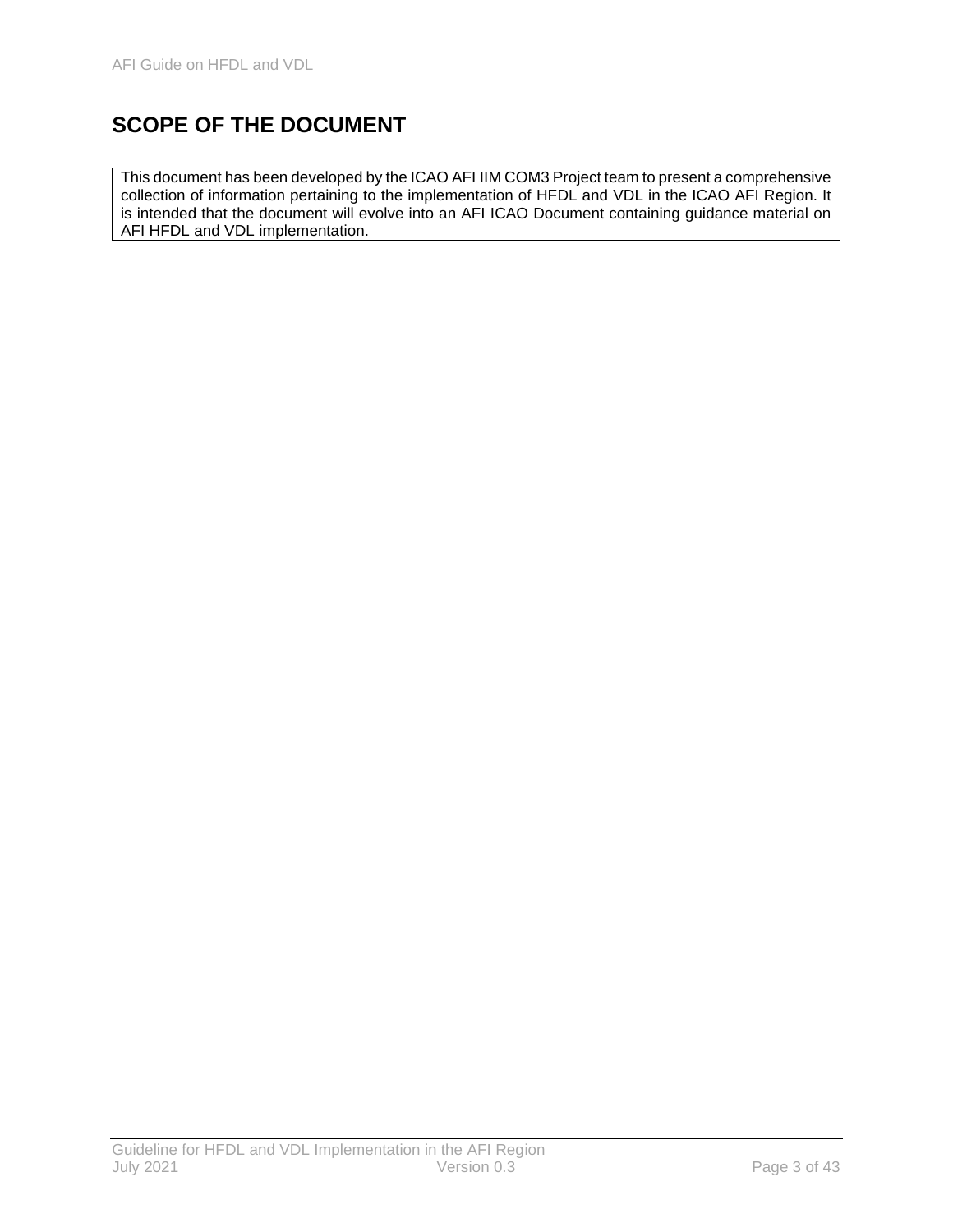# <span id="page-5-0"></span>**TABLE OF CONTENTS**

| 1              |  |
|----------------|--|
| $\overline{2}$ |  |
| 2.1.           |  |
| 2.2.           |  |
| 2.3.           |  |
| 3 <sup>1</sup> |  |
| 3.1            |  |
| 3.1.1          |  |
| 3.1.2          |  |
| 3.1.3          |  |
| 3.1.4          |  |
| 3.1.5          |  |
| 3.2            |  |
| 3.2.1          |  |
| 3.2.2          |  |
| 3.3            |  |
| 3.3.1          |  |
| 3.3.2          |  |
| 3.3.3          |  |
| 3.3.4          |  |
| 3.3.5          |  |
| 3.4            |  |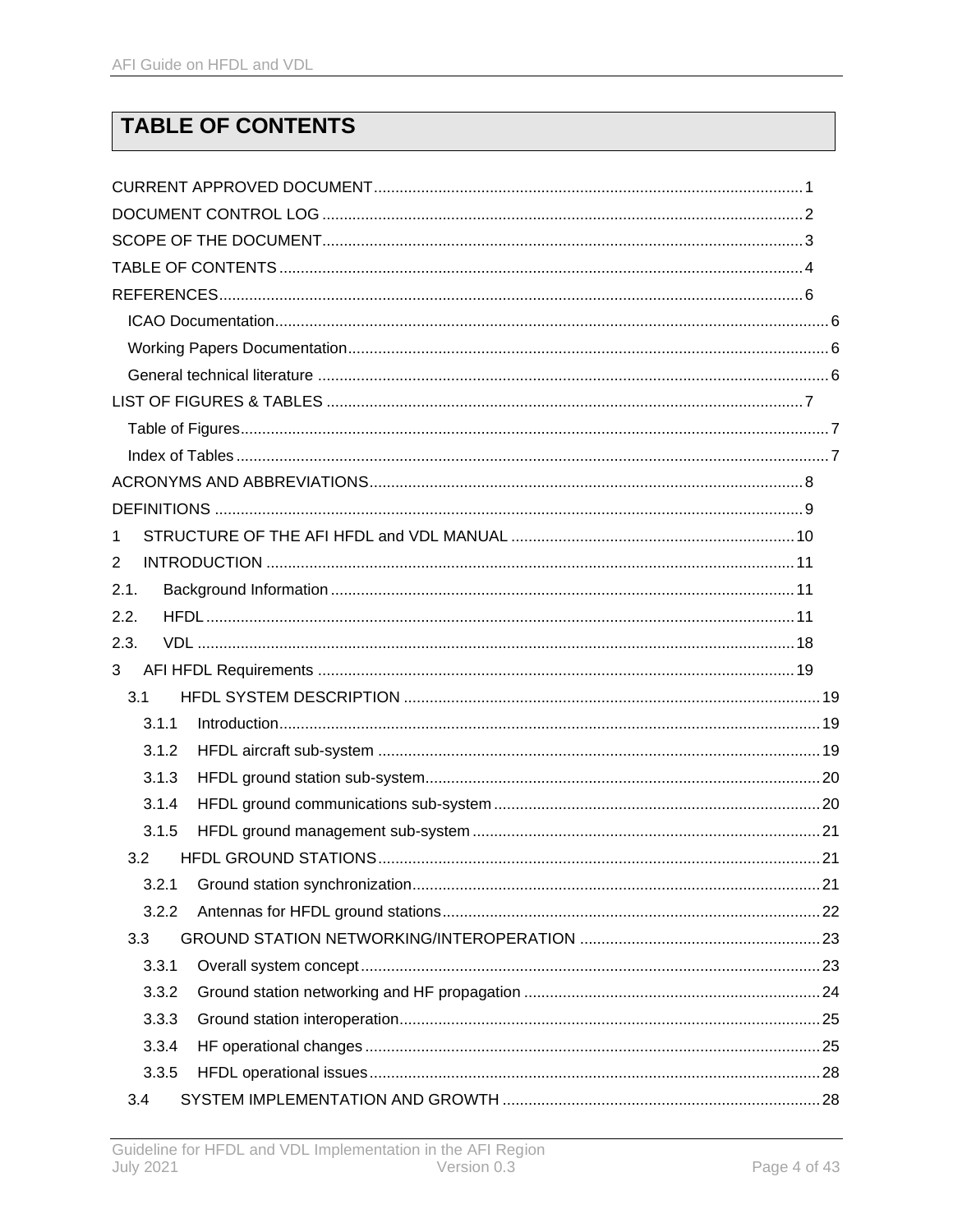| 3.4.1 |  |  |
|-------|--|--|
| 3.4.2 |  |  |
| 3.4.3 |  |  |
|       |  |  |
| 4.1   |  |  |
| 4.1.1 |  |  |
| 4.1.2 |  |  |
| 4.1.3 |  |  |
| 4.1.4 |  |  |
| 4.1.5 |  |  |
| 4.2   |  |  |
| 4.2.1 |  |  |
| 4.2.2 |  |  |
| 4.3   |  |  |
| 4.3.1 |  |  |
| 4.3.2 |  |  |
| 4.3.3 |  |  |
| 4.3.4 |  |  |
| 4.3.5 |  |  |
| 4.4   |  |  |
| 4.4.1 |  |  |
| 4.4.2 |  |  |
| 4.4.3 |  |  |
|       |  |  |
|       |  |  |
|       |  |  |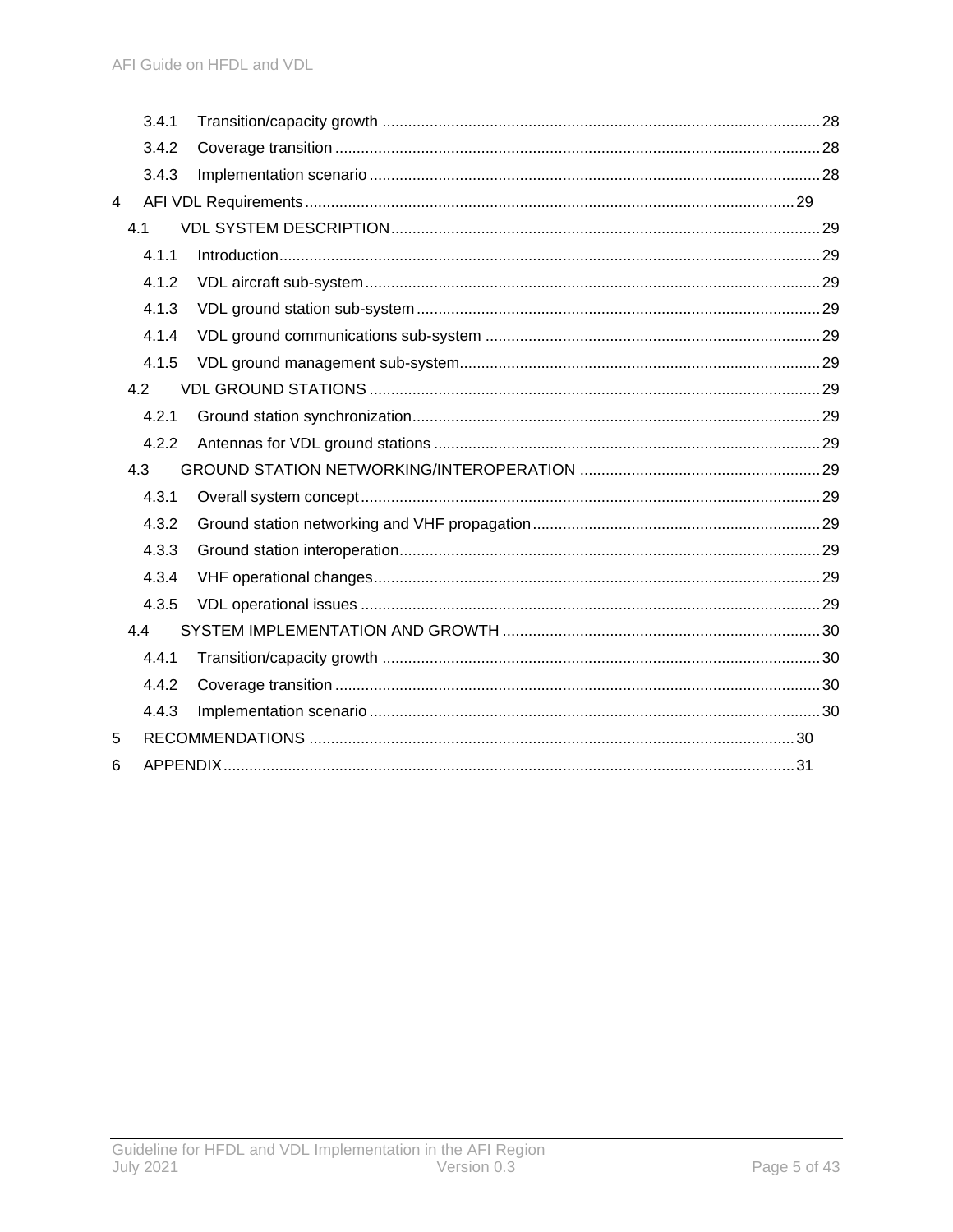# <span id="page-7-0"></span>**REFERENCES**

# <span id="page-7-1"></span>**ICAO Documentation**

- 1. Manual On VHF Digital Link (VDL) Mode 2 (Doc 9776)
- 2. Manual on HF Data Link (Doc 9741)

# <span id="page-7-2"></span>**Working Papers Documentation**

<span id="page-7-3"></span>**General technical literature**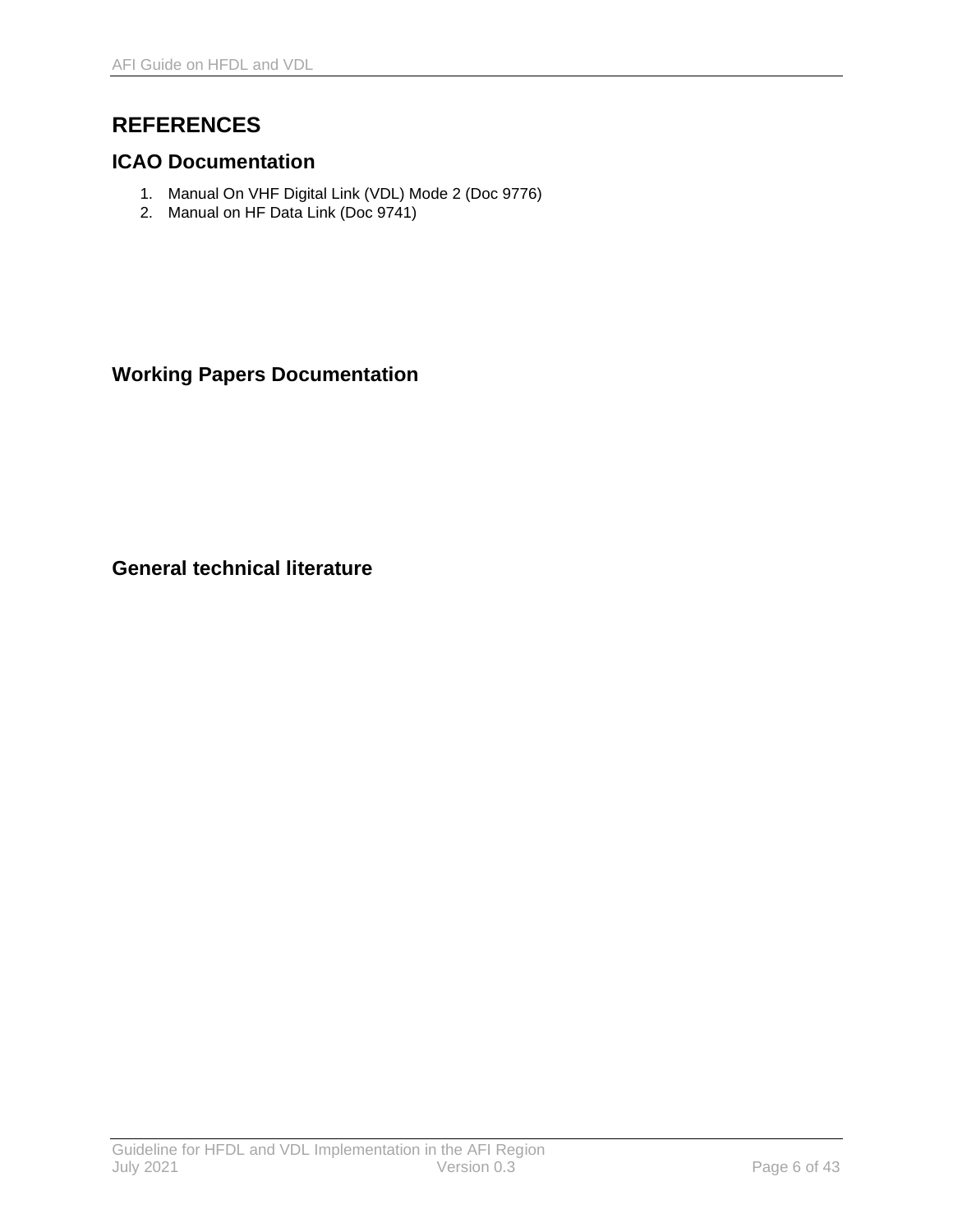# <span id="page-8-0"></span>**LIST OF FIGURES & TABLES**

<span id="page-8-1"></span>**Table of Figures**

<span id="page-8-2"></span>**Index of Tables**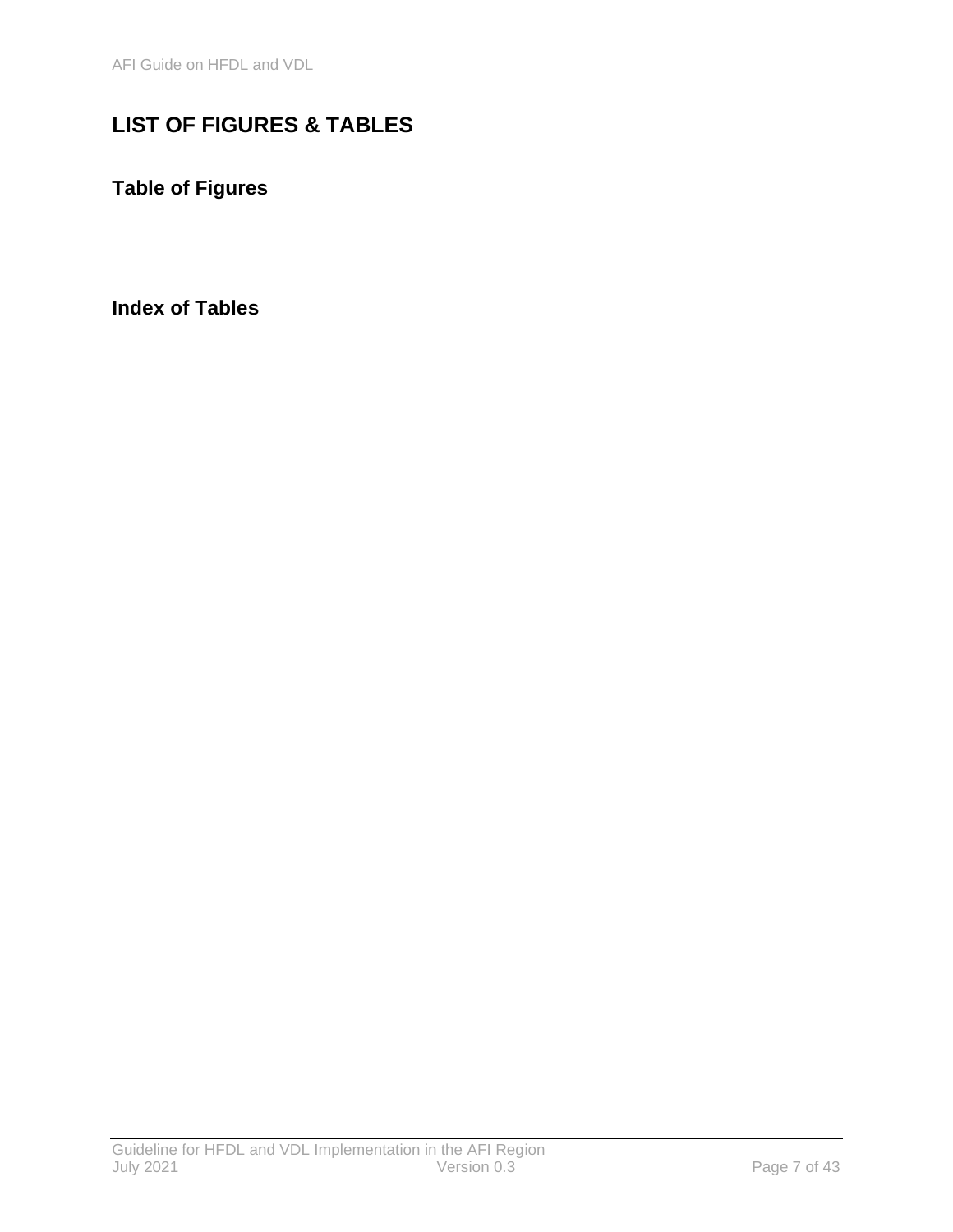# <span id="page-9-0"></span>**ACRONYMS AND ABBREVIATIONS**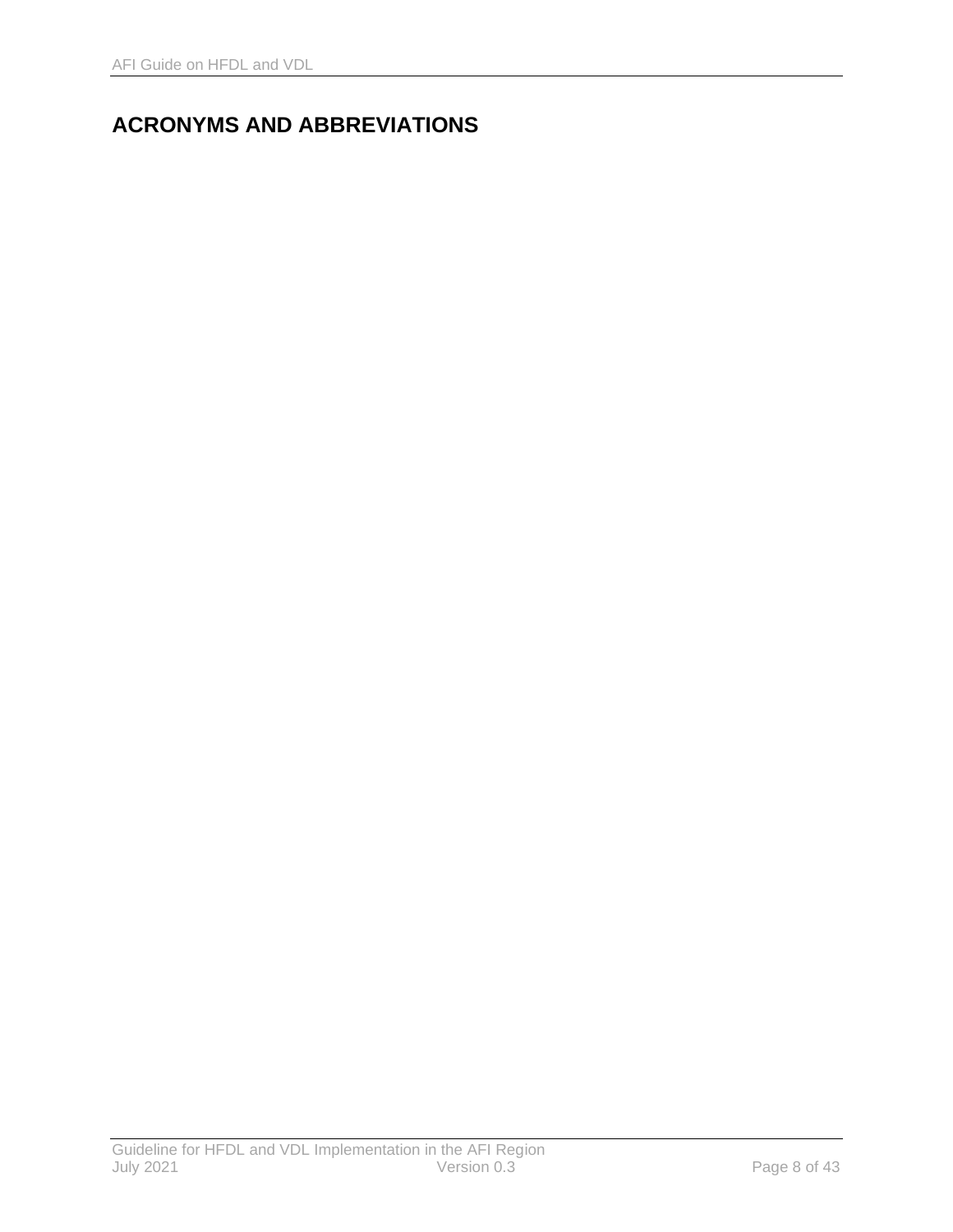# <span id="page-10-0"></span>**DEFINITIONS**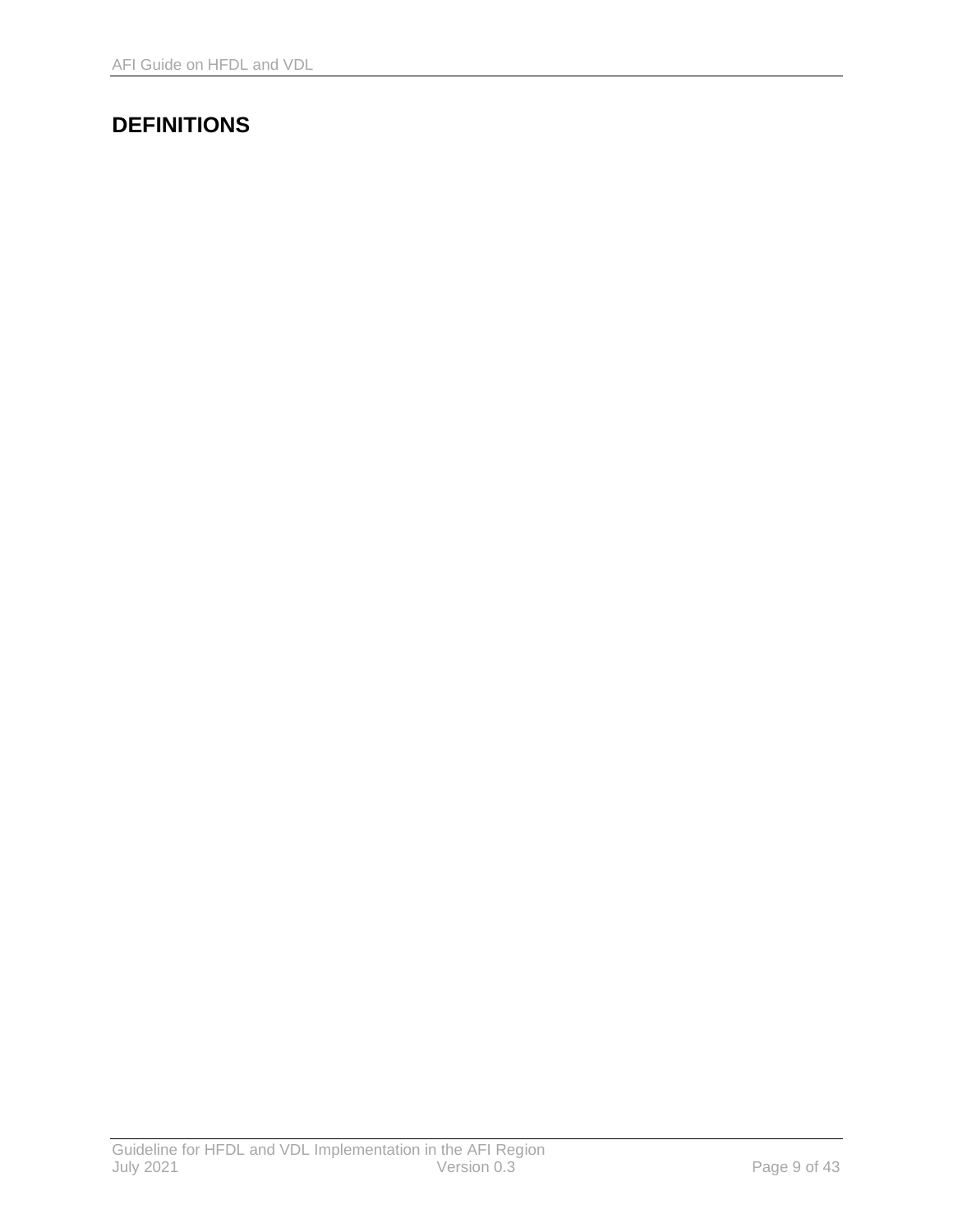# <span id="page-11-0"></span>**1 STRUCTURE OF THE AFI HFDL and VDL MANUAL**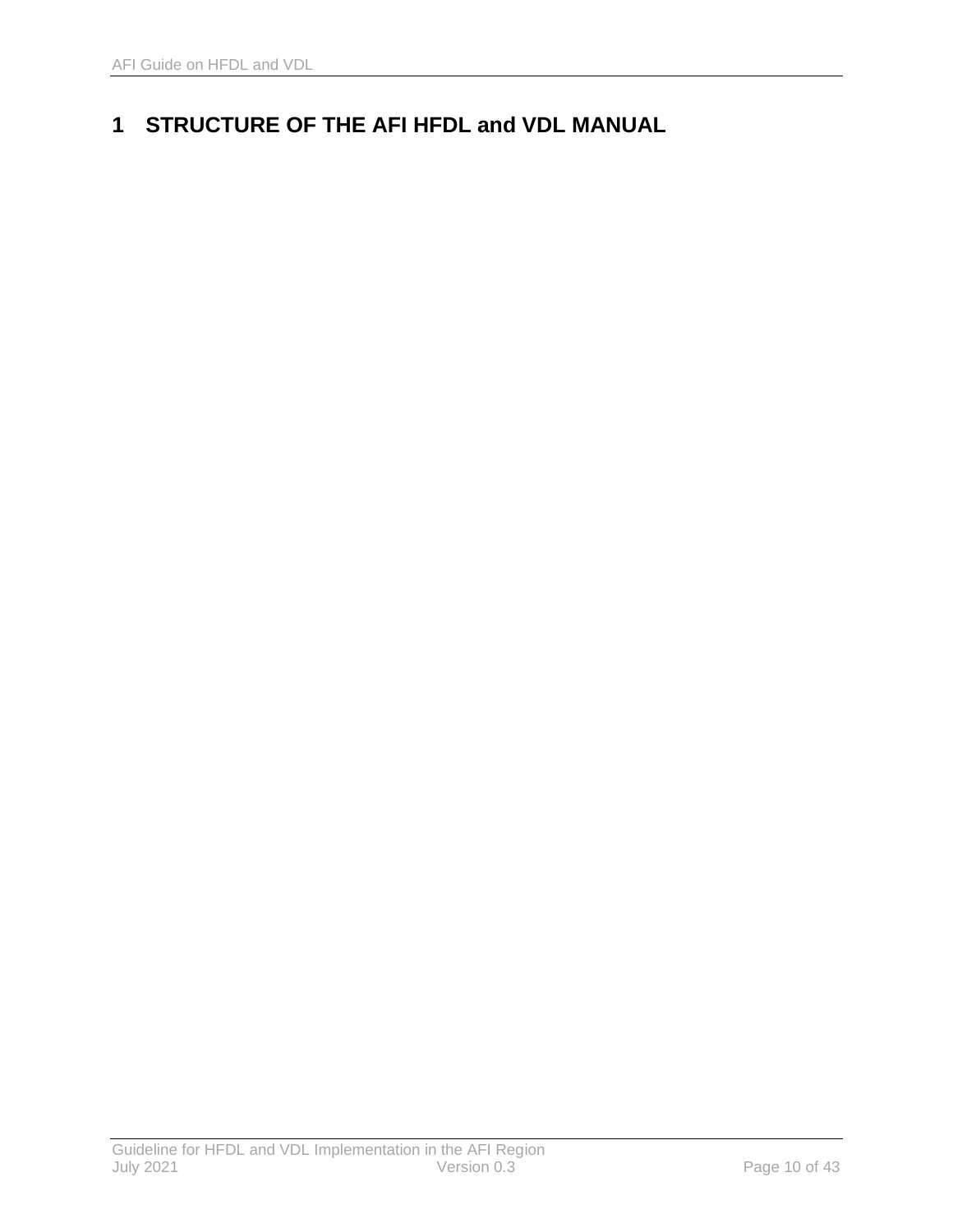# <span id="page-12-0"></span>**2 INTRODUCTION**

# <span id="page-12-1"></span>**2.1. Background Information**

The High Frequency data link (HFDL) design is based on the MIL-STD-188-110A and has been recently considered as suitable for Aeronautical Telecommunications Network (ATN) utilization. The propagation data collected through trials and prototype systems over the last few years indicates that HFDL can provide a level of performance suitable for the ATN environment.

The HFDL service allows aircraft that are equipped with an HFDL control function (HCF), HF data radios, an intermediate HF data unit, and compatible HF voice radios, to send and receive data packets via a network of HFDL ground stations.

A subnetwork of HFDL ground stations is required to extend air-ground communications coverage on a world-wide basis and provide an alternate or backup to SATCOM on routes over the oceanic regions. The actual number of ground stations needed is dependent upon several factors including system availability and capacity desired by the users and ground station operators.

This document also indicates that HFDL can provide very significant improvements over HF Voice Communications in terms of system availability, system capacity, ease of use, and information integrity.

### <span id="page-12-2"></span>**2.2. HFDL**

## **2.2.1. Purpose**

The purpose of this document is to provide the reader with material to enhance the understanding of HFDL. This document provides the reader with guidance material to be considered when implementing HFDL system in several areas including the airborne avionics, the propagation media, and the terrestrial components.

### **2.2.2. Role of HFDL in CNS/ATM**

HFDL has emerged as one of the requirements for the aeronautical industry as they progress with the implementation of data links both on the ground and airborne sides. A networkedbased HFDL system satisfies future air traffic service (ATS) and aeronautical operational control (AOC) communication requirements in the oceanic regions in a cost efficient and reliable manner.

Furthermore, HFDL can provide data link service over other land areas where no current data link service (i.e., VHF) is currently available. In this case, HFDL provides a data link service where numerous VHF data link stations may be impractical due to cost or other factors.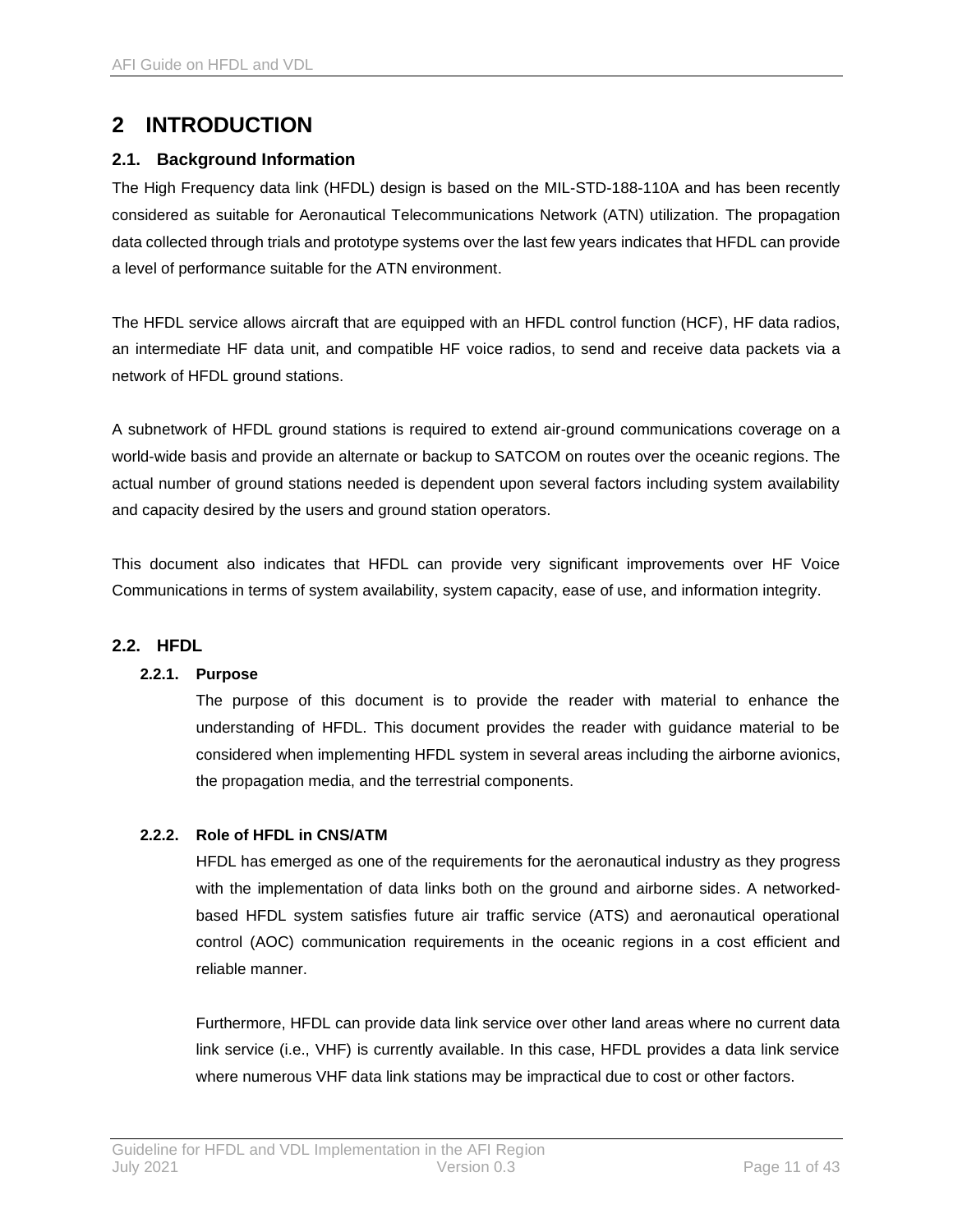HFDL may help in a reduction in the growth of requirements for HF voice services, as many current voice service requirements are accommodated via HFDL.

HFDL fulfils several key roles:

- [a]. provides aircraft that are not SATCOM-equipped with a long-range, cost-effective data link;
- [b]. serves as a data link for polar regions where SATCOM performance degrades; and
- [c]. acts in combination with SATCOM as very high-performance system capable of meeting future ATN availability requirements.

HFDL is seen as a tool enabling communications, navigation, and surveillance/air traffic management (CNS/ATM) to be extended to new regions and to aircraft previously not able to afford a long-range data link.

#### **2.2.3. HF as a long-range communication medium**

2.2.3.1. HF propagation

The HF frequency band is affected by the neutral atmosphere or the ionosphere. In contrast, the HF band depends upon the ionosphere for its skywave coverage pattern to achieve beyond-line-of-sight (BLOS) communication ranges of 4 000 to 5 000 km and beyond (on multi-hop paths). HF coverage can be extended over the polar regions by appropriate ground station positioning.

The HF band is not influenced by the wide range of atmospheric phenomena like severe weather conditions. The HF band of 2.850 to 22.000 MHz is subject to several ionospheric influences which lead to signal distortion. These are dependent upon factors such as ionospheric layer shape and densities which are functions of geographical and time-varying conditions. The temporal effects include long-term solar epochal changes related to the eleven-year sunspot cycle, seasonal variations, day-to-day changes, and diverse variations. There are also signal-level fluctuations which arise over a continuum of time scales (i.e. seconds to hours).

The time scale and character of HF signal distortion will define the most appropriate countermeasure or mitigation scheme. Many approaches are now available for mitigation of deleterious HF effects and these include advanced signal processing, dynamic frequency management, and a variety of diversity measures to exploit the wide variety of ionospheric effects.

#### 2.2.3.2. Networked sites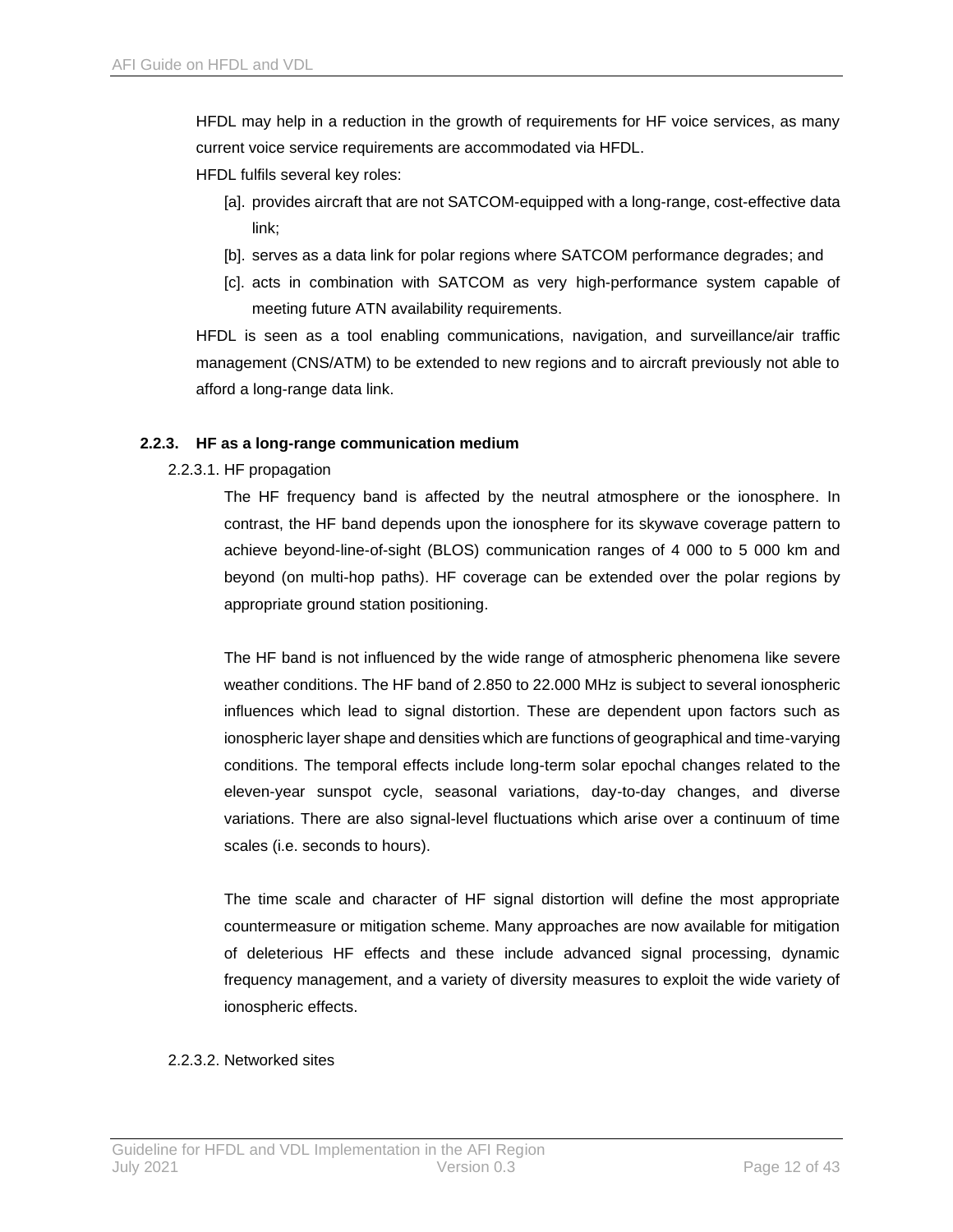HFDL enables an aircraft to communicate with any number of internetworked HF ground stations that is providing coverage in that area. Messages are routed to and from the ground end user via dedicated communication circuits or packet switched data public or private networks. The HFDL system is expected to be inherently more reliable (higher availability), because ionospheric disturbances are much less likely to affect the communications from a point in the coverage area to all ground stations at the same time.

#### 2.2.3.3. Automatic frequency management

The HFDL system on the aircraft automatically searches for a suitable (or even the best available) frequency from all HFDL operational ground station frequencies. To assist with the search, each HFDL ground station broadcasts system management uplink packets (called 'squitters') every 32 seconds on its operational frequencies. The squitters on each of the frequencies are staggered and synchronized to universal time co-ordinated (UTC) to allow a quick search through the frequencies. In order to speed up the search process, an aircraft may limit the search to all operational frequencies assigned to ground stations within 4 000 to 5 000 km of the current aircraft position.

Once a suitable frequency is found, the aircraft establishes a connection by sending a logon message to the ground station and wait for a log-on confirmation uplink before continuing. Having established a connection, the aircraft may proceed to send data on time slots assigned for random access, or downlink slots specifically assigned to the particular aircraft, and to receive data on slots reserved for uplinks by the ground station. To facilitate the frequency and slot management process, thirteen slots are grouped into frames having a length of 32 seconds. The assignments for each of the thirteen slots in a 32-second frame are broadcast by the ground station in squitters using the first slot in the frame. The acknowledgments to all downlinks sent in the previous frame interval are also broadcast in the squitters.

An aircraft logged-on a particular frequency continues to use that frequency until it does not detect a useable squitter, which is broadcast every 32 seconds, or when the ground station does not acknowledge three consecutive downlinks sent by the aircraft. At that point the aircraft initiates a search for a new frequency and logs-on to the new frequency. The hand-off of the connection from one frequency to another and from one ground station to another is totally transparent to the aircraft user.

#### 2.2.3.4. Digital signal processing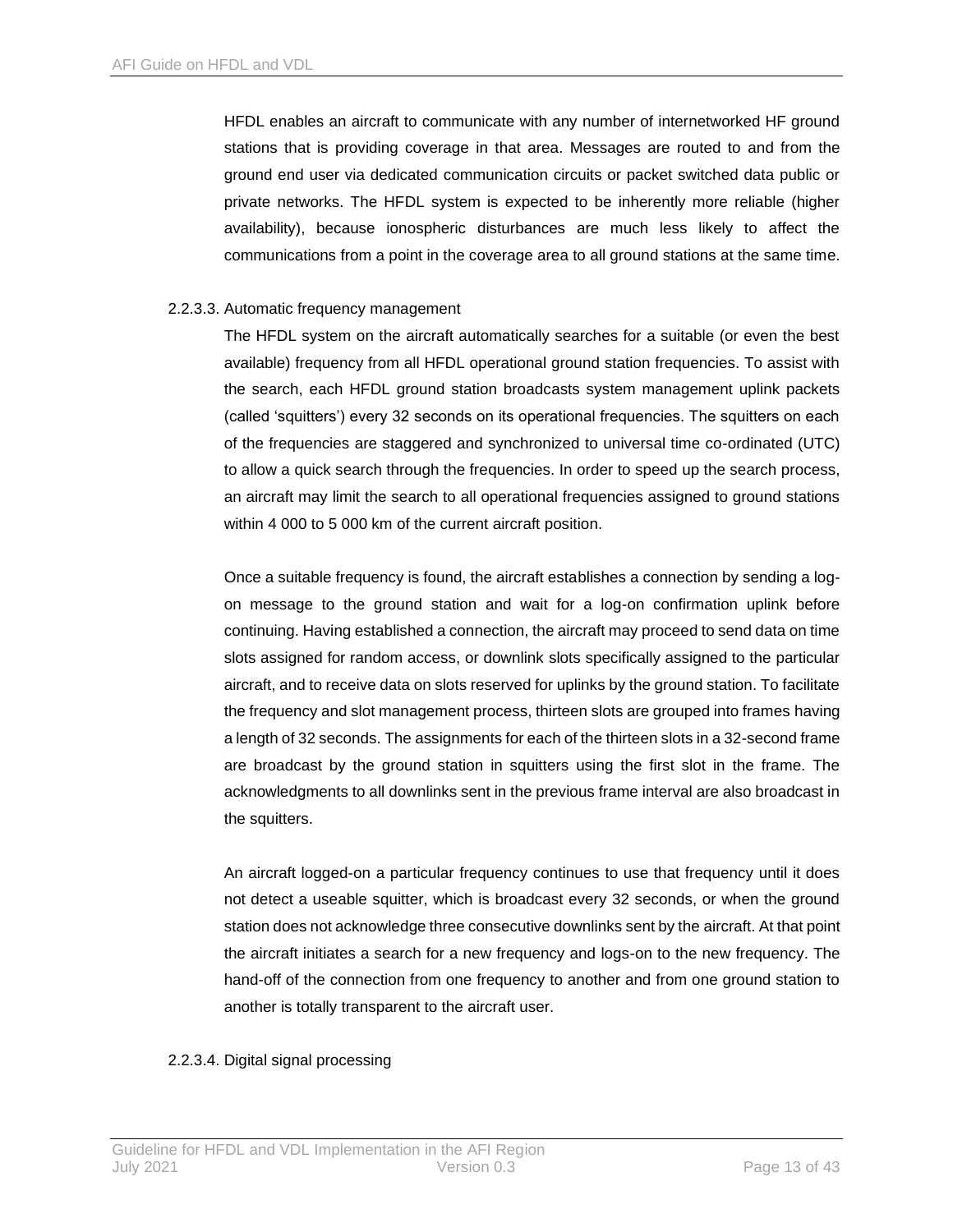There is a perception that long rang HF communication is unreliable due to the irregular behaviour caused by ionospheric issues. This perception has been based upon years of experience prior to the advent of modern digital signal processing techniques. Early efforts in the use of HF as a transmission path for data links failed for reasons including problems with the signal-in-space waveform. The most recent HFDL trials began in early 1990s and highlighted progress made in HFDL modems employing new digital signal processing technologies. The modems employed phase shift keying (PSK) modulation, forward error correction, interleaving of coded data and adaptive channel equalization of received data. These techniques enabled the modems to compensate for the distortion of the HF channel.

#### 2.2.3.5. Automatic selection of data rates

HFDL allows for the transmission of data at rates of 300, 600, 1 200, and 1 800 bits/s. The HFDL function uses the slowest possible data rate available to support the message size of the downlink transmission. At any time, each link between the aircraft and ground station will have a maximum downlink and uplink data rate. The maximum uplink rate is determined by the aircraft and provided to the ground station. The maximum downlink rate is determined by the ground station and provided to the aircraft. These data rates are determined by evaluating the received signal. Insufficient or marginal signal-to-noise ratio will lead the aircraft to search for a new frequency from the same or different ground station which provides sufficient signal-to-noise ratio for establishment and use of the data link.

#### **2.2.4. Performance**

#### 2.2.4.1. Availability

An HFDL availability of 95% or better can be achieved with three ground stations and two operational frequencies per ground station with no attempt made to optimize the selection of operational frequencies to counteract the effects of propagation disturbances. The availability should improve by adding more active frequencies per ground station, adapting the selection of operational frequencies to changing propagation, and adding more optimally located HFDL sites within regions.

#### 2.2.4.2. Integrity

HFDL eliminates data errors using cyclic redundancy code (CRC) checksums appended to every packet. The CRC checksum allows the system to automatically detect all combinations of bit errors in the packet less than 17 bits wide, with the probability of not detecting bursts of errors wider than 17 bits being less than 1 in 10 million. Packets received with errors are discarded and not acknowledged. Unacknowledged packets are automatically retransmitted. HFDL uses the same 16-bit CRC checksums as those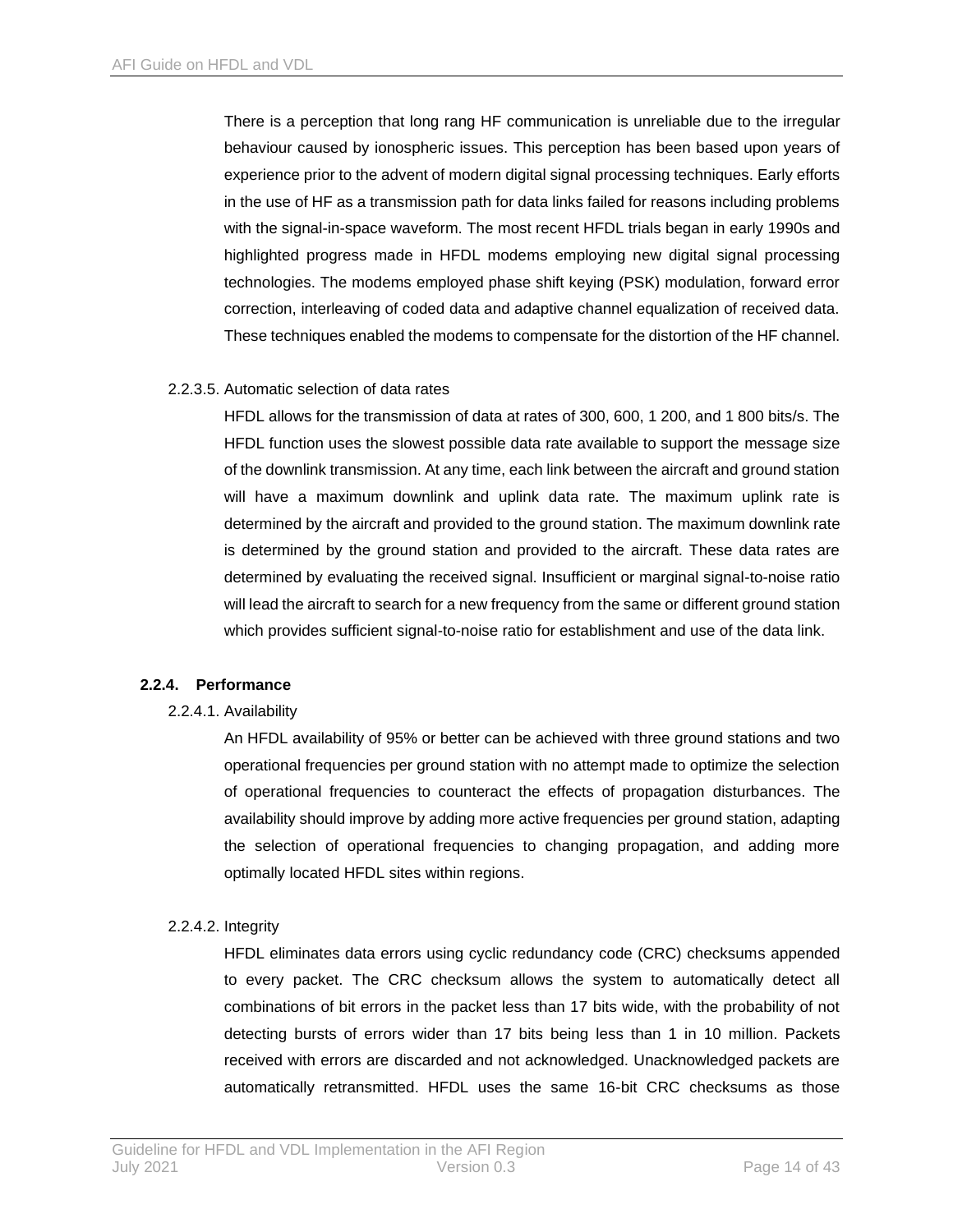employed by other aeronautical data systems such as SATCOM and VHF data link. Hence, the achievable level of data integrity is the same.

#### **2.2.5. HFDL system relationship to HF voice**

The scarcity of spectrum to allocate enough voice channels in the aeronautical service bands has necessitated the development of data link systems.

HFDL efficiently utilises the available HF spectrum more than HF voice for several reasons:

- [a]. HFDL employs short burst transmissions of less than 2.2 seconds duration in time slots of 2.47 seconds duration to send data packets with up to 213 bytes of user data.
- [b]. A waypoint position report can be sent in a single 2.47 second slot.
- [c]. A time division multiple access (TDMA) and a slot reservation protocol described in the Annex to the HFDL SARPs, provides for the assignment of slots for uplink and downlink transmission to and from individual aircraft in order to avoid mutual interference between transmissions from ground stations and from multiple aircraft on the same time slot.
- [d]. A single voice contact to report a waypoint position report typically uses about 1 minute of channel time.

By using digital signal processing techniques such as adaptive equalization and forward error correction coding to combat effects such as multipath, impulse noise from lightning and fading, more useable spectrum is available with HFDL than with HF voice. Thus, frequencies which are unsuitable for voice communications have the potential to be used reliably for HFDL. Moreover, HFDL signal processing techniques may enable multipath channels to perform with good reliability.

The more efficient spectrum usage with HFDL translates into greater system capacity per operational frequency. The number of aircraft that can be provided service in a given geographical area during a given hour depends on the number of data packets sent to and from each aircraft during that hour and the number of frequencies propagating to any of the ground stations providing coverage in that area.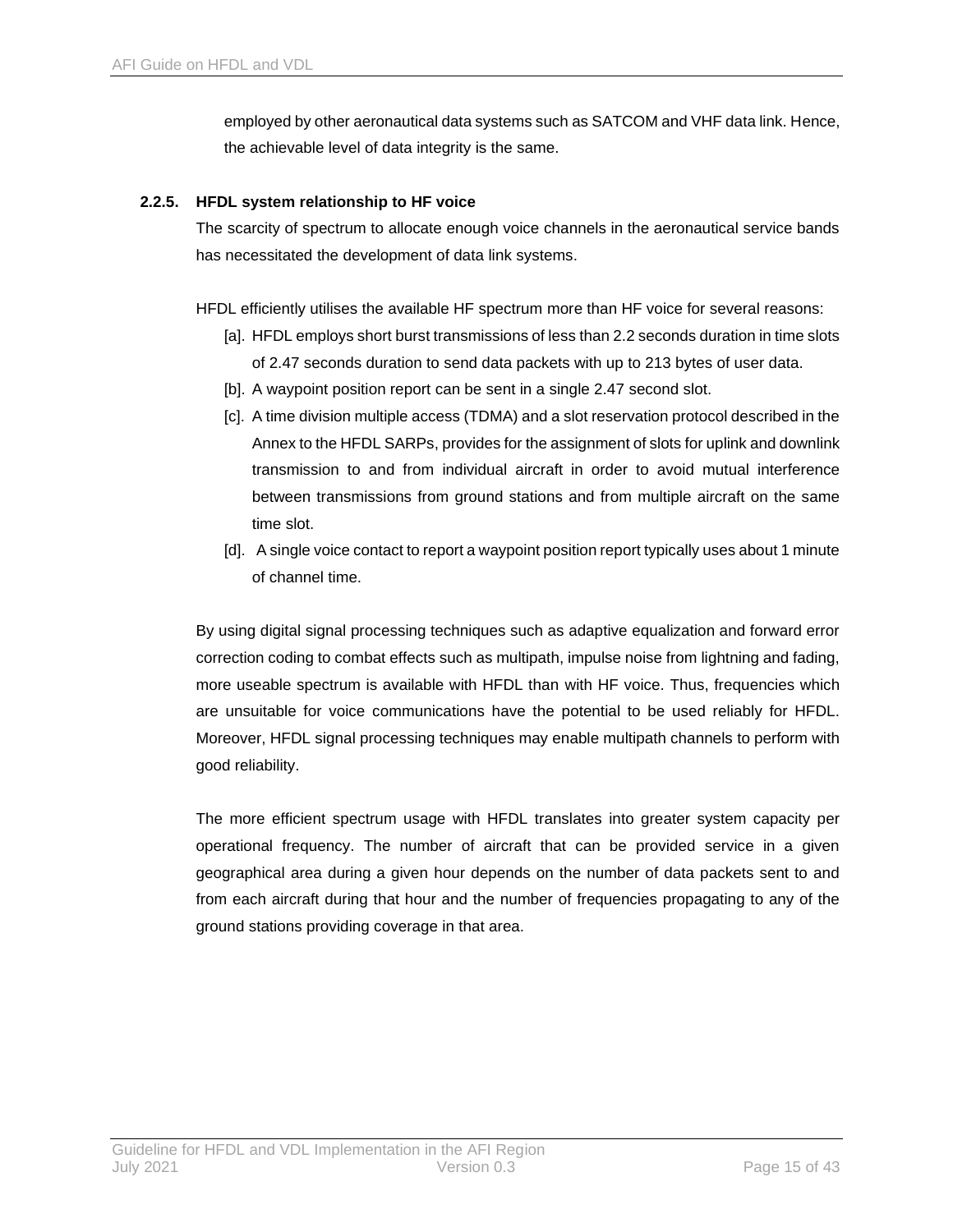| Parameter                   | HF VOICE COMMUNICATIONS                                | <b>HFDL</b>                          |
|-----------------------------|--------------------------------------------------------|--------------------------------------|
| Availability<br>οf          | < 80% availability<br>$\bullet$                        | >95% availability with<br>$\bullet$  |
| Communications              |                                                        | coverage from 2 HFDL                 |
|                             |                                                        | stations                             |
|                             |                                                        | >99% availability with               |
|                             |                                                        | coverage from 3 or 4                 |
|                             |                                                        | <b>HFDL</b> stations                 |
|                             |                                                        | (Note: This will depend on           |
|                             |                                                        | the siting of the ground             |
|                             |                                                        | stations and the terrain.            |
|                             |                                                        | Hence some regions might             |
|                             |                                                        | need more ground stations            |
|                             |                                                        | than others)                         |
| Spectrum Usage              | 1-2 minutes per position report<br>$\bullet$           | 2.5<br>seconds<br>$\bullet$<br>per   |
|                             | Large fraction of available (propagating)<br>$\bullet$ | position report                      |
|                             | frequencies unusable due to multipath                  | Adaptive equalization<br>$\bullet$   |
|                             | and fading                                             | forward<br>and<br>error              |
|                             |                                                        | correction coding allow              |
|                             |                                                        | use of all available                 |
|                             |                                                        | frequencies                          |
| <b>Frequency Management</b> | Operator required to select/find good<br>$\bullet$     | Automatic search and<br>$\bullet$    |
|                             | frequency                                              | selection<br>of<br>good              |
|                             | Ground can only contact aircraft if aircraft           | frequency<br>based on                |
|                             | HF radio tuned to good frequency                       | channel<br>quality                   |
|                             |                                                        | measurement                          |
|                             |                                                        | Automatic hand-off of                |
|                             |                                                        | connection<br>between                |
|                             |                                                        | ground stations                      |
| Data/message Integrity      | Prone to error when operator transcribes<br>$\bullet$  | <b>CRC</b><br>checksums<br>$\bullet$ |
|                             | voice contact into a data message                      | detect errors                        |
|                             |                                                        | Messages<br>received                 |
|                             |                                                        | with<br>errors                       |
|                             |                                                        | automatically                        |
|                             |                                                        | retransmitted                        |

#### **Table 1: Availability of HF voice communications compared with HFDL**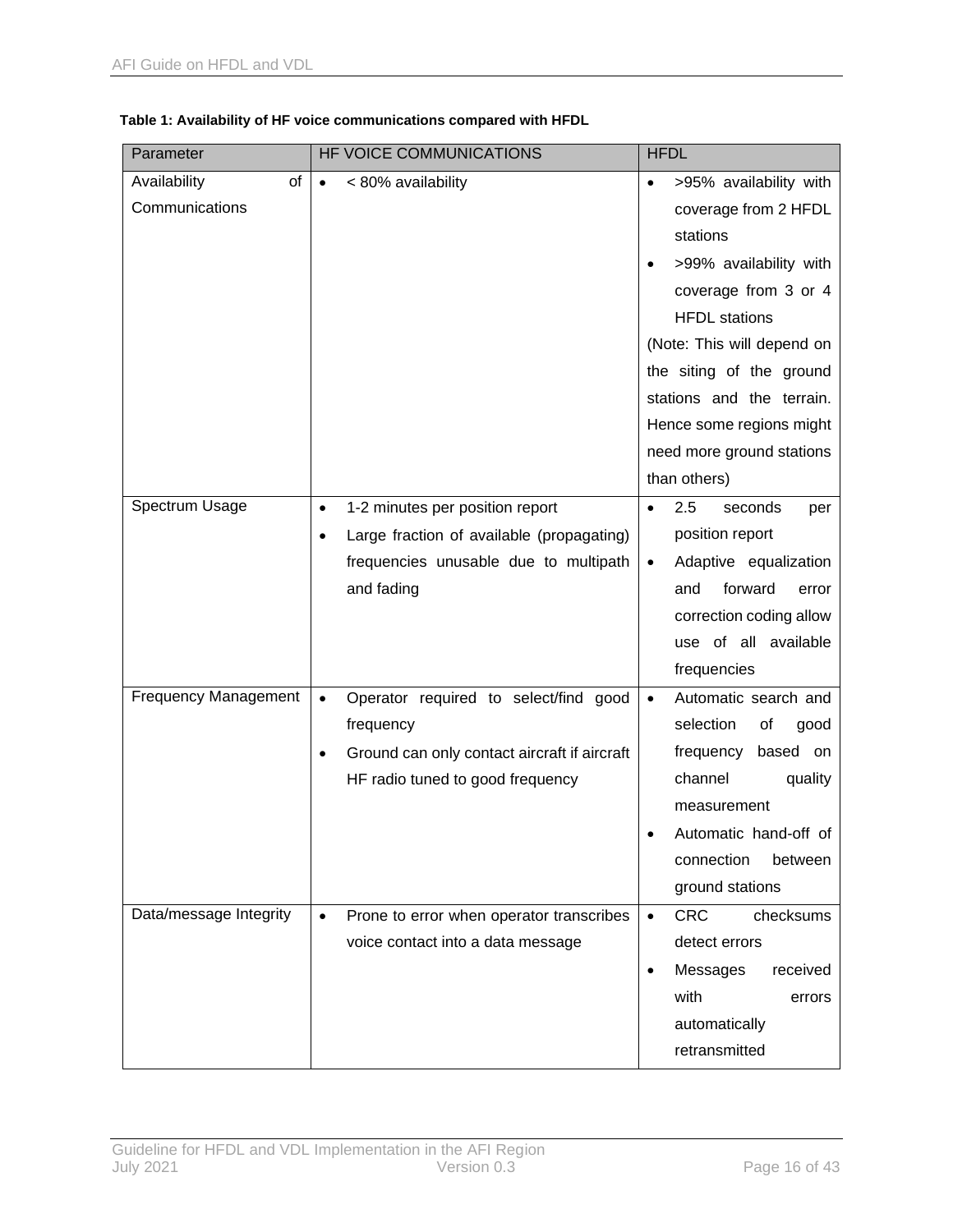#### **2.2.6. HFDL System Relationship to SATCOM**

HFDL can be combined with SATCOM to provide a high-level system availability instead of installing a dual redundant SATCOM system. This is as a result of the independent failure mechanisms between HFDL and SATCOM, whereas dual redundant SATCOM does not provide the same degree of diversity advantage.

There are two factors that are considered when computing the availability of radio communications systems such as SATCOM and HFDL.

- The availability of the equipment, which is a function of the mean time between failures (MTBF) and mean time to repair (MTTR); and
- The availability of the propagation path, which in the case of SATCOM may include the availability of the satellite.

The overall system availability is equal to the product of the two.

[Table 2](#page-18-0) below shows the total system availability formula of a single SATCOM installation and as well as that of a dual SATCOM installation.

|                      |               | <b>Availability Formula</b>                                      |
|----------------------|---------------|------------------------------------------------------------------|
| Single               | SATCOM        | $A_1$ = availability of single SATCOM installation               |
| Installation         |               | $A_s$ = availability of SATCOM propagation & Ground Station      |
|                      |               |                                                                  |
|                      |               | $A_1 = \frac{MTBF_s}{MTBF_s + MTTR} \times A_s$                  |
| Dual                 | <b>SATCOM</b> | A2 = availability of dual SATCOM installation                    |
| <b>Installations</b> |               | As = availability of SATCOM propagation & Ground Station         |
|                      |               | $A_2 = \frac{1.5 \times MTBF_s}{1.5 \times MTBF_s + MTTR} \ A_s$ |

#### <span id="page-18-0"></span>**Table 2: Availability of dual SATCOM installations**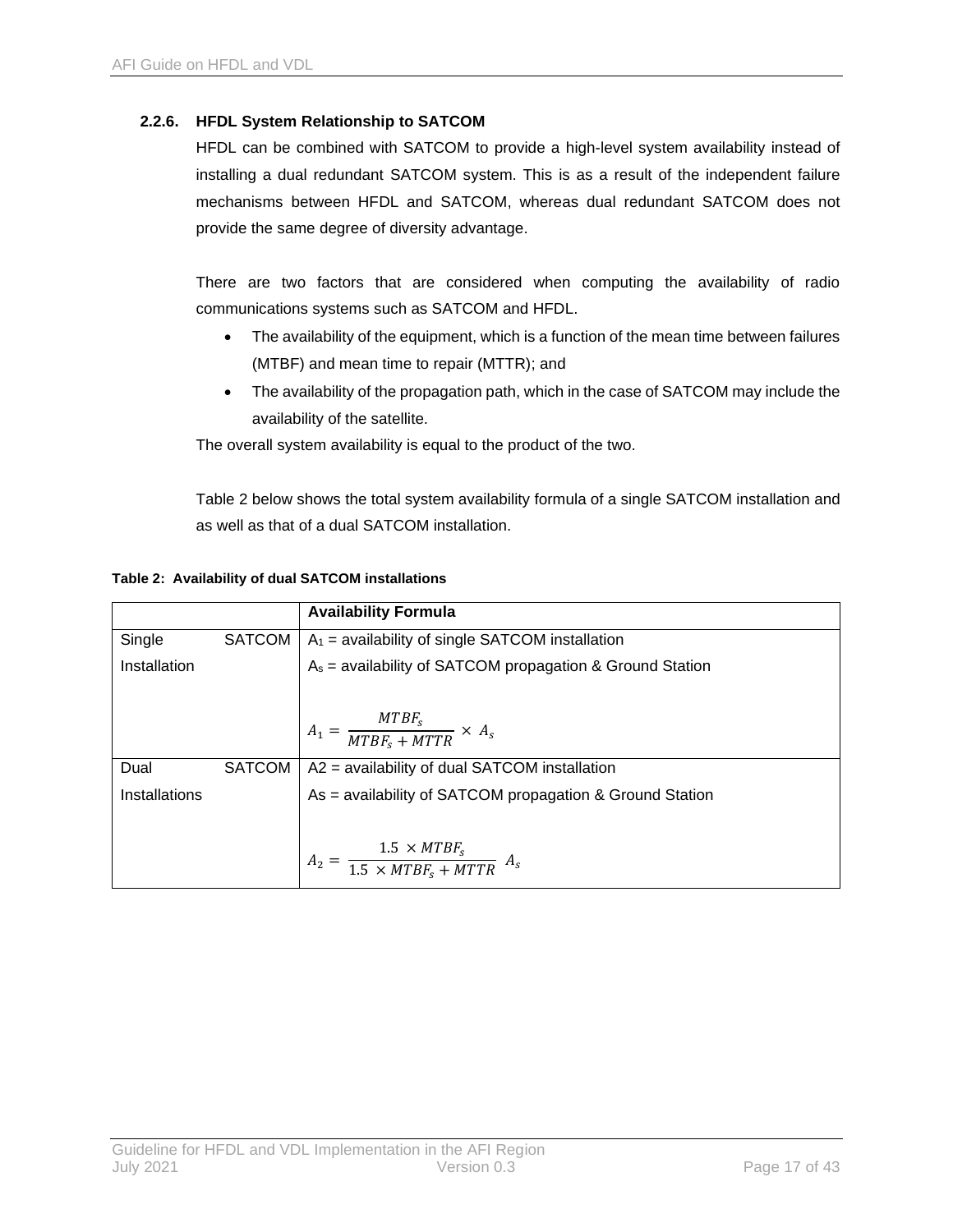[Table 3](#page-19-1) below shows the availability formula of a single HFDL installation as well as that of a SATCOM and HFDL installation.

<span id="page-19-1"></span>**Table 3: Availability of SATCOM and HFDL installations**

|                                      | <b>Availability Formula</b>                                                                                                                   |  |
|--------------------------------------|-----------------------------------------------------------------------------------------------------------------------------------------------|--|
| Single HFDL Installation             | $A_1$ = availability of single HFDL installation                                                                                              |  |
|                                      | $Ahf$ = availability of HF propagation & Ground Station                                                                                       |  |
|                                      |                                                                                                                                               |  |
|                                      | $A_1 = \frac{MTBF_{hf}}{MTBF_{hf} + MTTR} \times A_{hf}$                                                                                      |  |
| <b>SATCOM</b><br><b>HFDL</b><br>with | $A_2$ = availability of SATCOM plus HFDL installation                                                                                         |  |
| Installations                        | $A_s$ = availability of SATCOM propagation & Ground Station                                                                                   |  |
|                                      | $Ahf$ = availability of HF propagation & HF Ground Station                                                                                    |  |
|                                      |                                                                                                                                               |  |
|                                      | $A_2 = 1 - \left[1 - \frac{MTBF_s}{MTBF_s + MTTR} \times A_s\right] \times \left[1 - \frac{MTBF_{hf}}{MTBF_{hf} + MTTR} \times A_{hf}\right]$ |  |

# <span id="page-19-0"></span>**2.3. VDL**

- 2.3.1. Purpose
- 2.3.2. Role of VDL in CNS/ATM
- 2.3.3. VHF as a communication medium
	- 2.3.3.1. VHF propagation
	- 2.3.3.2. Networked sites
	- 2.3.3.3. Frequency management
	- 2.3.3.4. Digital signal processing
- 2.3.4. Performance
	- 2.3.4.1. Availability
	- 2.3.4.2. Integrity
- 2.3.5. VDL system relationship to VHF voice
- 2.3.6. VDL System Relationship to SATCOM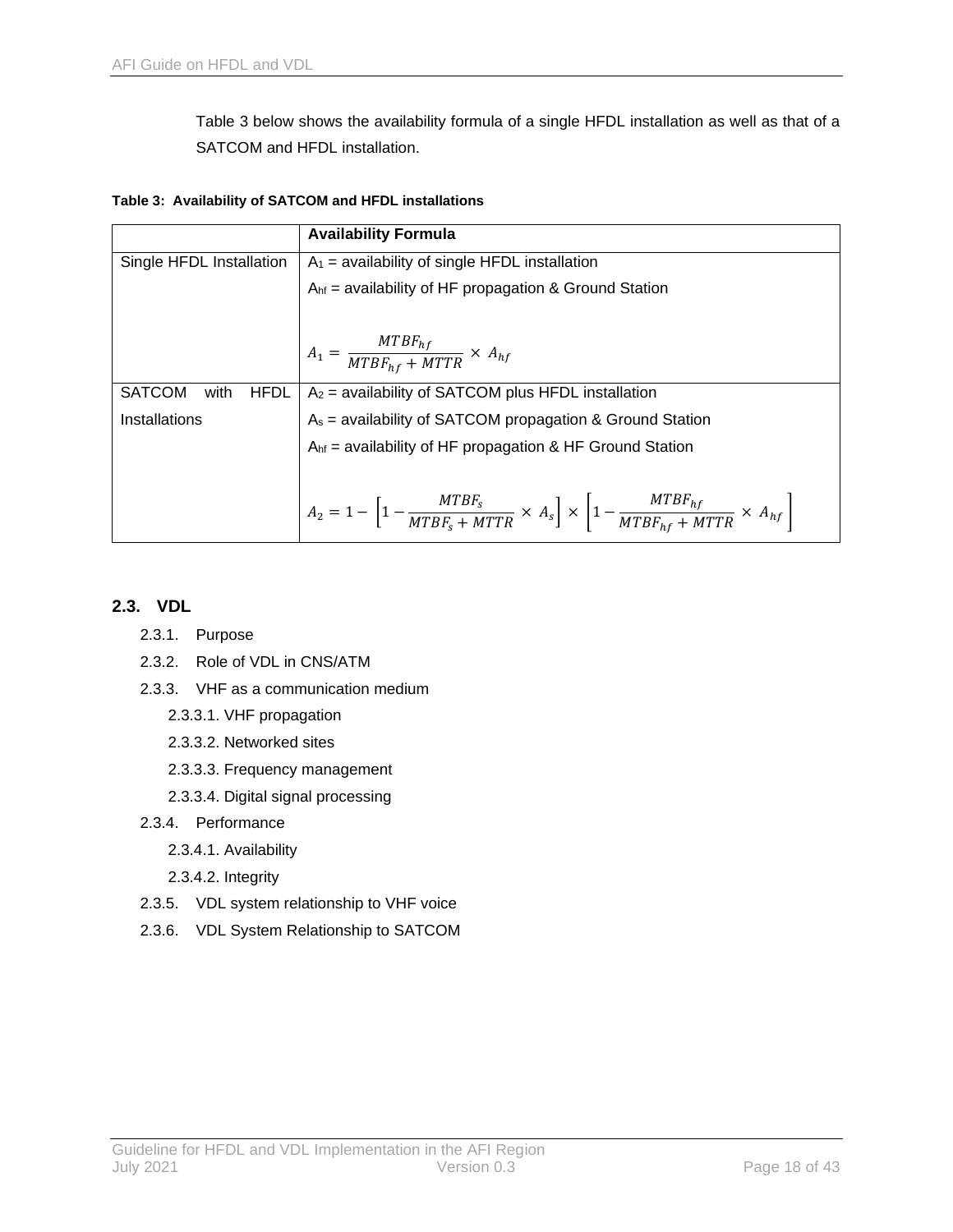# <span id="page-20-0"></span>**3 AFI HFDL Requirements**

# <span id="page-20-1"></span>**3.1 HFDL SYSTEM DESCRIPTION**

#### <span id="page-20-2"></span>**3.1.1 Introduction**

The HFDL system enables aircraft-based computers to exchange data with ground-based computers. The HFDL system comprises of four distinct sub-systems, namely:

- HFDL aircraft sub-system;
- HFDL ground station sub-system;
- HFDL ground communications sub-system; and
- HFDL ground management sub-system.

### <span id="page-20-3"></span>**3.1.2 HFDL aircraft sub-system**

[a]. HFDL aircraft sub-system components

The aircraft station sub-system [MN1]includes the aircraft HFDL equipment and the airborne elements of the HFDL protocol. It provides the interface to the aircraft data link avionics.

The following major components are part of the aircraft station sub-system:

- HFDL transmission and HF data unit (HFDU);
- Data modulation and demodulation;
- HFDL protocol and frequency selection; and
- Interface to the airborne data link processor.
- [b]. HFDL capability

HFDL capability on the aircraft is provided by one of several methods, depending upon the equipment currently installed in the aircraft.

- installing an HF data unit (HFDU) which provides an interface between the management unit (MU) or HCF and a conventional HF/SSB voice radio; or
- installing a service bulletin upgrade into an existing HF/SSB voice radio which adds HF Data Radio (HFDR) functionality into a single line replaceable unit (LRU) and provides interfaces to the MU/HCF; or
- installing an HFDR as defined by HFDL SARPs.

Interfaces between the aircraft HF antenna couplers and HFDU, HFDR, or HF SSB transmitters and receivers are as specified in ARINC Characteristic 753[MN2]. The HFDR also interfaces to the HFDL control function which is implemented either by modifying existing radio control panels, or by additional supplemental HFDL control panels. The HFDU and the data modules in the HFDR implement the HF modem, data link layer, and HF subnetwork access. The MU/HCF is a router/end system which, in addition to interfacing to the HFDL equipment, also interfaces to other data link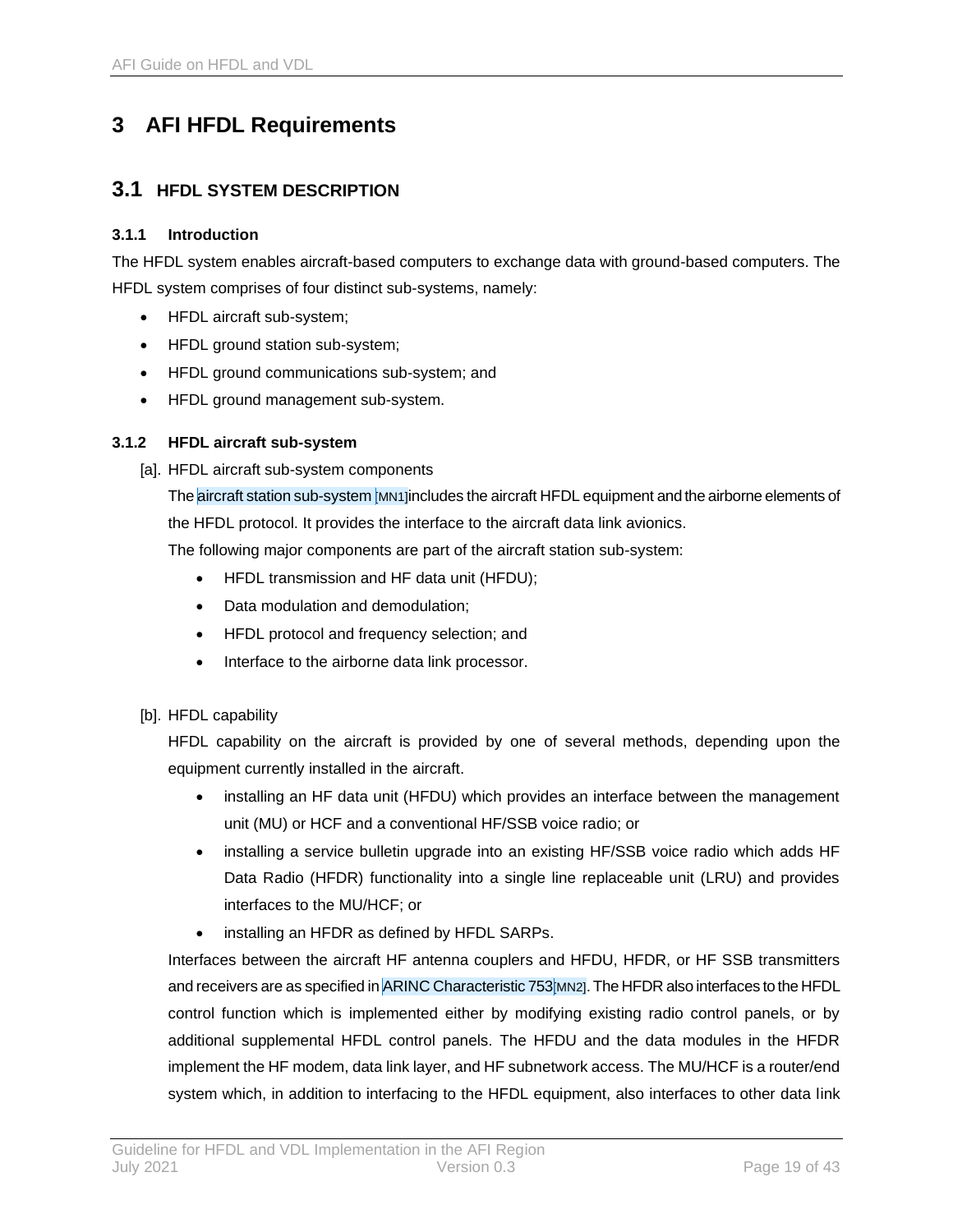subnetwork data communications equipment (DCE) on board the aircraft as well as end systems such as a flight management computer (FMC), aircraft condition monitoring system, or cockpit display terminal.

#### <span id="page-21-0"></span>**3.1.3 HFDL ground station sub-system**

The HFDL ground station sub-system [MN3]includes the ground HFDL equipment and the ground elements of the HFDL protocol. It also provides for the interface to the ground based HFDL end users. The following major components are part of the HFDL ground station sub-system:

- [a]. HF transmission and reception:
	- two to six HF/SSB transmitters with 1 kW power or greater, with one antenna per transmitter;
	- two to six HF/SSB receivers with a single antenna shared by all receivers;
- [b]. data modulation and demodulation:
	- two to six HF modems (one for each transmitter/receiver pair) which implement the HFDL signal-in-space;
- [c]. HF protocol and frequency selection:
	- remote control and supervision equipment to tune and monitor the HF transmitters and receivers; and
	- an HF ground station controller which implements:
		- $\circ$  the ground side of the HFDL protocol including the management of the log-on procedures and frequency scheduling; and
		- $\circ$  all the inter-ground and intra-ground station synchronization and generation of squitters;
- [d]. interface to the ground communications sub-system.

Each ground station implements the ground side of the HFDL signal-in-space, the HFDL protocol, and the means to interface to the HFDL ground communications sub-system. Initially, a ground station may be equipped only with two or three transmitters, receivers, antennas and HF modems. Equipment can be incrementally added as more capacity is required.

### <span id="page-21-1"></span>**3.1.4 HFDL ground communications sub-system**

A ground communications infrastructure is required to interconnect HFDL ground stations, end users, and the HFDL management sub-system. Regional communication hubs may be used to internetwork regional HFDL ground stations and provide points of access to the HFDL system. Appropriate packet switched data networks will provide the connection between ground stations and hubs. The communications hubs would operate ATN routers to route messages between HFDL users and the HFDL ground stations which then relay the messages to the aircraft logged-on the ground station.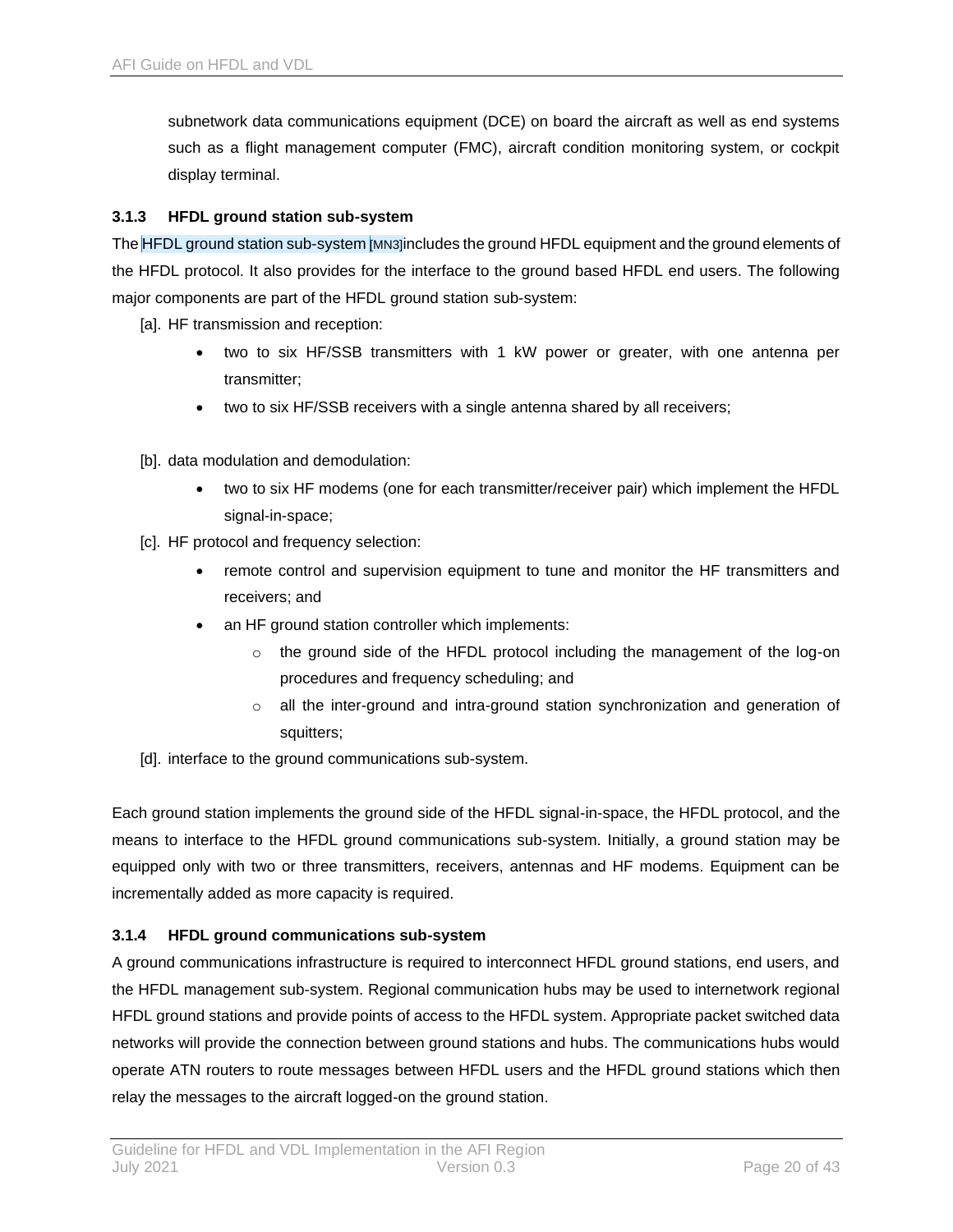#### <span id="page-22-0"></span>**3.1.5 HFDL ground management sub-system**

The HFDL ground management sub-system provides the means to operate, manage, and maintain the HFDL System. The HFDL management sub-system provides the following functionality:

- aircraft log-on status table management;
- system table management; and
- frequency management.

The frequency management function is unique to the HFDL system. In order to make efficient use of the limited spectrum available for HFDL and to maximize system availability, the HFDL ground stations should share frequency assignments and co-ordinate their use in real time based on actual propagation data. Initially, when there are very few users of the system, frequency management may be based on predictions of frequency propagation. Available HFDL frequencies may be assigned on a geographic basis. Each HFDL ground station would have a table of frequencies and associated operational times.

As HFDL system usage grows and capacity and availability become more of an issue, dynamic frequency management capabilities should be added to the system. Moreover, dynamic frequency management will be critical during disturbed propagation which arises as a result of increased solar and geomagnetic activity. For example, actual propagation measurements could be used to evaluate HF propagation patterns in realtime and provide input to a frequency management algorithm.

# <span id="page-22-1"></span>**3.2 HFDL GROUND STATIONS**

#### <span id="page-22-2"></span>3.2.1 Ground station synchronization

HFDL system is designed to take advantage of time synchronization in the broadcast of squitters. The squitters are used for the following functions:

- to mark the beginning of the 32 second frames,
- allow the airborne receiving system to determine availability of a communications channel, and
- to transmit system management information.

The ground stations are expected to transmit the squitters in an organized time staggered manner. This assures that within a station, there is a known pattern of transmissions. Additionally, the ground stations are expected to synchronize their squitter transmissions to Universal Time Co-ordinated (UTC). The total synchronization allows the airborne receiving systems to know when to expect a squitter on each frequency, thus allowing improved acquisition times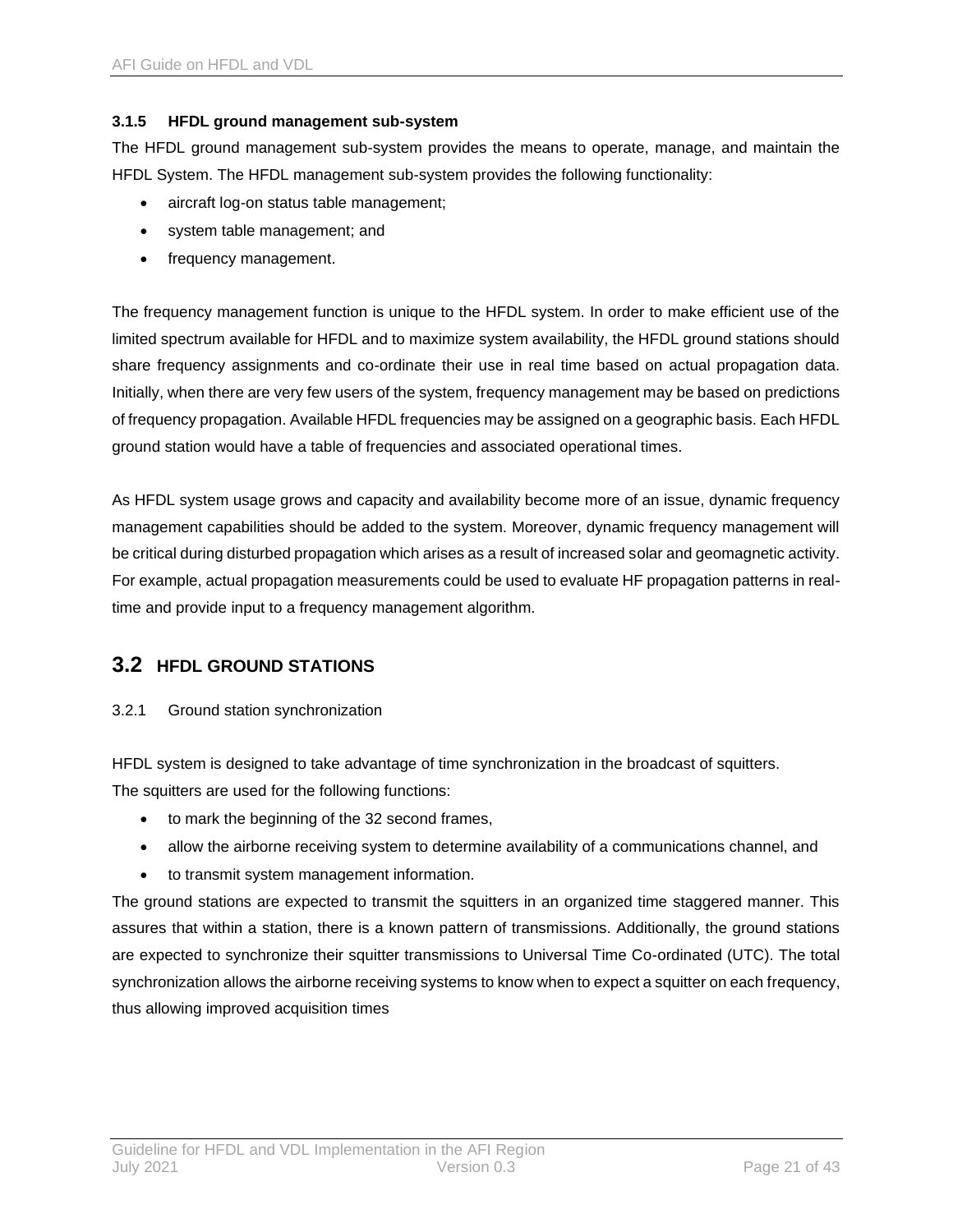#### <span id="page-23-0"></span>3.2.2 Antennas for HFDL ground stations

#### 3.2.2.1 General

The ground station operators for the HFDL system, provides communications to and from aircraft, which are located at various distances from the ground station operators. These distances vary from very short to longer distances perhaps as far away as 4 000 to 5 000 km but are normally in the 2 500 km range. VHF frequencies generally cover communications of about 400 km (line-ofsight); however, there may be instances when HF might be used as an alternate communication medium within this range. Thus, the ground station operator (ground station antennas) should provide communications coverage for distances between less than 400 km to over 4 000 km. For purposes of definition here:

- a short-range antenna covers out to about 1 000 km,
- a moderate range antenna covers about 800 to 3 000 km, and
- a long-range antenna covers 3 000 km and beyond

The radio waves at HF band refracts off the ionospheric layers that exist around 100 to 300 km above the earth at different angles depending on the distance above earth of the ionospheric layer and the time of the day. Hence, maximum radiation must be directed by the antenna at the ionospheric refracting layers at desired elevation and azimuth angles, this must result in refracted radiation coverage to desired locations.

A given ground station operator may be able to use several antennas to provide required short to long-range communications. Antenna selections may include a short-range omnidirectional antenna combined with several moderate to long-range directive antennas. However, a ground station operator may also have limited land area available and may need to use a small number of antennas of a single type that provide satisfactory service to all ranges.

HF transmitting and receiving sites for a single ground station operator are usually spaced at least 5 to 20 km in order to provide high isolation between the HF transmitters and HF receivers and to allow a lower radio noise environment at the receive site.

Antennas for HFDL should cover the band 2 to 30 MHz. The highest aeronautical mobile frequency is 22 MHz.

#### 3.2.2.2 Antennas for transmitting sites

For transmission of HF radio waves, a horizontally polarized (HP) antenna is generally the better choice over a vertically polarized (VP) antenna because the ground refraction loss for HP waves is small and the ground refraction loss for VP waves is relatively large. The HP antennas typically have at least a 6-dB advantage over the VP antennas in terms of power gain unless extensive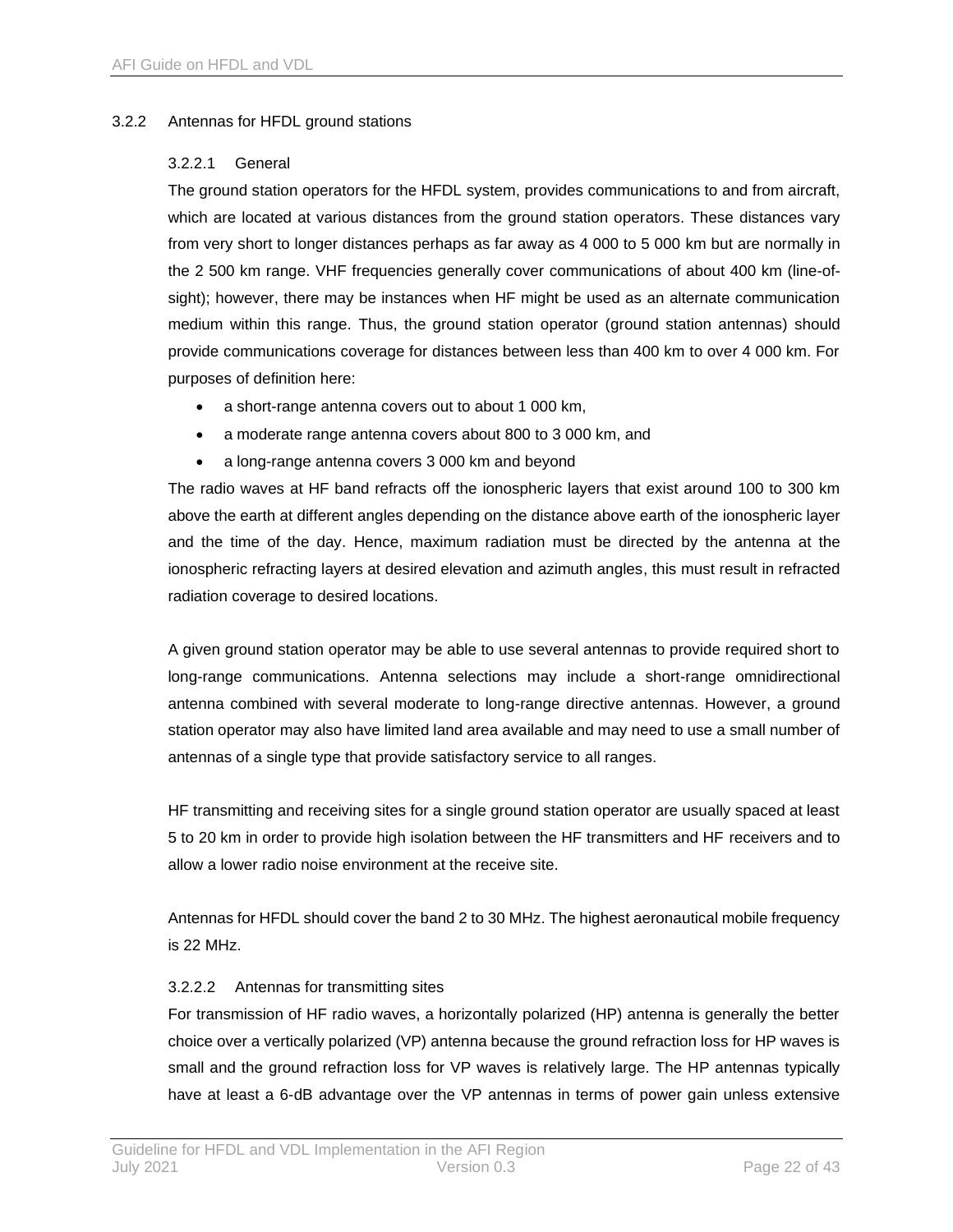ground screens are used under the VP antennas. A VP monopole antenna with a good ground screen can provide satisfactory low angle coverage; however, this antenna has a null overhead and is not satisfactory at ranges shorter than 800 km, where typically high angle coverage is needed. A VP monopole antenna may be an adequate choice if the ground station operator does not have any short path communications requirements.

#### 3.2.2.3 Antennas for receiving sites

A highly efficient receiver antenna is generally not needed because of the relatively high levels of manmade and atmospheric radio noise at HF. For receiving, it is much more important to use antennas with a high directive gain so that the signal level picked-up by the antenna is enhanced relative to the noise. Under the assumption that equal noise power density is being received from all directions, which is usually the case, the total noise power received by the antenna is independent of the antenna directivity. Thus, the received signal to noise is increased by increasing receive antenna directivity.

# <span id="page-24-0"></span>**3.3 GROUND STATION NETWORKING/INTEROPERATION**

#### <span id="page-24-1"></span>**3.3.1 Overall system concept**

The goal of the ICAO CNS/ATM concept is to implement a global system which offers an improvement over current communications, navigation, surveillance and air traffic management solutions. The current concept for the communications solution relies on satellite communications (SATCOM) for global coverage and lineof-sight systems for high-traffic volume communications in the terminal area. Furthermore, the cost-effective communications solutions to satisfy the CNS/ATM concept are expected to have a high degree of availability, i.e. 99.4 % or higher. To achieve these levels of communications availability in the oceanic regions, aircraft are being equipped with dual SATCOM installations. However, if the actual availability does not meet the expected system availability, a second data link system capable of reliable communications in the oceanic region is required.

HFDL can provide communications in the oceanic and polar regions. A combination of SATCOM with HFDL should provide higher availability of communications than a dual SATCOM installation. In order to fulfil these expectations, the HFDL system should be capable of achieving a higher degree of availability over the current HF voice system, and the recurring per message unit charges should be competitive with those of SATCOM. The HFDL system should also use of the spectrum efficiently and utilize a sufficiently low number of frequencies to allow for a smooth transition from a voice-based HF communication system to a primarily data link-based system with reduced HF voice communications traffic.

An HFDL system with recurring per message unit costs that are competitive with those for SATCOM requires that the number of HFDL ground stations be kept to the minimum number required to achieve the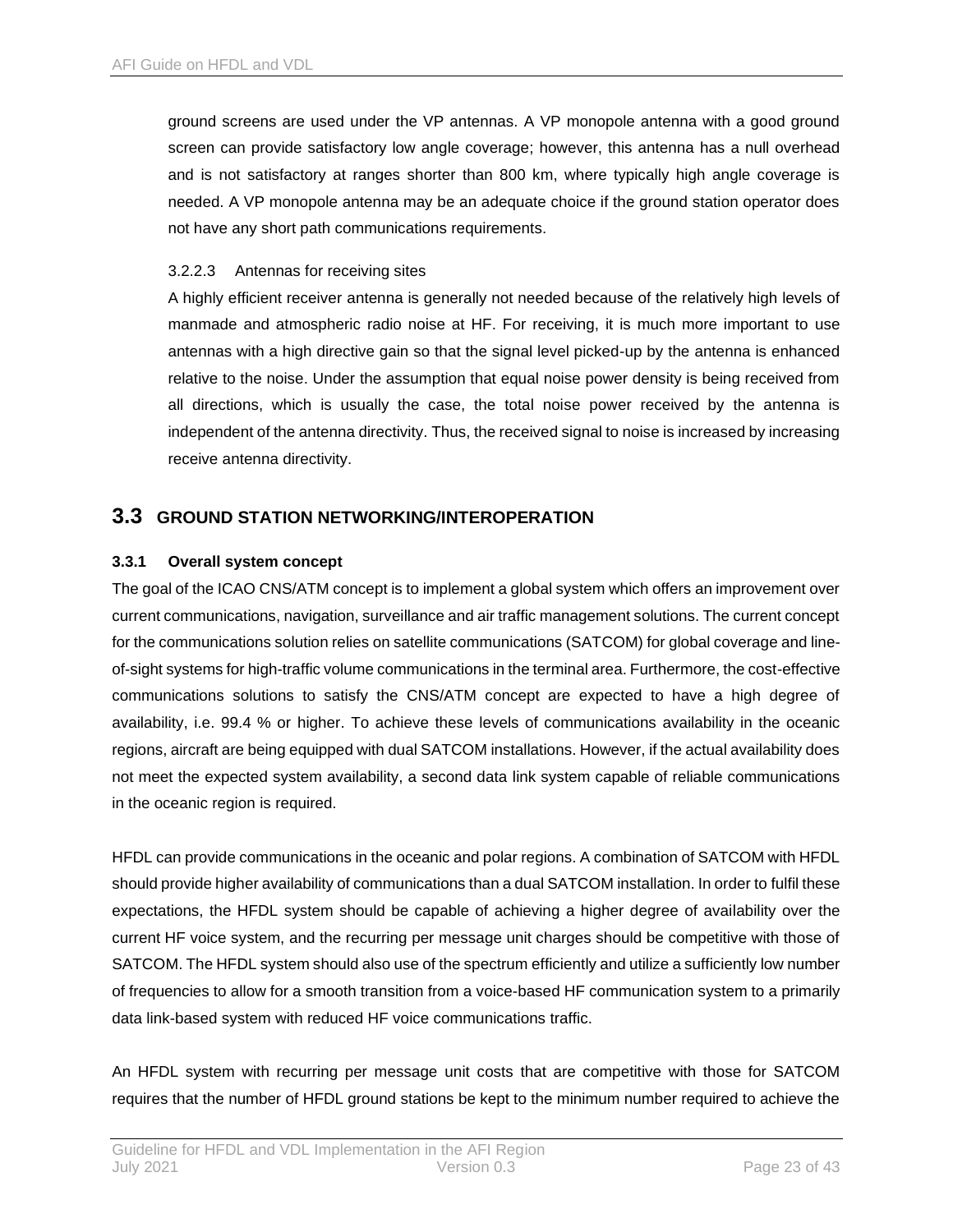expected coverage, system availability, and capacity. Too many HFDL ground stations result in excess capacity, high recurring per message unit costs and inefficient use of the spectrum. The location of the HFDL ground stations is also important because of their impact on the overall system coverage and availability. Thus, the current practice of individual states operating HF ground station to provide full area radio coverage for air traffic services (ATS) in a flight information region (FIR) is likely an efficient solution. An HF voice ground station for each FIR would be replaced with one in which states responsible for ATS share the communications services provided by fewer optimally located HFDL ground stations much in the same way they may share the communications services provided by SATCOM Ground Earth Station (GES) facilities. As with SATCOM, the control of ATS will remain with the state responsible for the FIR. A reduced number of HF ground stations will result in a more efficient and more cost-effective HFDL communications system.

To achieve a significantly higher system availability over the current HF voice system, the practice of each aircraft communicating with the HF ground station facility covering the FIR should be replaced with a more effective global solution. Each aircraft should communicate with the ATS controllers responsible for an FIR via a link to any HFDL ground station utilizing any assigned frequency which is propagating at that time. This method of operation allows the system to take advantage of propagating frequencies that would not be available to the current voice system. The availability of the proposed HFDL system should be improved considerably when the aircraft is within 4 000 to 5 000 km of three or more HFDL ground stations. This concept of multiple HFDL ground station coverage with multiple frequencies is often referred to as space and frequency diversity and is used effectively in several different communications systems.

The HFDL system should employ frequency reuse as much as possible without compromising the integrity and performance of the system to achieve efficient use of the spectrum and allow for the coexistence of HF voice and data link systems. The nature of HF propagation allows HF radio signals to propagate over very long distances. Frequencies above 8 MHz generally propagate during the day while frequencies below 8 MHz generally propagate during the night. Hence, in the future, the same HFDL frequencies may be assigned to more than one ground station to achieve frequency reuse. Since data link systems are controlled automatically; information needs to be exchanged between the computers in real time. Furthermore, in order to be able to maintain system capacity during a variety of propagation conditions, assigned frequencies may need to be monitored at all HFDL ground stations. This can best be accomplished if all HFDL ground stations are able to share and co-ordinate an available pool of HFDL assigned frequencies.

### <span id="page-25-0"></span>**3.3.2 Ground station networking and HF propagation**

HFDL trials and research has shown that the optimum design for the worldwide HFDL system requires that HFDL ground stations be located to take advantage of the nature of the HF medium itself, rather than rigid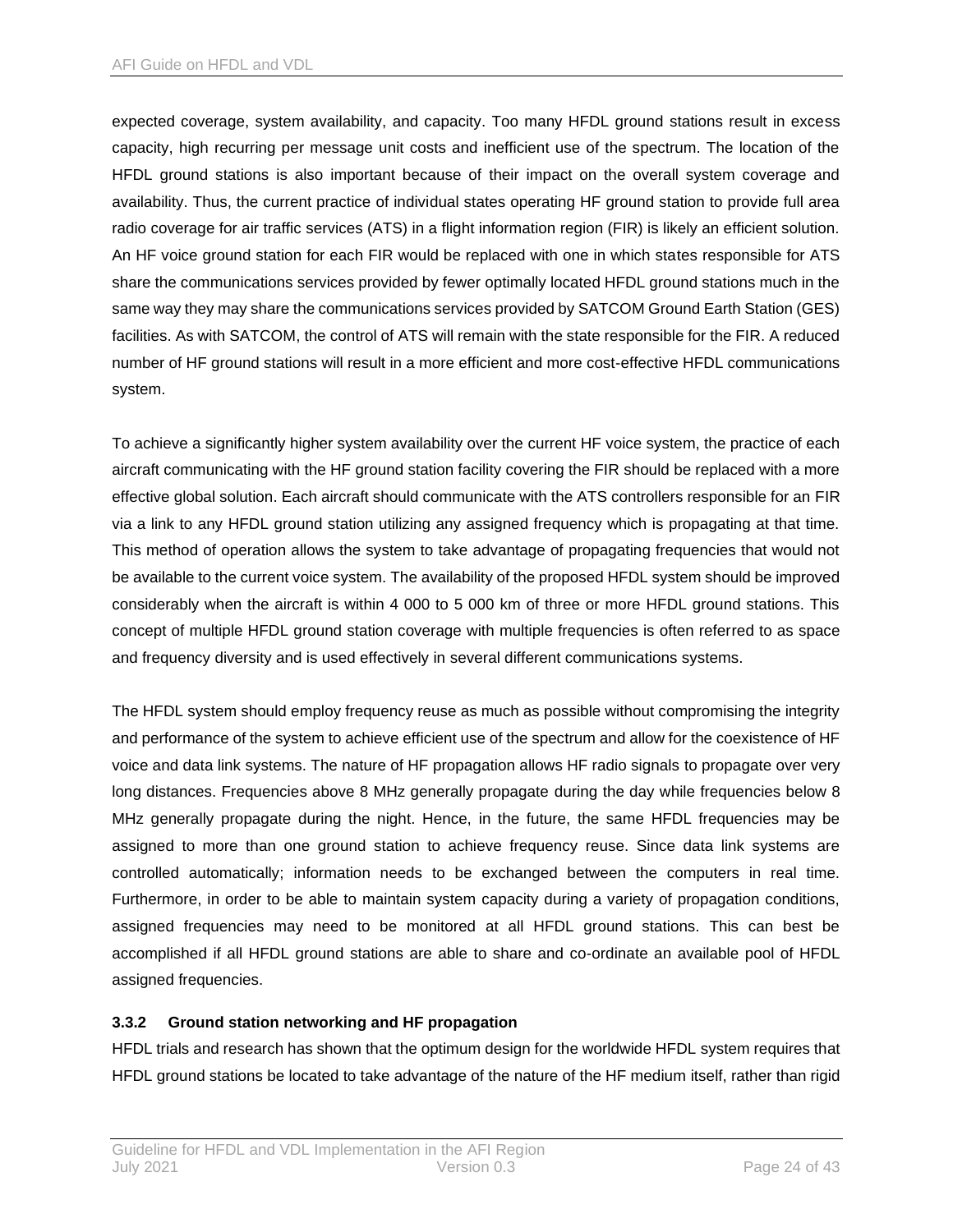structures based on geopolitical boundaries such as used in traditional FIRs. This methodology depends on a departure from the traditional approach to providing HF based ATS services.

Practical considerations for HFDL ground stations locations may be determined by several factors, including:

- a) communications coverage of aeronautical routes requiring HFDL support;
- b) ability of a site to provide aeronautical frequencies;
- c) availability of acceptable HF transmission and reception facilities;
- d) availability and cost of telecommunications connections; and
- e) interest and co-operation among ground station operators.

With the application of frequency reuse concepts to a network, approximately sixteen HFDL ground stations should be able to provide coverage on a world-wide basis with better than 99.4 per cent system availability and the capacity for over 2 000 aircraft.

#### <span id="page-26-0"></span>**3.3.3 Ground station interoperation**

To handle the transition to ATN, at least one of the communications hubs should operate a FANS-1/A service processor to provide HFDL network service access points to FANS-1/A users. At least one of the hubs should also operate as an HF network manager, responsible for real-time management of the frequencies shared by the HFDL ground stations and network performance monitoring. The protocol between the HFDL ground stations and the communication hubs may be connection-oriented (e.g. X.75) or connectionless (e.g. ISO 8473). Data terminal equipment (DTE) addresses, which are exchanged during call set-up, are used to route packets between HFDL ground stations and the appropriate communication hub.

For example, assume the regional communication hubs are located in North Africa, Central Africa and in the SADC. States responsible for ATS would access the HFDL network via the nearest communication hub using dedicated leased circuits or suitable packet data networks which form part of the ATN. Similarly, aircraft operators whose aircraft are equipped with HFDL would also access the network via the nearest communication hub in similar fashion.

### <span id="page-26-1"></span>**3.3.4 HF operational changes**

Two critical changes must be made to existing HF operations to ensure the success of the HFDL system. First, aircraft operating in an HFDL environment will no longer be handed off at HF ground station operator boundaries. Instead, aircraft will log-on to new HFDL ground stations as signal strength on the existing HFDL ground station channel fades.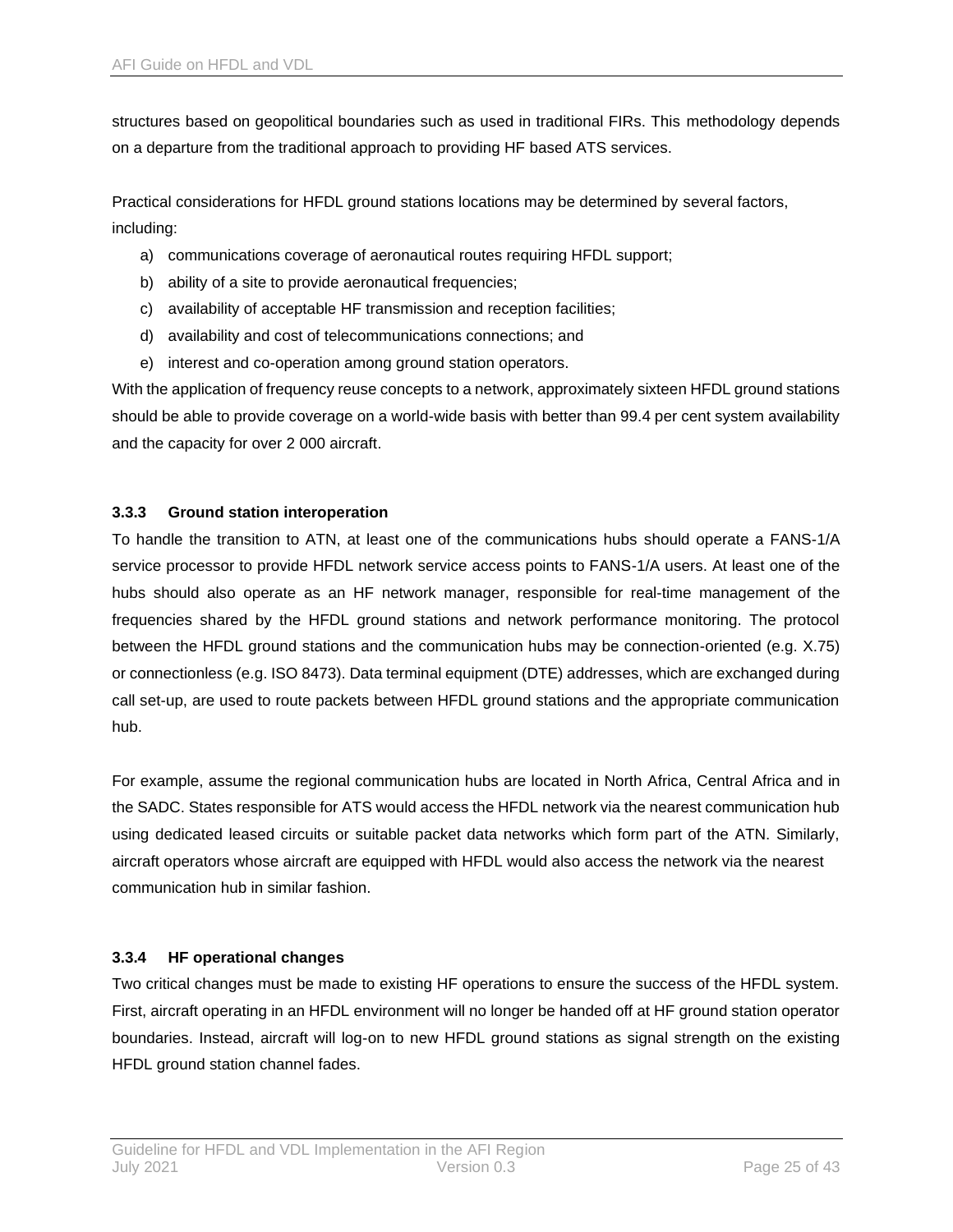Second, HF ground station operators should provide their frequencies to a regional pool of frequencies managed from a central HFDL system management entity. The success of the HFDL system is dependent on successfully adoption of these concepts by the international community.

#### *3.3.4.1 Number of HF ground stations per geographic region*

It is possible to achieve communication availability of 80% (per cent) or better for a single ground station over a region with a 5 000 km radius under prescribed conditions. At the higher latitudes, (viz., geomagnetic latitudes > 60 degrees), the availability of coverage with one ground station decreases significantly during periods of geomagnetic activity. These regions of the ionosphere expand and contract with changing levels of magnetic activity. Hence, a precise determination of which paths may suffer from poor availability cannot be predicted. At midlatitudes, large ionospheric storms may occasionally limit the number of propagating bands, and this may present some difficulty for individual links over which no path diversity measures can be exercised.

The number of HF ground stations needed per geographic region depends on the desired system availability. For two or more ground stations, one may achieve 92 - 95 per cent communication availability under benign conditions excluding the regions influenced by auroral phenomena. Availability of 99% or higher can be achieved with three ground stations, and even higher with four ground stations. Propagation measurements made at midlatitudes during a large magnetic storm have shown that station diversity and the occurrence of sporadic E propagation modes are two factors which may limit or even eliminate outages during ionospheric storm conditions at midlatitudes.

For example, frequency assignments in six (6) to eight (8) different bands between 4 MHz and 22 MHz are necessary to provide an availability of 99.4% or better with 3 or more ground stations. Sufficient coverage also depends on other factors including magnetic activity, the geomagnetic latitude of the aircraft track, and the aircraft local time.

In general, if frequencies in each of the aeronautical mobile bands are available in concert with four ground stations, then the following service availabilities are achievable in designated geophysical regions:

- a) polar (99.2 per cent);
- b) auroral (99.5 per cent);
- c) trough (99.92 per cent); and
- d) midlatitude (99.94 per cent).

The incremental improvement in service availability is finite, but clearly exhibits a diminishing return beyond three to four stations when long-term average availabilities are examined. The lower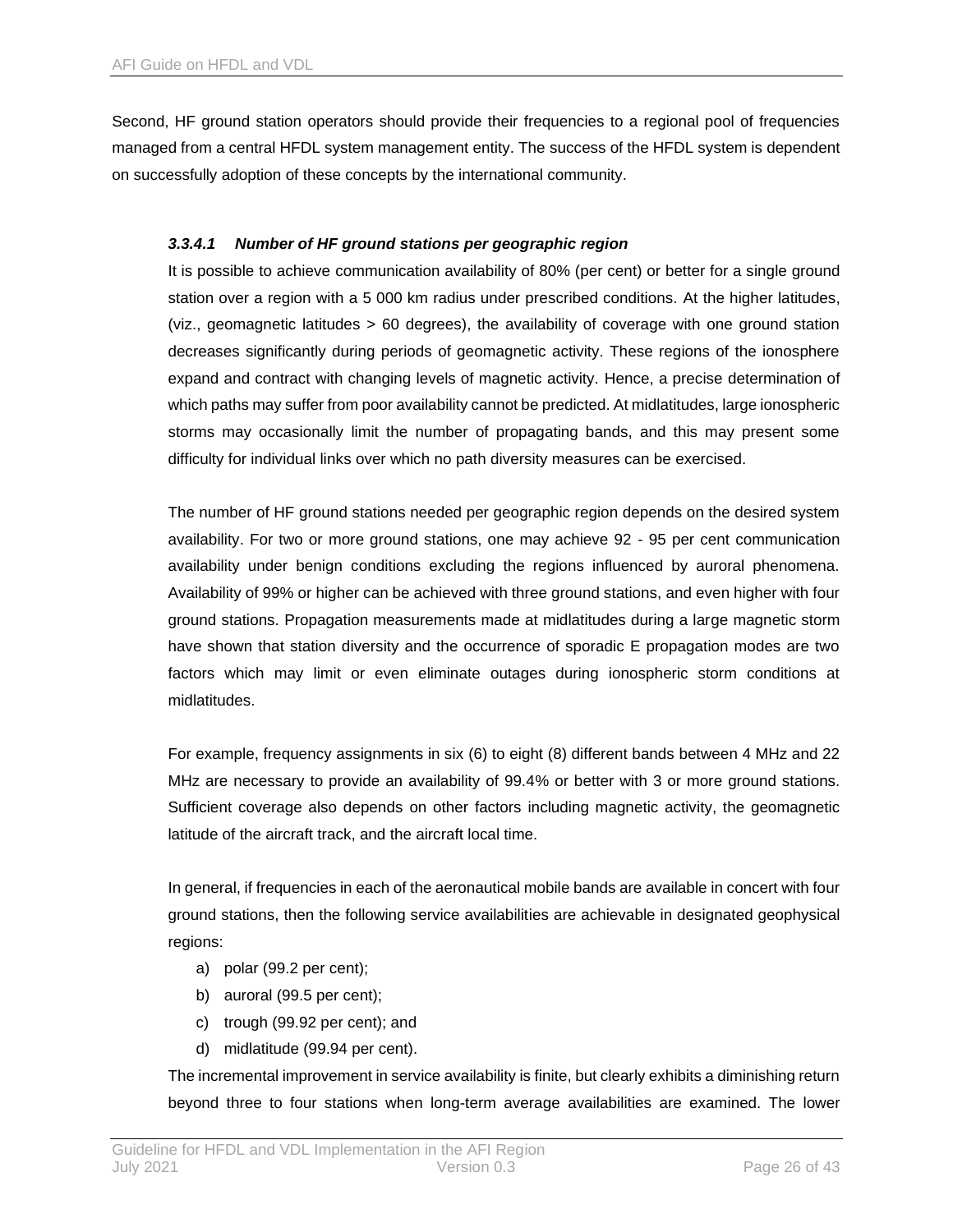availabilities normally experienced at high latitude paths and occasionally at midlatitude paths can be mitigated by employing station selection flexibility and dynamic frequency management.

#### *3.3.4.2 Minimum number of operational frequencies to serve the peak load per region*

Propagation studies show that eleven frequencies and four ground stations may provide optimum service availabilities for an HFDL system. However, it is possible to achieve acceptable service with fewer stations and a reduced set of assigned operational frequencies. Under some conditions, the system may deliver availability's approaching 99.4% with 6 to 8 frequency bands using three ground stations. The actual number of frequencies needed in each band depends on the number of aircraft that are to be provided service at the peak hour and the number of messages sent per aircraft per hour.

"*HFDL simulation studies indicate that a single HF propagating frequency can provide simultaneous service to at least twenty-six aircraft sending an average of eleven downlinks per hour and receiving an average of six uplinks per hour, with a mean 34-second transfer delay through the network and a 95 percentile transfer delay of less than 120 seconds*."

The actual required communication performance (RCP) standards for HFDL should impact the actual number of aircraft supported on each frequency. Simulations studies show that by managing the number of slots used for random access and by using the polling method, up to forty aircraft may be supported. Thus, one frequency between 4 to 8 MHz propagating to/from any of the HF ground stations in the geographic area can typically provide service to twenty-six to forty aircraft at night, one propagating frequency between 8 to 10 MHz can typically provide the same service in the early evening/early morning hours, and one propagating frequency between 12 to18 MHz can typically provide the same service during the late morning and afternoon hours. To provide service to 130 aircraft, five frequencies propagating to/from any of the HF ground stations in the geographic area are needed. Twice as many propagating frequencies are needed to service 260 aircraft.

#### *3.3.4.3 Number of operational frequencies per station and geographic region*

#### *3.3.4.4 Number of operational frequencies needed on a global basis*

#### *3.3.4.5 Dynamic frequency management*

#### *3.3.4.6 HFDL geographic regions ground stations*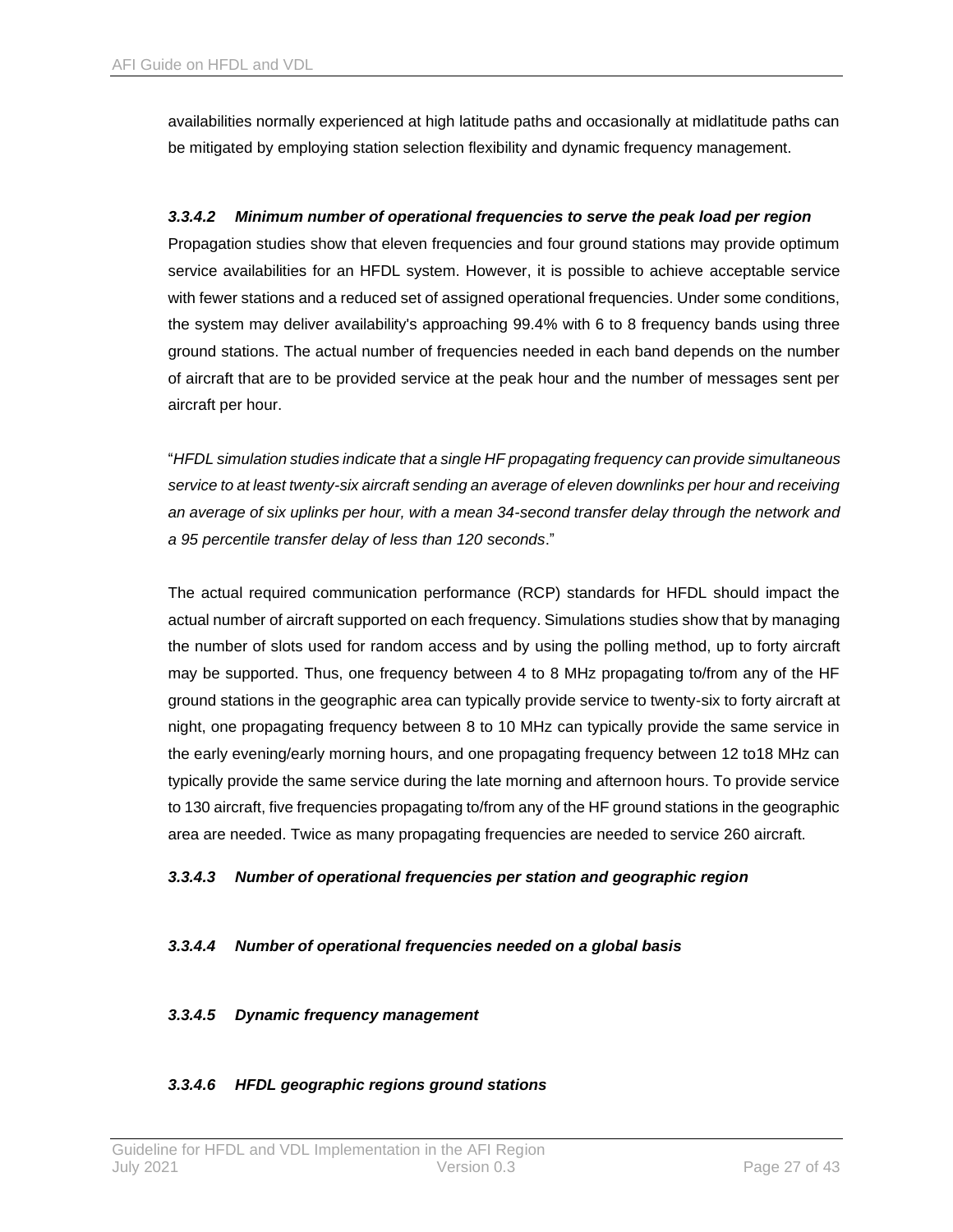### *3.3.4.7 HFDL coverage and flight information region considerations*

#### <span id="page-29-0"></span>**3.3.5 HFDL operational issues**

- *3.3.5.1 Sharing HF propagation knowledge between the voice and data systems.*
- *3.3.5.2 HFDL use on the ground*

# <span id="page-29-1"></span>**3.4 SYSTEM IMPLEMENTATION AND GROWTH**

- <span id="page-29-2"></span>3.4.1 Transition/capacity growth
- <span id="page-29-3"></span>3.4.2 Coverage transition
- <span id="page-29-4"></span>3.4.3 Implementation scenario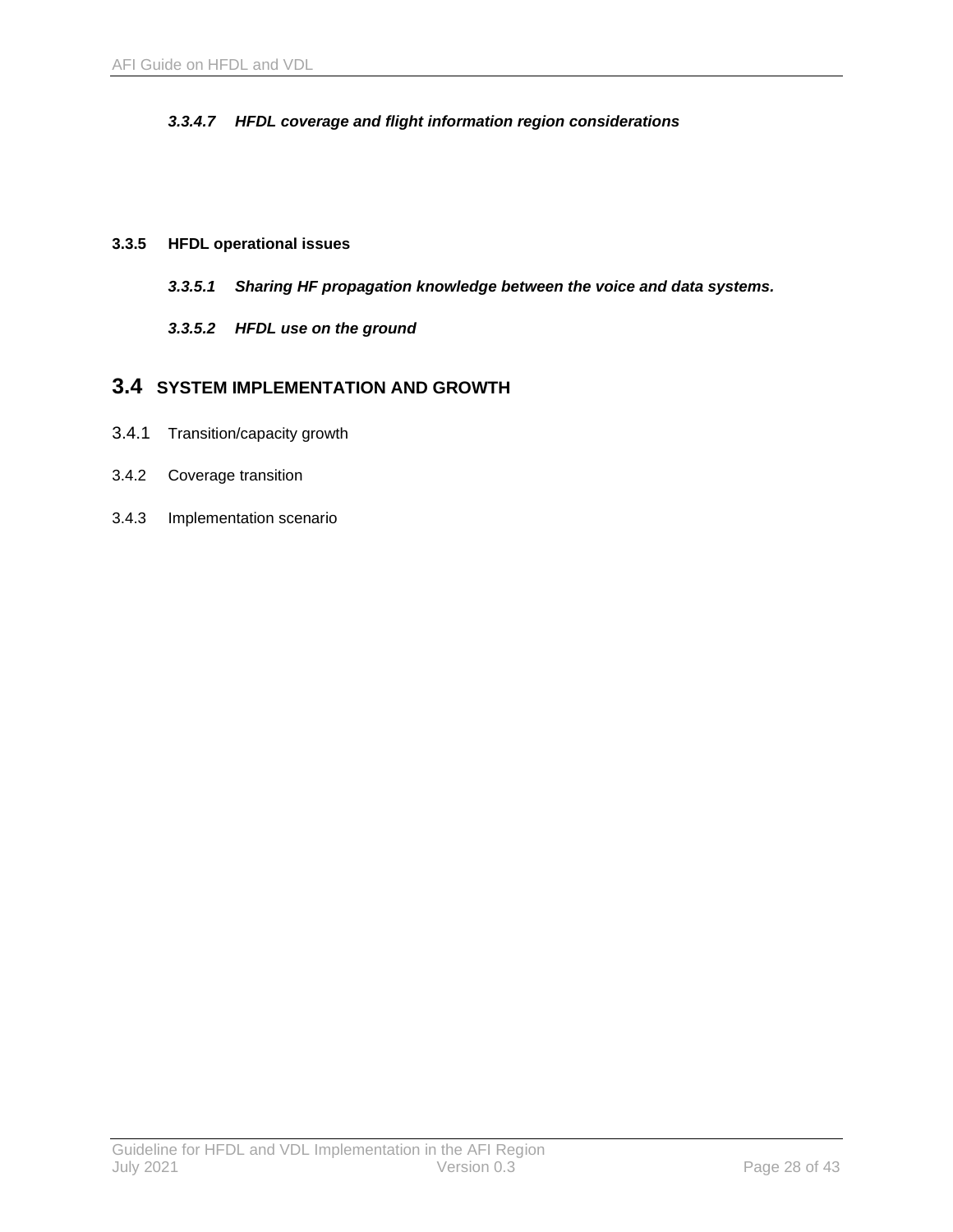# <span id="page-30-0"></span>**4 AFI VDL Requirements**

# <span id="page-30-1"></span>**4.1 VDL SYSTEM DESCRIPTION**

- <span id="page-30-2"></span>4.1.1 Introduction
- <span id="page-30-3"></span>4.1.2 VDL aircraft sub-system
- <span id="page-30-4"></span>4.1.3 VDL ground station sub-system
- <span id="page-30-5"></span>4.1.4 VDL ground communications sub-system
- <span id="page-30-6"></span>4.1.5 VDL ground management sub-system

# <span id="page-30-7"></span>**4.2 VDL GROUND STATIONS**

- <span id="page-30-8"></span>4.2.1 Ground station synchronization
- <span id="page-30-9"></span>4.2.2 Antennas for VDL ground stations
	- 4.2.2.1 General
	- 4.2.2.2 Antennas for transmitting sites
	- 4.2.2.3 Antennas for receiving sites

# <span id="page-30-10"></span>**4.3 GROUND STATION NETWORKING/INTEROPERATION**

- <span id="page-30-11"></span>4.3.1 Overall system concept
- <span id="page-30-12"></span>4.3.2 Ground station networking and VHF propagation
- <span id="page-30-13"></span>4.3.3 Ground station interoperation
- <span id="page-30-14"></span>4.3.4 VHF operational changes
- <span id="page-30-15"></span>4.3.5 VDL operational issues
	- 4.3.5.1 Sharing VHF propagation knowledge between the voice and data systems.
	- 4.3.5.2 VDL use on the ground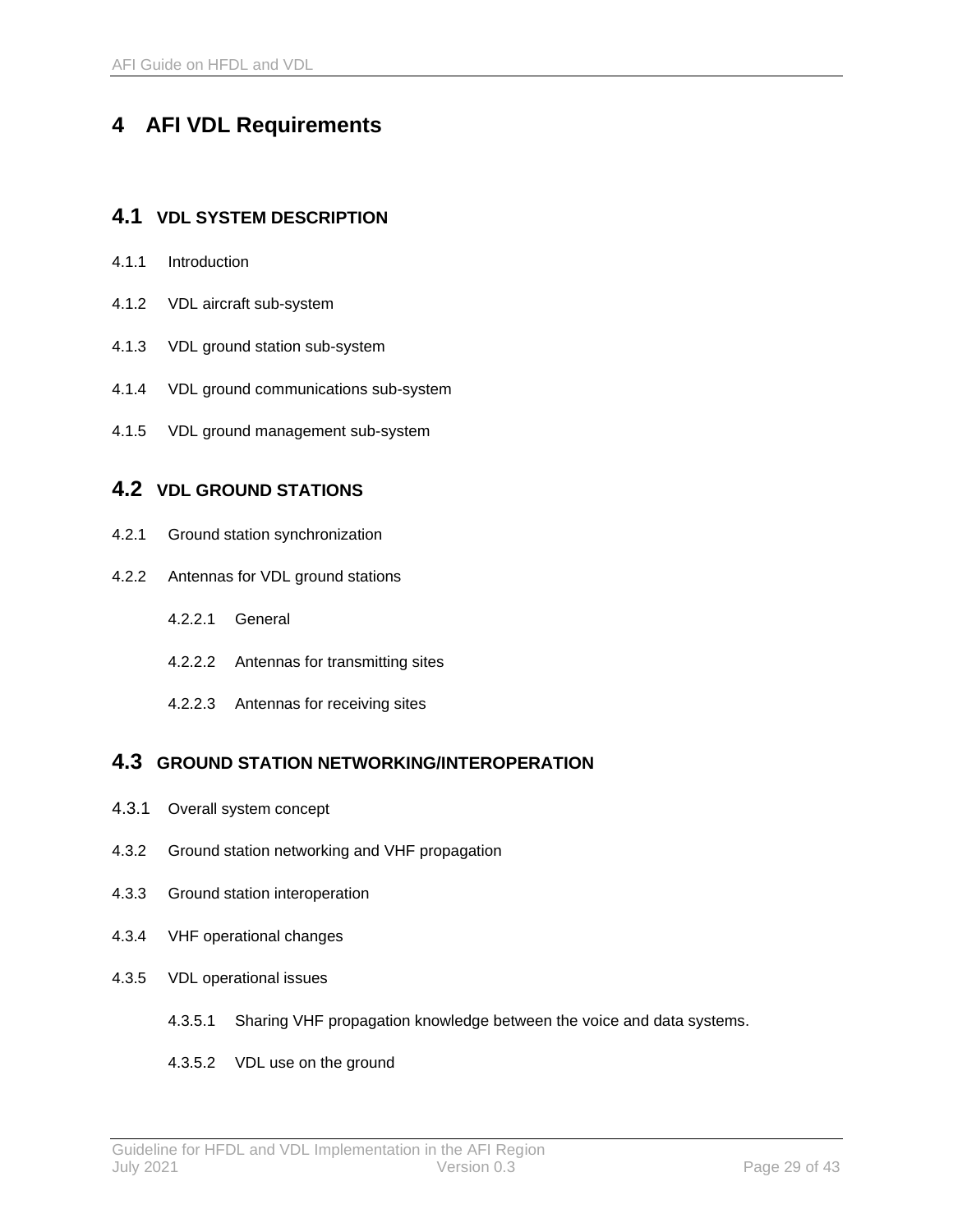# <span id="page-31-0"></span>**4.4 SYSTEM IMPLEMENTATION AND GROWTH**

- <span id="page-31-1"></span>4.4.1 Transition/capacity growth
- <span id="page-31-2"></span>4.4.2 Coverage transition
- <span id="page-31-3"></span>4.4.3 Implementation scenario

# <span id="page-31-4"></span>**5 RECOMMENDATIONS**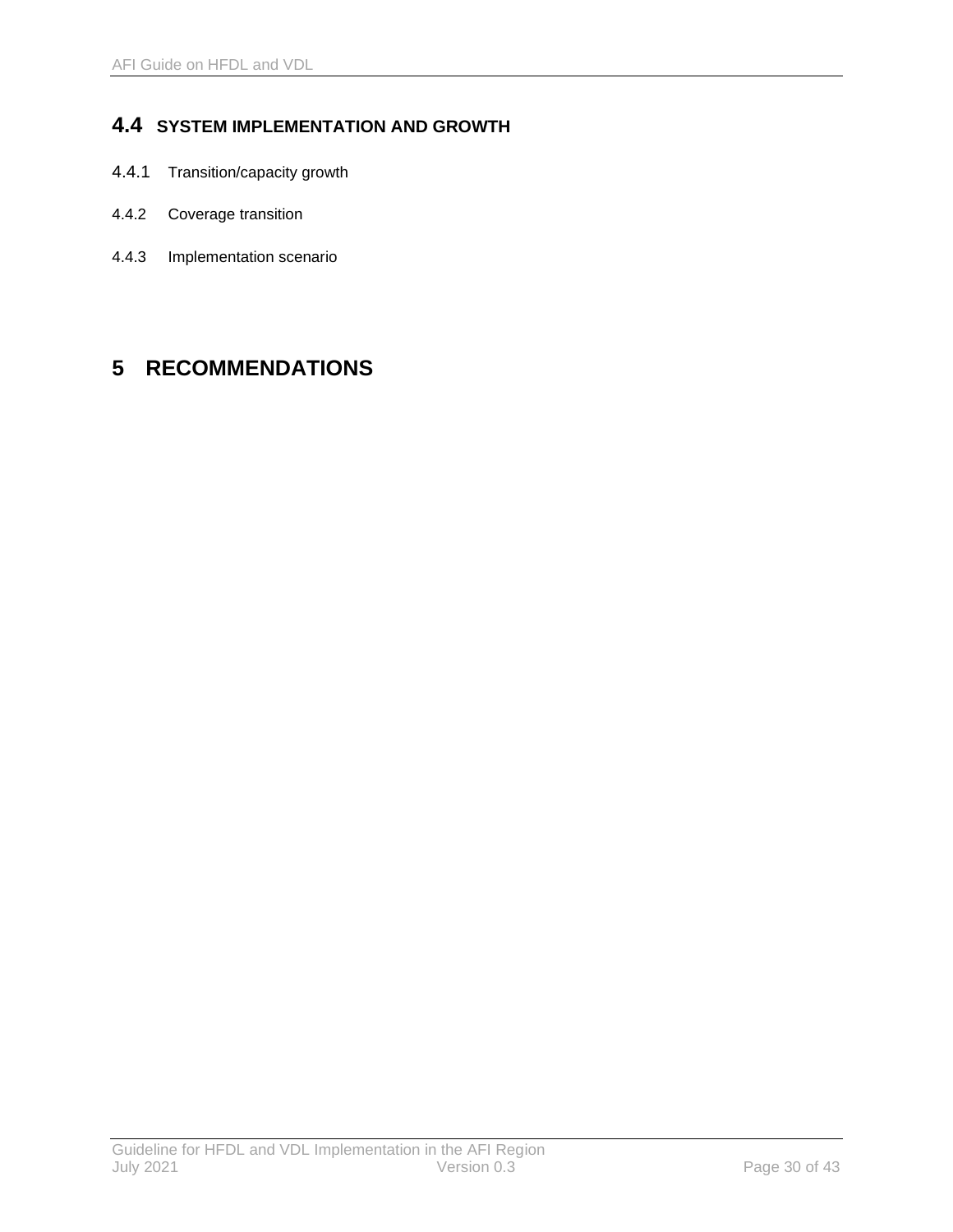# <span id="page-32-0"></span>**6 APPENDIX**

# **6.1.Appendix A: HFDL Operational Concepts**

# 6.1.1. **OPERATIONAL CONCEPT (SCENARIOS)**

#### **a. HFDL operational concepts**

This section provides a description of a future HFDL equipped flight as a means of introducing HFDL operational concepts. It should be emphasized that there are several different methods for implementing some of the technical aspects of the HFDL system and this description is provided only to explain some of the more important features of the HFDL system.

### **b. Airline Operational Control (AOC) operational concept**

HFDL provides the medium for efficient, long range exchange of safety information for AOC reasons. Routine long-range AOC communication involves elements of international travel and increasing use of twin-engine aircraft in an Extended Twin Engine Operations (ETOPS) environment. HFDL provides the AOC data exchange that the operator needs to deal with routine, urgency and emergency situations efficiently. HFDL provides relief from cumbersome voice contact and telephone patches.

### **i. Flight crew need for AOC data link**

The need for long range data exchange varies widely by airline. However, as a minimum, HFDL permits the flight crew the timely access to the operator's flightfollowing personnel for flight position, schedule tracking and fuel burn projections. In addition, HFDL provides the flight crew the means to request automatic terminal information service (ATIS) and weather information and NOTAM for alternate and destination airports from the airline host computer and an increasing number of airports while in areas where line of sight data is not available. HFDL allows the exchange of fixed format messages such as[hijack] or free text messages between the flight crew, dispatchers, and maintenance personnel. Key stroke errors can be minimized by an airline transmitting route changes to compatible flight management systems (FMSs). These types of messages are typically short (less than 100 characters) and are routinely sent throughout the course of a flight. The system design provides a transparent selection of air/ground medium. HFDL, so integrated, becomes invisible to the flight crew as media transitions are automatically performed by the avionics system.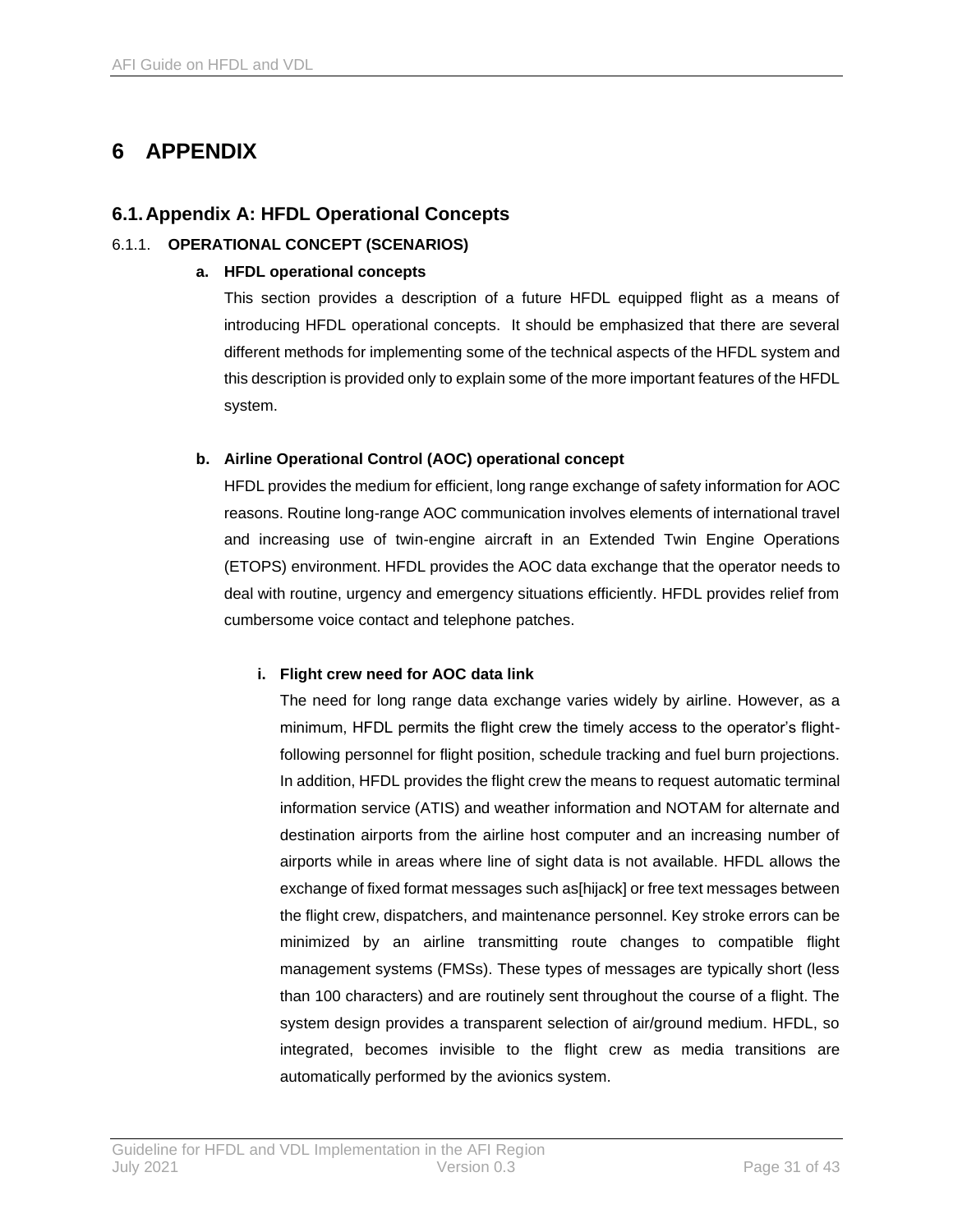### **ii. Operator need for AOC HFDL**

The HFDL medium is useful for many purposes other than flight crew use. Some airlines send automatic position reports, weather reports, and real time, automatic engine performance monitoring. These messages are rather long (over 100 characters) and are sent frequently during the en-route phase of the flight. Infrequent, but important reports are needed during en-route flight phases, such as when an engine or APU exceeds a normal operation or is shut down. Ground maintenance personnel may use HFDL to poll certain engine functions on demand.

### **iii. Synergy and comparison with SATCOM**

HFDL provides full compatibility with SATCOM as a complementary air-ground medium. HFDL combined with SATCOM provides a lower acquisition cost alternative to a dual SATCOM system. HFDL may provide lower recurring cost of operation than SATCOM and in some cases, VHF data link. HFDL provides a technical advantage over SATCOM by eliminating single points of failure which are inherent in SATCOM (the satellite link itself) by providing potential communications with multiple ground stations.

#### **iv. Typical HFDL flight scenario**

The HFDL operational concepts are presented in terms of a possible flight at some point in the future. HFDL operational concepts associated with the flight are presented from the perspective of the airline using HFDL to support airline operational control (AOC) and from the HFDL ground station operator. These concepts are presented given the following scenario: Flight 14 (FL14) is an Atlanta to Frankfurt flight departing Atlanta at 7:35 PM. This aircraft is equipped with VHF and HFDL (ACARS), two HF data radios and an HFDL capability.

### *a) Initial log-on*

*FL14 uses an "out" event (all passenger doors closed and the anti-collision strobe lights on) to trigger the initial log-on to the HFDL system. This logon is transparent to the flight crew. There are a variety of other possibilities*  for automatically triggering the log-on process to include loss or failure of *the VHF data link or use of geographic filters.*

*Note. — The HFDL function is disabled when the aircraft is at the gate as a safety feature. When an HF Transmitter is keyed a high voltage differential could be generated between the aircraft and the ground. This*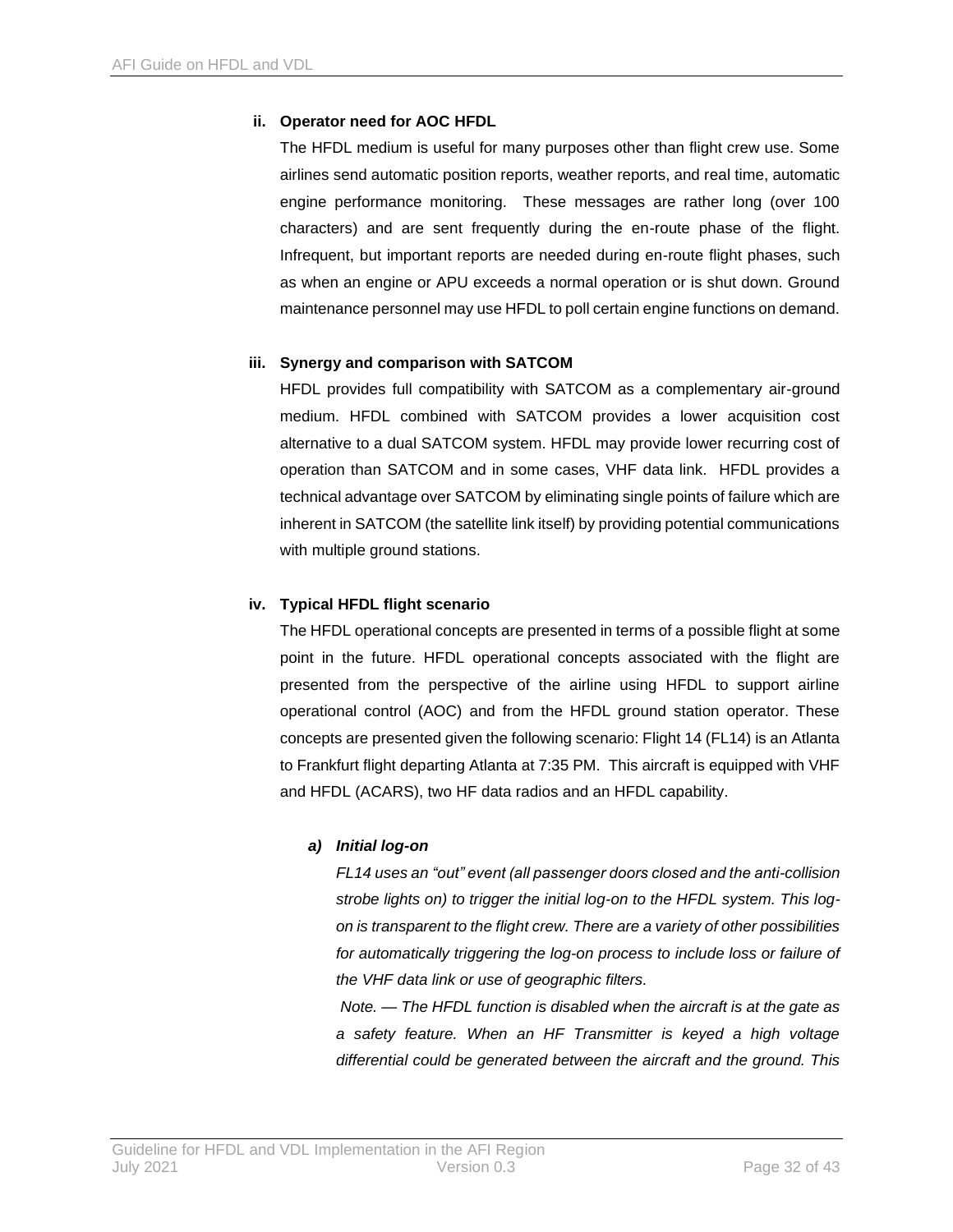*voltage differential could produce a spark during refuelling operations if the aircraft is not properly grounded.*

The HFDL function in the HF data radio initiates the log-on process by scanning for HFDL squitters. Every HFDL ground station (GS) broadcasts uplink squitters on each operational frequency. The squitters are broadcast every 32 seconds and provide a means for aircraft to determine which frequencies are usable. The squitter indicates the start of a 32 second HFDL frame consisting of thirteen slots. The squitters also serve several other functions including HFDL system timing, distribution and synchronization, and broadcasting time slot assignments for uplink and downlink transmission. The downlink slots may be assigned to individual aircraft in response to reservation requests or may be designated for use by all aircraft in a random-access fashion. Some HFDL avionics implementations may continuously scan for squitters even when the HFDL function has been disabled while the aircraft is at the gate. This permits a much faster log-on sequence once the HFDL function is enabled.

The aircraft HFDL function maintains a list of HF frequencies in use by the HFDL system. The aircraft HFDL function scans this list from the highest to the lowest frequency and listens for a squitter on each frequency for at least 35 seconds. This implementation of the HFDL function selects the first acceptable frequency as opposed to searching the entire frequency list and choosing the best available frequency. A 12 MHz frequency squitter from the Long Island GS is received without error, with available downlink slots, and the signal quality is acceptable. The squitter includes the identification of the transmitting GS. An HFDL frame has thirteen slots and could consist of a squitter, two uplink slots, three assigned downlink slots and seven random access downlink slots. The GS configures each frame to support the expected uplink and downlink traffic. The HFDL function generates a log-on request message and randomly selects one of the available random-access downlink slots for the downlink transmission.

The HFDL function uses the slowest possible data rate that can support the message size of the downlink transmission. The four data rates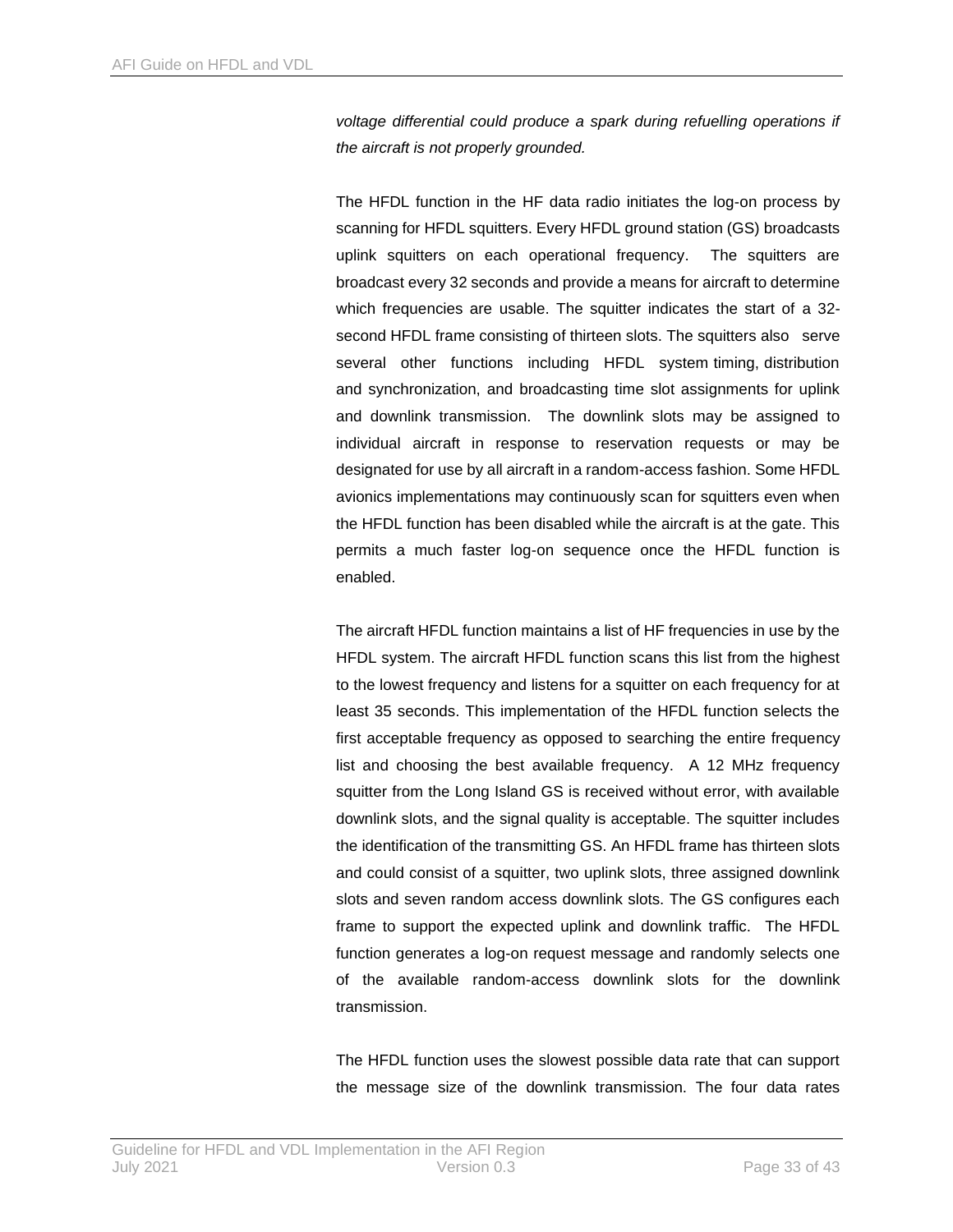available are 300, 600, 1 200, and 1 800 bits/s. At any given time, each link between an aircraft and a GS will have maximum downlink and uplink data speeds which can be supported. The maximum uplink rate is determined by the aircraft and provided to the GS in the downlink protocol data unit (PDU). The maximum downlink rate is determined by the GS and provided to the aircraft in the uplink PDU. These data rates are determined by evaluating the received signal-to-noise ratio on each reception of a PDU.

The GS responds with a log-on confirm PDU which includes the aircraft identification (AID) number and maximum downlink transmission rate. Receipt of the log-on confirm results in an HF DATA icon being displayed on the engine identification crew alerting system (EICAS) to let the flight crew know they have an HFDL connection established.

#### *b) Downlink message processing*

Once the aircraft HFDL function has completed the log-on process, the aircraft can send and receive messages via HFDL. The first downlink sent by the aircraft is an ACARS media advisory message. This message is sent to the ground station operator and the airline to provide information needed to maintain data link addressing and routing tables. The HFDL function encapsulates the ACARS media advisory message in the HFDL protocol and randomly selects one of the available random-access downlink slots identified in the squitter and transmits the PDU. The GS acknowledges receipt of the downlink PDU by sending the AID in one of the next two squitters in the slot acknowledgment field. If the GS does not acknowledge the PDU, the aircraft HFDL function assumes that another HFDL equipped aircraft competing for the same downlink slot interfered with the GS reception of the message. The aircraft HFDL function then invokes an exponential back-off algorithm to identify a new HFDL frame for the next downlink attempt. The aircraft HFDL function once again randomly selects one of the available random access downlink slots identified in the squitter and transmit the PDU. In the event that another PDU is unacknowledged, the HFDL function repeats the process one more time. If this third attempt is unacknowledged, the HFDL function reinitiates the log-on process and look for a new HF channel. Even though FL14 has now successfully logged into the 12 MHz HF Channel at the Long Island GS, the aircraft is only sending and receiving ACARS messages over the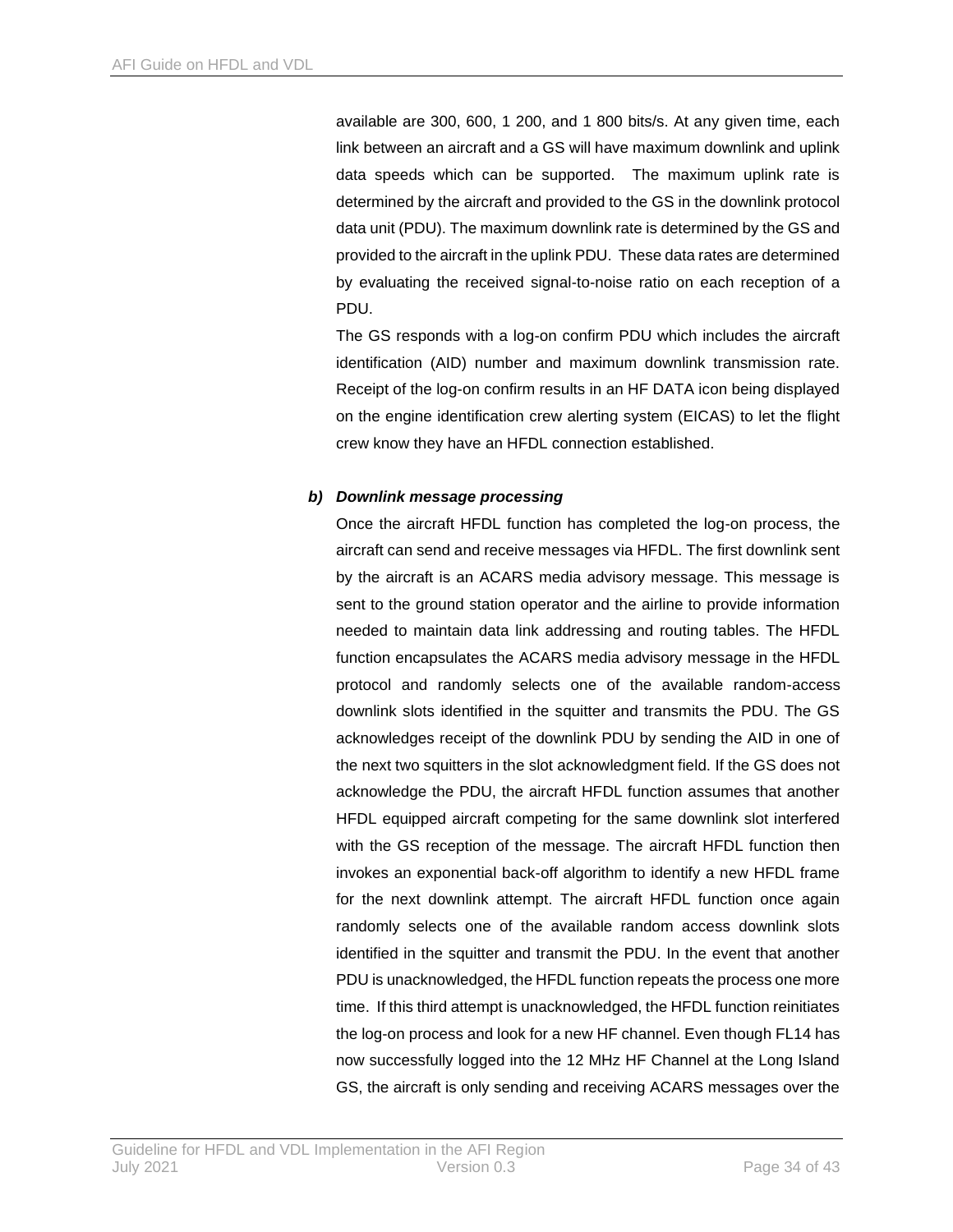VHF data link. The MU/HCF is configured to use HFDL only if VHF data link is not available. The media advisory message is an exception to this rule. The ACARS media advisory message is sent over the most recently acquired datalink.

# *c) Uplink message processing*

The aircraft HFDL function receives an uplink PDU from the Long Island GS. The uplink PDU is received without error and in accordance with HFDL protocol. The resulting ACARS Acknowledgment message is forwarded to the communications management unit/HCF. The uplink PDU contained a downlink slot assignment. The aircraft HFDL function acknowledges receipt of the uplink PDU in the downlink PDU generated for the downlink slot assignment. The aircraft HFDL function generates a downlink PDU even if there are no downlink messages ready, by providing HFDL performance data.

### *d) Frequency change*

The frequency used by the aircraft HFDL function will probably change during the course of the flight. These changes can be initiated either by the GS or by the aircraft HFDL function.

# *e) GS initiated frequency change.*

As FL 14 crosses into North Carolina, the aircraft HFDL function receives a squitter with the change notice flag set. This flag triggers the aircraft HFDL function into reinitiating the log-on process. At the same time the change notice code bits are set, the GS updates the operational frequency data within the squitter. In this case, the aircraft HFDL function frequency search algorithm first tries the operational frequencies of the current GS. The operational frequencies of the current GS, as well as operational frequencies from two adjacent GSs, are broadcast within each squitter. If the operational frequencies of the current GS cannot be heard, then the aircraft HFDL function tries the operational frequencies of the two adjacent GSs. The FL14 aircraft HFDL function first listens on the other operational frequencies transmitting from the Long Island GS. In this case, the aircraft hears the new squitter on the 6 MHz frequency and initiates a log-onresume process.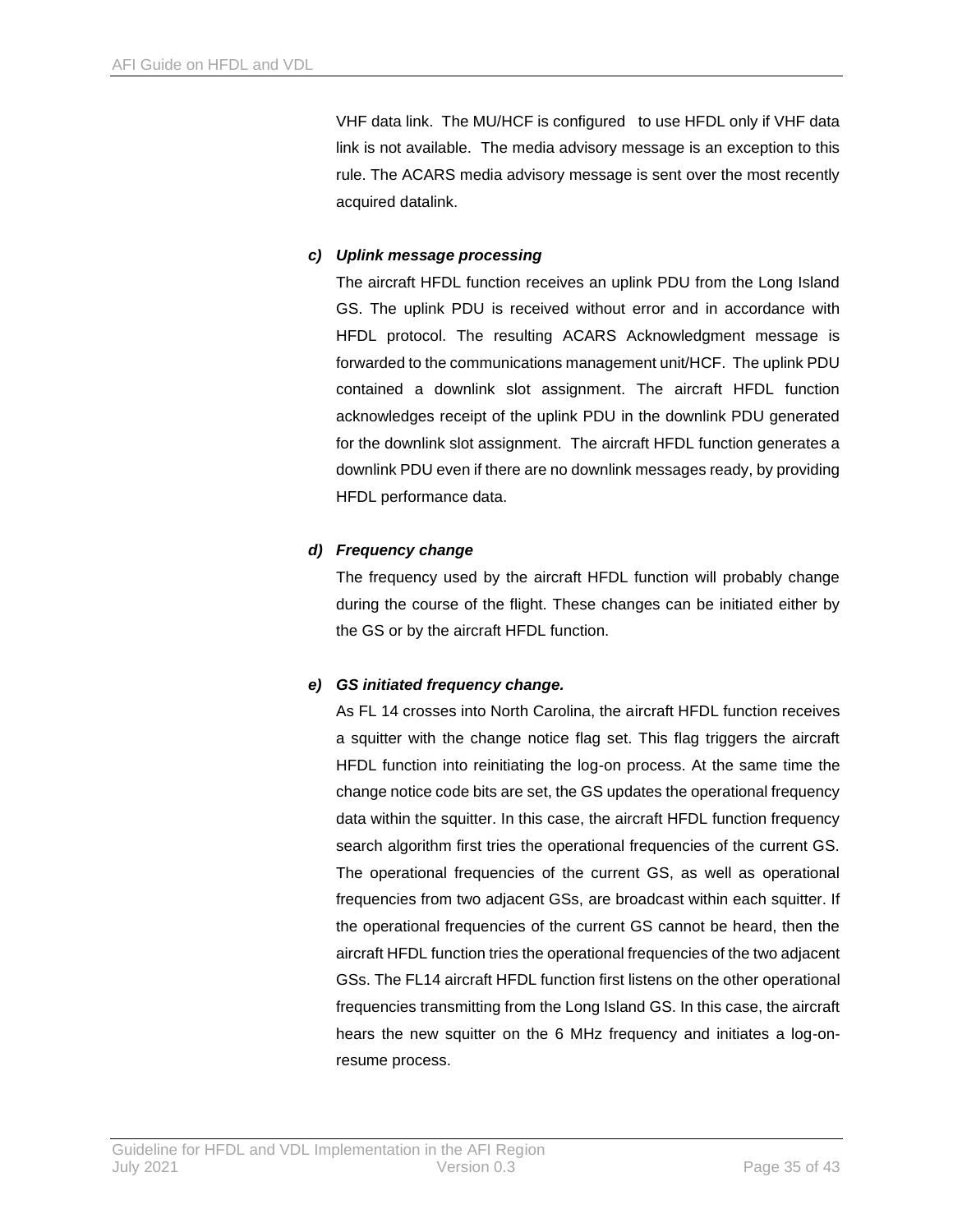### *f) Aircraft initiated frequency change.*

As FL14 heads north into Canada, the signal strength of the squitters heard on the 6 MHz frequency degrades below the acceptable threshold. The aircraft HFDL function then initiates a search for another frequency. The aircraft HFDL function first listens on the other operational frequencies transmitting from the Long Island GS. In this case, the aircraft does not hear any of the other transmitting frequencies from the Long Island GS. The aircraft HFDL function then listens on the frequencies for the adjacent GSs. The FL14 HFDL function can receive the squitter on the 3 MHz frequency transmitting from the Newfound land GS and FL14 initiates the log-on process.

### *g) Flight crew use of HF voice.*

Prior to departing radar-controlled airspace, the Gander air traffic control (ATC) authorities provide FL14 with an HF selective calling (SELCAL) code via VHF voice radio and verify the SELCAL is functional. Once out of VHF range, the flight crew of FL14 may use HF voice for ATC or AOC voice communications. If HF voice is used, the aircraft HFDL function disables downlink HFDL transmissions. Downlink HFDL transmissions remain disabled for the duration of the HF voice use and for a specified period after the last use of the HF voice. Once downlink HFDL transmissions are no longer disabled, the aircraft HFDL function initiates a log-on process starting with the last frequency it was logged on. If the squitter is acceptable and the ground station address is the same, the aircraft HFDL function sends a log-on-resume message. If the squitter is for a new ground station, the aircraft HFDL function sends a log-onrequest message to the GS.

### *h) Transition to VHF data link*

Once FL14 nears the coast of the United Kingdom, it enters VHF data link coverage. At this point the MU no longer uses the HFDL for downlink message traffic. The AOC will have received a media advisory message and will no longer use HFDL for uplink message traffic. The aircraft HFDL function continues to maintain the HFDL.

### *i) Flight arrival*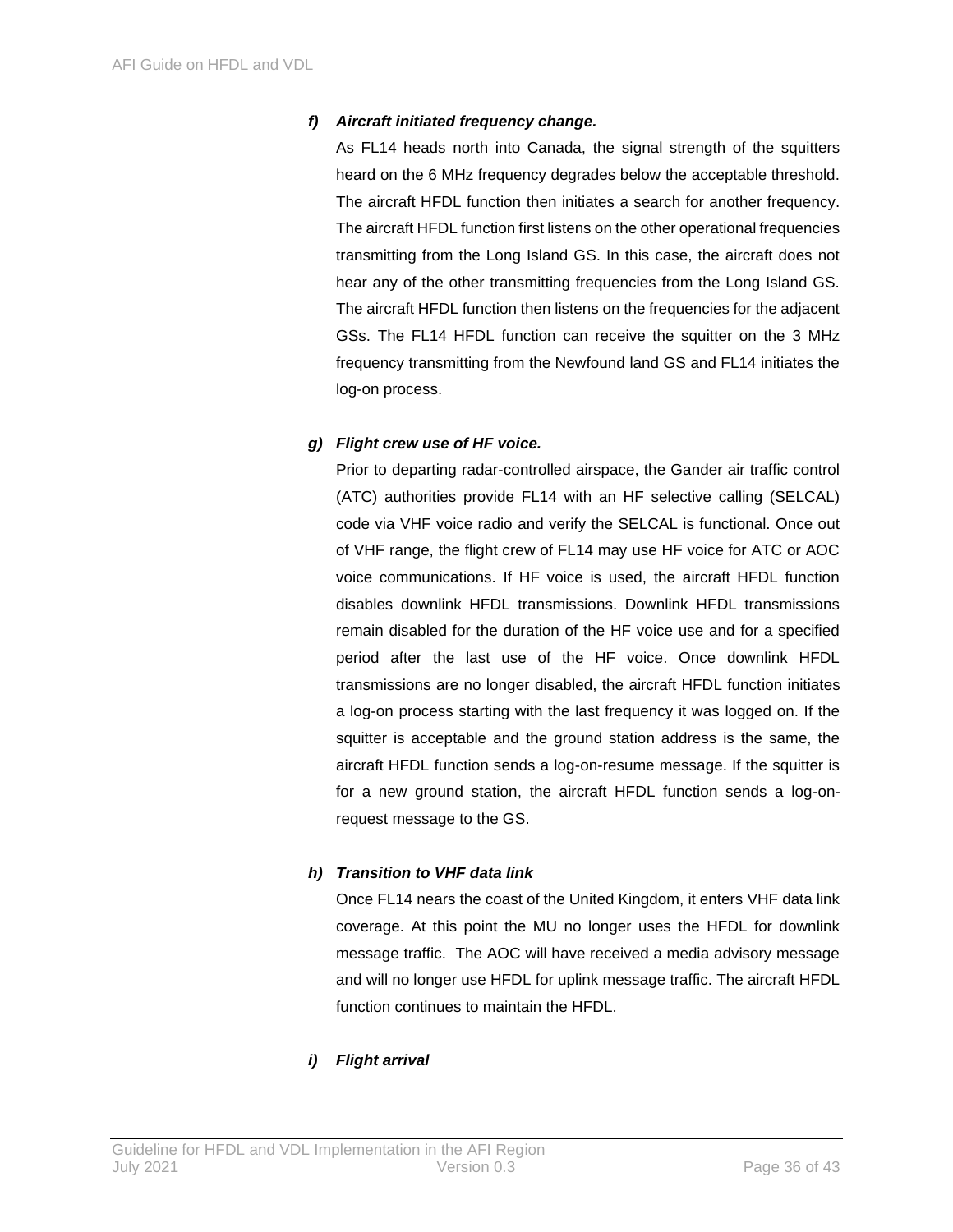The "in" event (first passenger door open or anti-collision strobe lights off) of FL14 arriving at the gate is used to disable the aircraft HFDL function.

#### **c. HFDL Ground station operator operational concept**

HFDL service for the flight scenario over the North Atlantic is provided by four networked HFDL Ground Stations (GSs) (located in Sweden, Iceland, Newfoundland, and Long Island. Each GS has three HF transmitter/receiver pairs dedicated for HFDL. These three HF channels are always operational at each site. Each GS has a global positioning system (GPS) based time source. This common time source is used to synchronize the transmission times of all the GSs. If practical, each GS is connected to two intermediate routers to provide diverse communication paths. The intermediate routers are connected to the ground station operator network interface router. The Iceland and Sweden HFDL ground stations are connected to a intermediate router in London and the Newfoundland and Long Island HFDL ground stations are connected to an intermediate router in Chicago. The HFDL ground network infrastructure interconnects the GSs with the ground station operator back-end processor (BEP) and the HFDL management function. The HFDL management function manages the GSs and the frequency assignments for each of the four GSs.

#### **i. Initial log-on**

Each GS broadcasts an uplink squitter on each operational (transmitting) frequency. The squitters are broadcast every 32 seconds and provide a means for aircraft to determine which frequencies are usable. The squitter indicates the start of an HFDL frame. The squitters also serve several other functions including HFDL System timing, distribution and synchronization, and broadcasting time slot assignments for uplink and downlink transmission. The downlink slots may be assigned to individual aircraft in response to reservation requests or may be designated for use by all aircraft in a random-access fashion. The squitter includes the identification of the transmitting GS. An HFDL frame comprises thirteen slots and could consist of a squitter, two uplink slots, three assigned downlink slots, and seven random access downlink slots. The GS configures each frame to support the expected uplink and downlink traffic.

The GS receives a log-on request from FL14 (the aircraft is identified by the 24 bit ICAO identifier as opposed to the flight ID) and checks for the availability of an aircraft identification (AID)number. The ground station assigns each aircraft on a particular HF frequency with a unique 8-bit identification number. This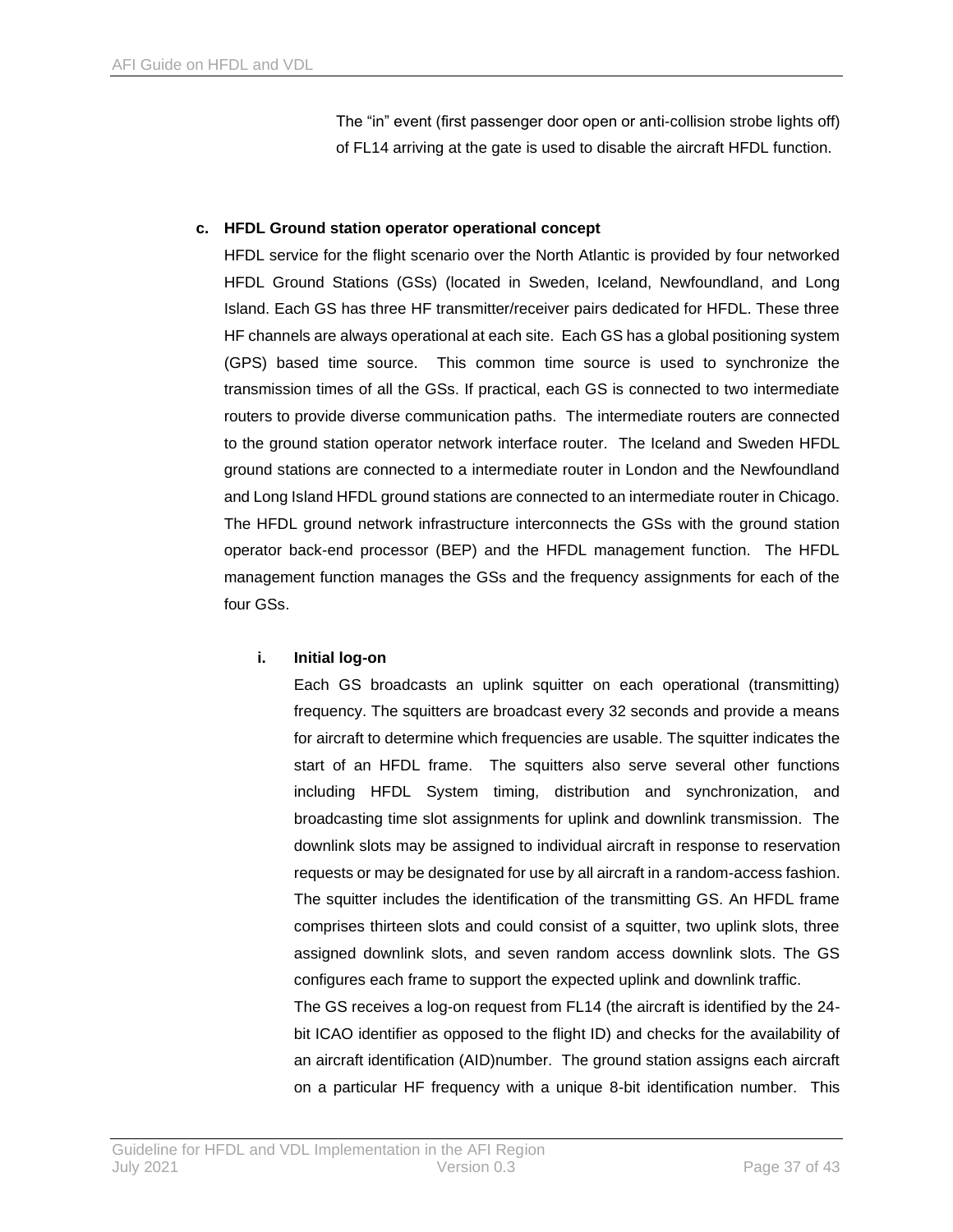aircraft ID is used in all subsequent message exchanges. If there are no aircraft IDs available, the GS responds with a log-on denied message. System design, aircraft flight patterns, and HF propagation characteristics reduce the possibility a ground station will ever exhaust all channels aircraft ID numbers.

In this case, there are aircraft IDs available, and the GS responds with a log-on confirm uplink. The GS adds the aircraft to the software table containing the list of operational aircraft and sends an Q0 label message to the BEP. The BEP uses the Q0 message to update its aircraft routing table. The GS also sends an aircraft log-on notification message to each of the other GSs. This message contains the aircraft ICAO 24-bit identification number (provided in the log-on PDU header) and is used to remove outdated records from the operational aircraft table of other GSs.

The GS also stores the maximum uplink transmission rate for the aircraft in the operational aircraft table. This rate is determined from the received signal-tonoise ratio (SNR) on each reception of a downlink. The maximum uplink transmission rate is used by the GS to determine the maximum size of an uplink message and is used by the HF data modem to set data and inter leaver rates for the uplink transmission.

#### **ii. Channel capacity**

The only limit placed on channel capacity by the GS is the restriction of 256 operational aircraft pe r channel imposed by the 8-bit aircraft identification field within the squitter. The GS sets the frequency utilization bit in the squitter after twenty-five aircraft have logged into the channel. The aircraft HFDL function will not log into a HF channel with this bit set unless it is the only HF channel the HFDL function can use. It is possible to have situations which produce excessive loading on a single channel. Aircraft may have to log-on to an already loaded channel because it is the only channel the aircraft can hear. In this case there may be aircraft on the loaded channel that may very well be able to hear other squitters but remain on the loaded channel because the signal strength is still acceptable.

The GS does not directly manage load sharing between transmitting HF frequencies. The GS also does not have the capability to change aircraft to a new frequency to balance the load on the GS. However, the GS can set the frequency utilization bit in the squitter once an HF channel has twenty-five aircraft logged-on. The ground stations broadcast the squitters but have no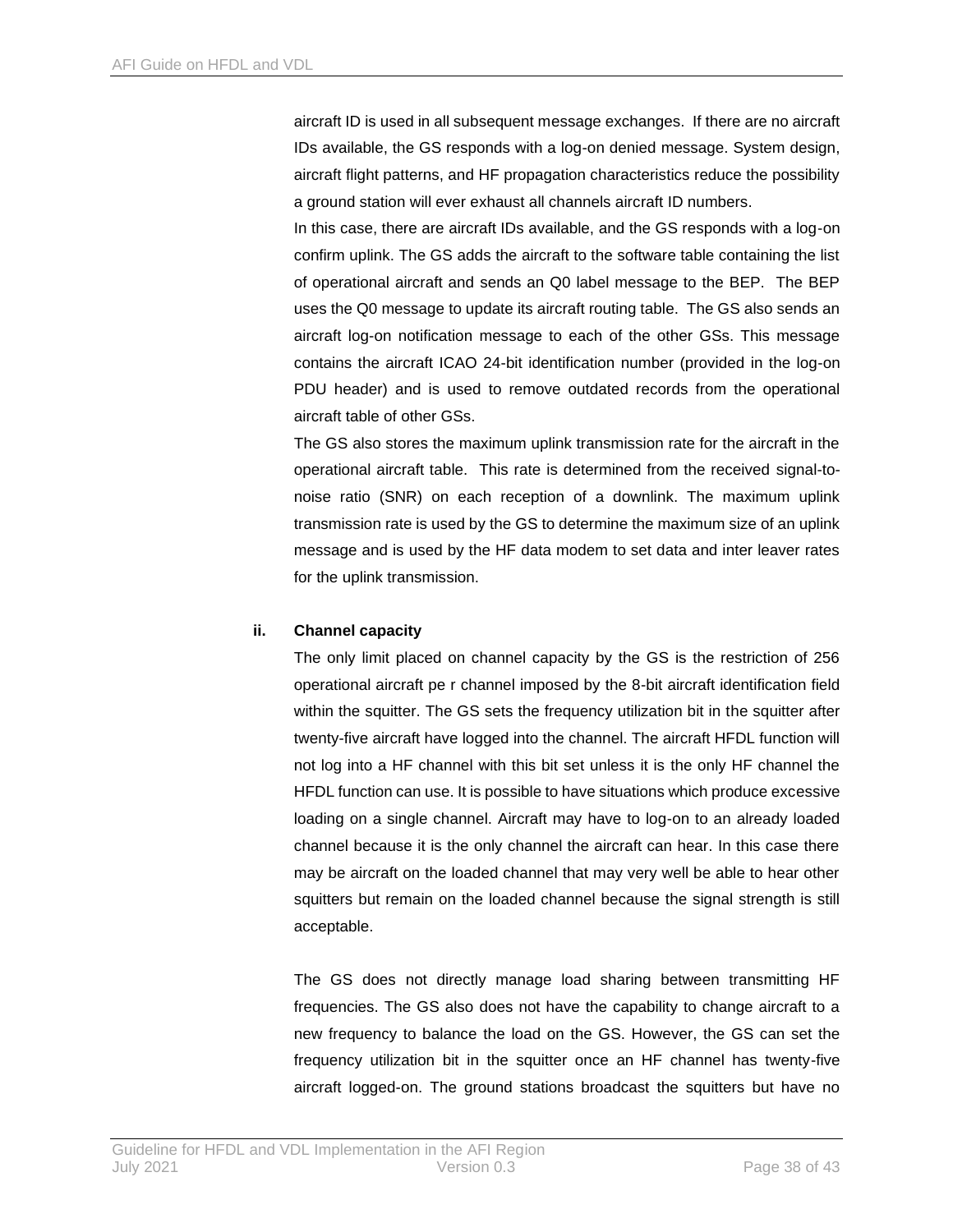knowledge of what frequencies the aircraft can receive. The aircraft listens to the squitters and selects the optimum frequency for a given situation.

The HFDL channel access protocol provides a limited load balancing capability. The excess channel loading results in increased competition for the randomaccess slots. If an airborne HFDL transceiver cannot access a channel after three attempts, the channel access protocol searches for another channel. This process should result in off-loading of some of the aircraft from the overloaded HF channel overtime.

#### **iii. Downlink message processing**

The GS receives a downlink PDU from FL14. The message is received without error and in accordance with the HFDL protocol. The resulting message is forwarded to the ground station operator BEP. The GS acknowledges receipt of the downlink PDU by sending the aircraft ID in one of the next two squitters in the slot acknowledgment field.

### **iv. Uplink message processing**

The BEP receives the ACARS media advisory message from FL14, reformats the message for the ground network, sends the message to the AOC, and generates an ACARS acknowledgment message. The BEP knows which channel and ground station it received the FL14 ACARS media advisory message from and sends the acknowledgment message back to the Long Island GS.

The GS encapsulates the ACARS acknowledgment message in the HFDL protocol and assigns a slot for the uplink message. The GS also assigns a downlink slot for the aircraft in the next available frame. The downlink slot assignment is communicated to the aircraft in the appropriate squitter by placing the aircraft ID for FL14 into the appropriate slot assignment field. The aircraft HFDL function acknowledges receipt of the message in the next downlink message sent in response to the downlink slot assignment by the GS. By assigning a downlink slot, the GS increases the speed uplink messages can be processed.

If the aircraft HFDL function responds to the downlink slot assignment request yet does not acknowledge receipt of the message in the assigned downlink slot,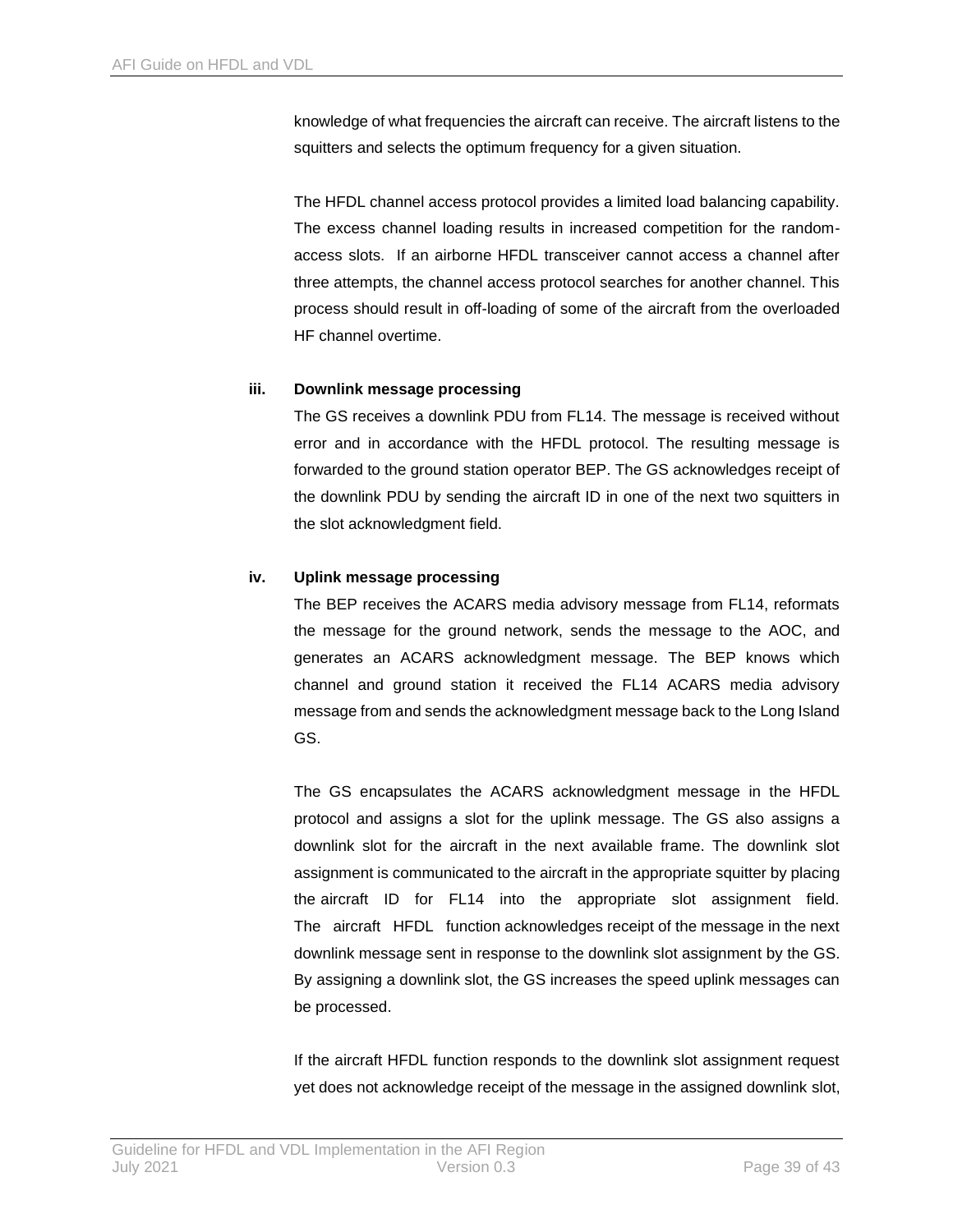the GS assigns a second downlink slot to the aircraft in the next squitter. If the aircraft still responds with a downlink message in the assigned downlink slot, yet does not acknowledge the message, the GS retransmits the message and repeats the above process.

If the aircraft HFDL function does not respond with any message in the assigned downlink slot, the GS assigns another downlink slot. If the aircraft still does not respond, the GS repeats the slot assignment one more time. In the event of a third non-response, the GS assumes the aircraft HFDL function is no longer operational for this HF channel and removes the aircraft from the operational aircraft table.

#### **v. GS initiated frequency change**

As FL 14 crosses into North Carolina, the GS begins the process of changing to a better frequency. The propagation models and HF sounders used to develop the HFDL frequency management plan have determined that the 12 MHz HF channel will go off the air at 8:00 PM local time and the HF transmitters and receivers will switch to a 6 MHz frequency. The GS reads a frequency selection table, which is the physical representation of the HFDL frequency management plan, to determine when to switch HF frequencies. This table is periodically updated by the HFDL system management function.

At 8:00 pm the GS sets the change notice code in the squitter to indicate the GS is changing the HF frequency within four frames. At the same time the change notice code bits are set, the GS updates the operational frequency data within the squitter. This continues for another three frames with the squitters indicating a change notice. At the completion of the fourth frame, the GS changes the HF transmitter frequency and starts transmitting squitters on the new HF frequency.

#### **vi. Aircraft polling**

The GS keeps the operational aircraft table updated to ensure enough aircraft IDs are available to support new aircraft logging on to the system. In addition to using the aircraft log-on event to update the tables, the GS periodically polls aircraft to determine if they are still operational. Polling is used if an aircraft has not sent a downlink within the last 30 minutes. The GS assigns the aircraft a downlink slot using the next available squitter. The aircraft responds with a downlink message in the assigned slot, even if a message is not in the queue. If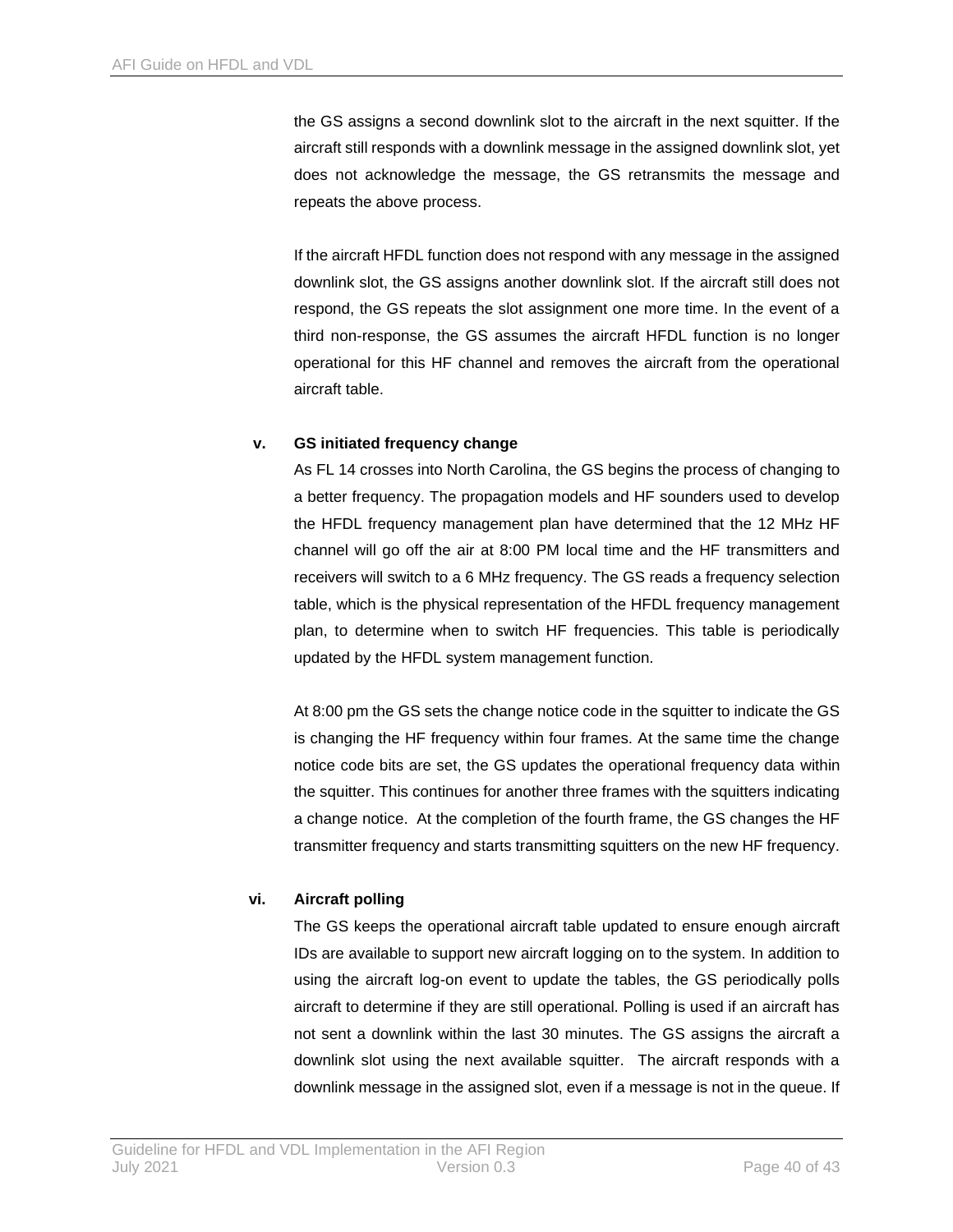the aircraft HFDL function responds with a downlink, the time field is updated in the operational aircraft table. If the aircraft does not respond, the GS repeats this polling process two more times. If the aircraft HFDL function does not respond to three polling requests, the GS removes the aircraft from the operational aircraft table.

Once FL14 arrives in Frankfurt, the aircraft HFDL function is disabled. The GS polling process determines that FL14 is no longer listening to the channel, removes the aircraft from the operational aircraft table, and releases the aircraft ID number for reassignment to another aircraft.

#### **d. Air traffic services (ATS) operational concept**

The use of HFDL for air traffic services (ATS) is foreseen as growing incrementally with time, as the current (early 1996) North Atlantic HFDL system evolves from its current status as a system supporting data link trials. In order to be considered a fully operational data link medium for support of a particular ATS service, the system will have to meet certain qualification criteria, which are:

- the demonstration of the ability of HFDL to meet required communications performance (RCP) criteria; namely, the performance, availability and integrity parameters required for each particular ATS service to be supported;
- the utilization of appropriately designated spectrum for ATS service, namely the AM(R)S (reference Article 50 of the ITU radio regulations and Appendix 27 Aer2, thereto);
- design approval of airborne equipment and its installations to include safety assessment considerations evaluated from an end-through-end perspective; and
- operational authorization based on the verification and validation of derived safety and interoperability requirements/procedures which apply to the aircraft, space, and ground domains.

As HFDL is a new technology and certain aspects of the above criteria will require some time for their qualification, an incremental approach to the utilization of HFDL for ATS is considered to be the most effective. It is foreseen that trials of several ATS applications will be conducted, using ATS applications with corresponding incremental progression of benefits to the users. Eventually, the performance, availability and integrity parameters of which HFDL is capable will be determined by analysis, simulation and test; and HFDL will be deemed an acceptable means, either solely or in conjunction with other communications media, of ATS data link communications operation.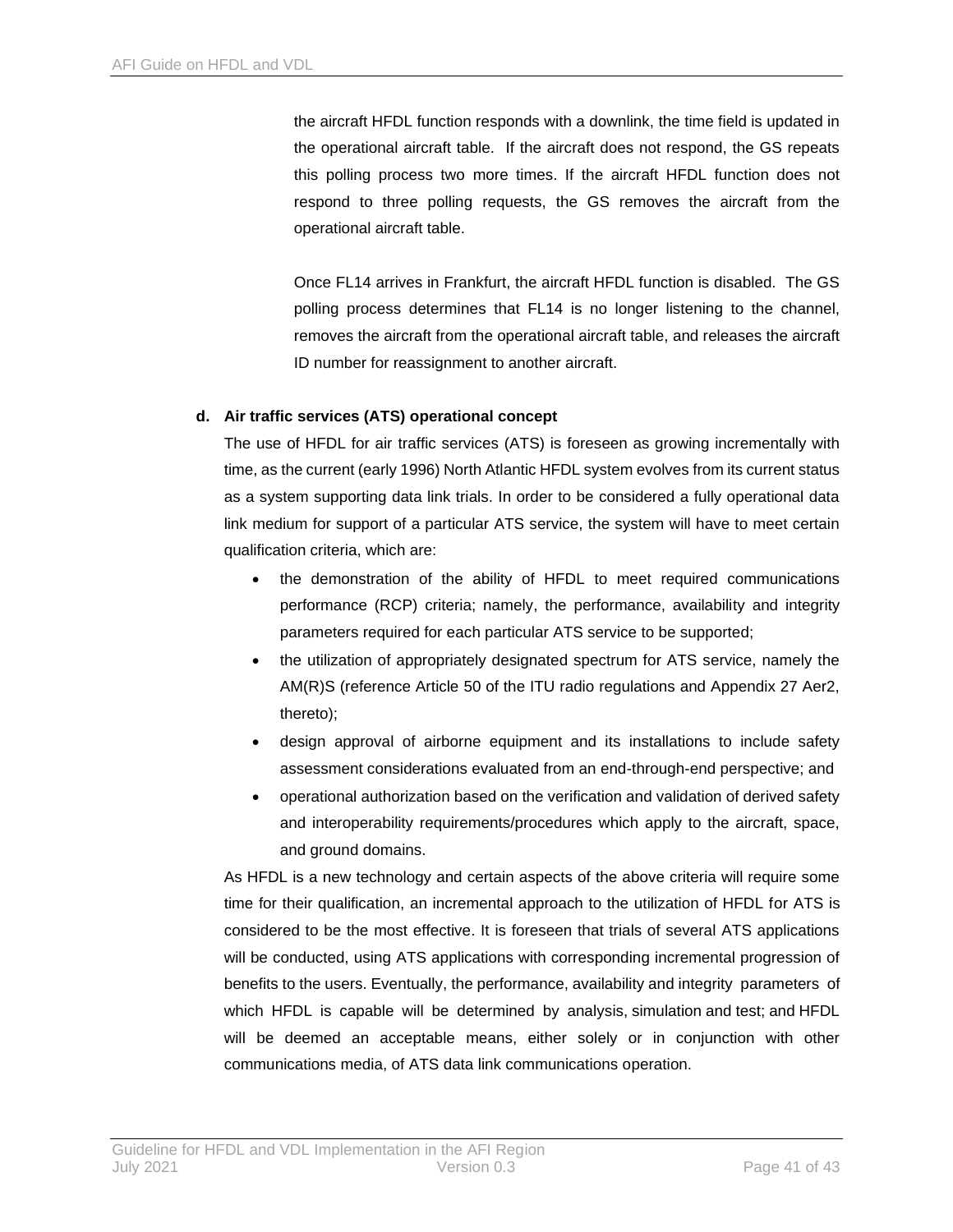### **i. Typical ATS scenarios**

It is assumed that the HFDL system used for ATS during the trials periods is essentially the same as that described in Section 3.2, AOC operational concept. Within the HFDL air/ground subnetwork, the aircraft log-on and log-off processes are similar, as are also the several link management exchanges described therein. It is assumed that the initial utilization of HFDL will be as an alternative RF medium for ACARS operations as described in that section. Benefits linked to ATS will be constrained by the evolution of the data link (e.g. a FANS-1 like ACARS/ARINC 622 followed by a "Data-3"/ATN implementation) as well as the proof of HFDL per se through trials and demonstration periods. However, it can be assumed that rapid progress will be made in the implementation of the Aeronautical Telecommunications Network (ATN) during the trials period, resulting in an evolution of supporting subnetworks and end systems for ATS corresponding to the evolution of HFDL applications.

### **e. HFDL Coverage**

# **6.2.Appendix B: VDL Operational Concepts**

- 6.2.1. OPERATIONAL CONCEPT (SCENARIOS)
	- a. VDL operational concepts
	- b. Airline Operational Control (AOC) operational concept
		- i. Flight crew need for AOC data link
		- ii. Operator need for AOC VDL
		- iii. Synergy and comparison with SATCOM
		- iv. Typical VDL flight scenario
	- c. VDL Ground station operator operational concept
		- vii. Initial log-on
		- viii. Channel capacity
		- ix. Downlink message processing
		- x. Uplink message processing
		- xi. GS initiated frequency change
		- xii. Aircraft polling
	- d. Air traffic services (ATS) operational concept
		- i. Typical ATS scenarios
	- e. VDL Coverage